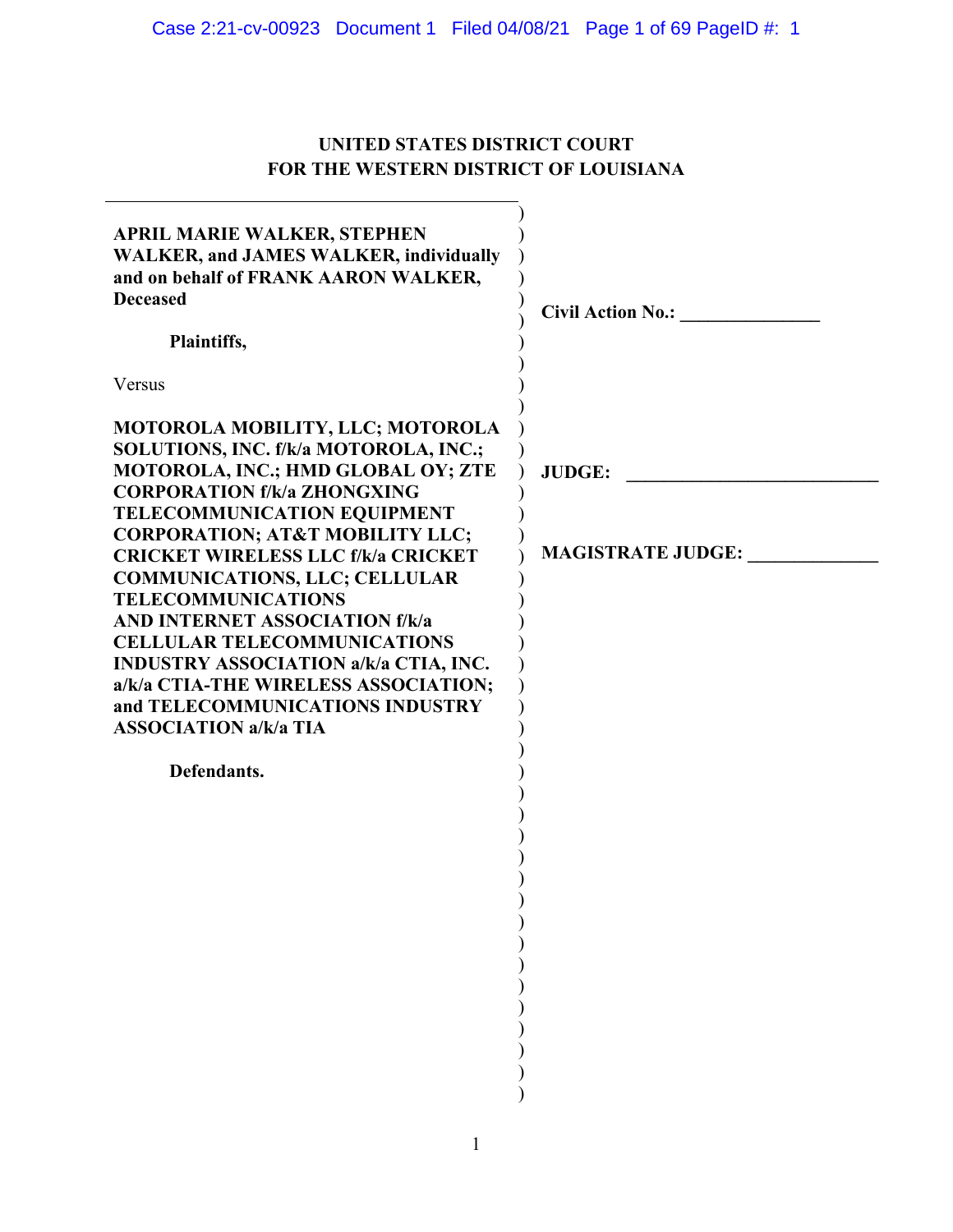#### **COMPLAINT**

COME NOW Plaintiffs, April Marie Walker, Stephen Walker and James Walker (hereinafter "Plaintiffs"), individually and on behalf of Decedent Frank Aaron Walker, and on behalf of any potential beneficiaries, for their benefit and for the benefit of all, by and through the undersigned counsel, and against Defendants, Motorola Mobility, LLC; Motorola Solutions, Inc. f/k/a/ Motorola, Inc.; Motorola, Inc.; HMD Global Oy; ZTE Corporation f/k/a/ Zhongxing Telecommunication Equipment Corporation; AT&T Mobility LLC; Cricket Wireless LLC f/k/a Cricket Communications, LLC; Cellular Telecommunications and Internet Association f/k/a Cellular Telecommunications Industry Association a/k/a CTIA, Inc. a/k/a/ CTIA-The Wireless Association; and Telecommunications Industry Association a/k/a TIA, respectfully allege the following:

## **I. PARTIES**

1.

Plaintiffs, April Marie Walker, Stephen Walker and James Walker, all major persons who reside in Calcasieu Parish, Louisiana, appear both individually on their own behalf and in their representative capacity on behalf of Frank Aaron Walker, the deceased spouse of April Marie Walker and father of Stephen Walker and James Walker.

2.

Defendants herein are:

**1. MOTOROLA MOBILITY, LLC** (hereinafter referred to as "Motorola Mobility" or collectively referred to as "Motorola" with Defendants Motorola Solutions, Inc. and Motorola, Inc.) is a limited liability company organized and existing under the laws of the State of Delaware, and having its principal business office in the State of Illinois, at 222 West Merchandise Mart Place, #1800, Chicago, Illinois 60654. Motorola Mobility can be served through its agent for service of process at CT Corporation System, 3867 Plaza Tower Drive, Baton Rouge, Louisiana 70816.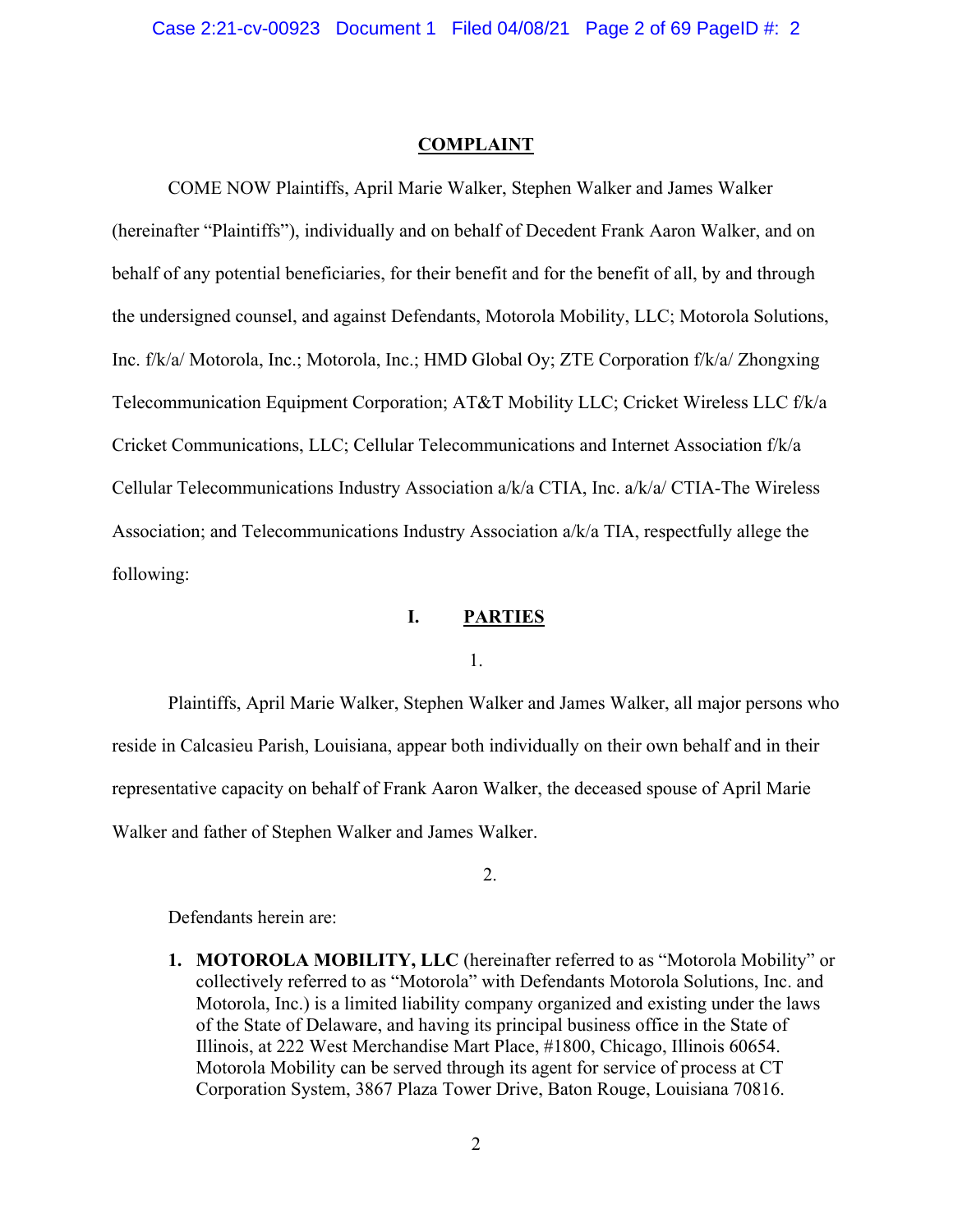- **2. MOTOROLA SOLUTIONS, INC. f/k/a MOTOROLA, INC.** (hereinafter referred to as "Motorola Solutions" or collectively referred to as "Motorola" with Defendants Motorola Mobility and Motorola, Inc.) is a corporation organized and existing under the laws of the State of Delaware, and having its principal business office in the State of Illinois, at 500 West Monroe Street, Chicago, Illinois 60661. Motorola Solutions can be served through its agent for service of process at CT Corporation System, 3867 Plaza Tower Drive, Baton Rouge, Louisiana 70816.
- **3. MOTOROLA, INC.** (hereinafter collectively referred to as "Motorola" with Defendants Motorola Mobility and Motorola Solutions) is a corporation organized and existing under the laws of the State of Delaware, and having its principal business office in the State of Illinois at 500 West Monroe Street, Chicago, Illinois 60661. Motorola, Inc. can be served through its agent for service of process at CT Corporation System, 3867 Plaza Tower Drive, Baton Rouge, Louisiana 70816.
- **4. HMD GLOBAL OY** (hereinafter referred to as "HMD") is a limited liability company organized and existing under the laws of the country of Finland, and having its headquarters at Bertel Jungin aukio 9, 02600, Espoo, Finland which can be served through the Hague Convention.
- **5. ZTE CORPORATION f/k/a ZHONGXING TELECOMMUNICATION EQUIPMENT CORPORATION** (hereinafter referred to as "ZTE") is a corporation organized and existing under the laws of the country of China, and having its headquarters at 55 Hi-tech Road South, Shenzhen, Guangdong, China 518057, and a United States office at 2425 North Central Expressway, Suite 800, Richardson, Texas 75080.
- **6. AT&T MOBILITY LLC** (hereinafter referred to as "AT&T Mobility") is a limited liability company organized and existing under the laws of the State of Delaware, and having its principal place of business at 1025 Lenox Park Boulevard N.E., Atlanta, Georgia 30319. AT&T Mobility can be served through its agent for service of process at CT Corporation System, 3867 Plaza Tower Drive, Baton Rouge, Louisiana 70816.
- **7. CRICKET WIRELESS LLC f/k/a CRICKET COMMUNICATIONS LLC** (hereinafter referred to as "Cricket") is a limited liability company organized and existing under the laws of the State of Delaware, and having its principal place of business in the State of Georgia at 1025 Lenox Park Boulevard N.E., Atlanta, Georgia 30319. Cricket can be served through its agent for service of process at CT Corporation System, 3867 Plaza Tower Drive, Baton Rouge, Louisiana 70816.
- **8. CELLULAR TELECOMMUNICATIONS AND INTERNET ASSOCIATION f/k/a CELLULAR TELECOMMUNICATIONS INDUSTRY ASSOCIATION a/k/a CTIA, INC. a/k/a CTIA-THE WIRELESS ASSOCIATION"**) (hereinafter referred to as "CTIA") is a trade association existing under the laws of the District of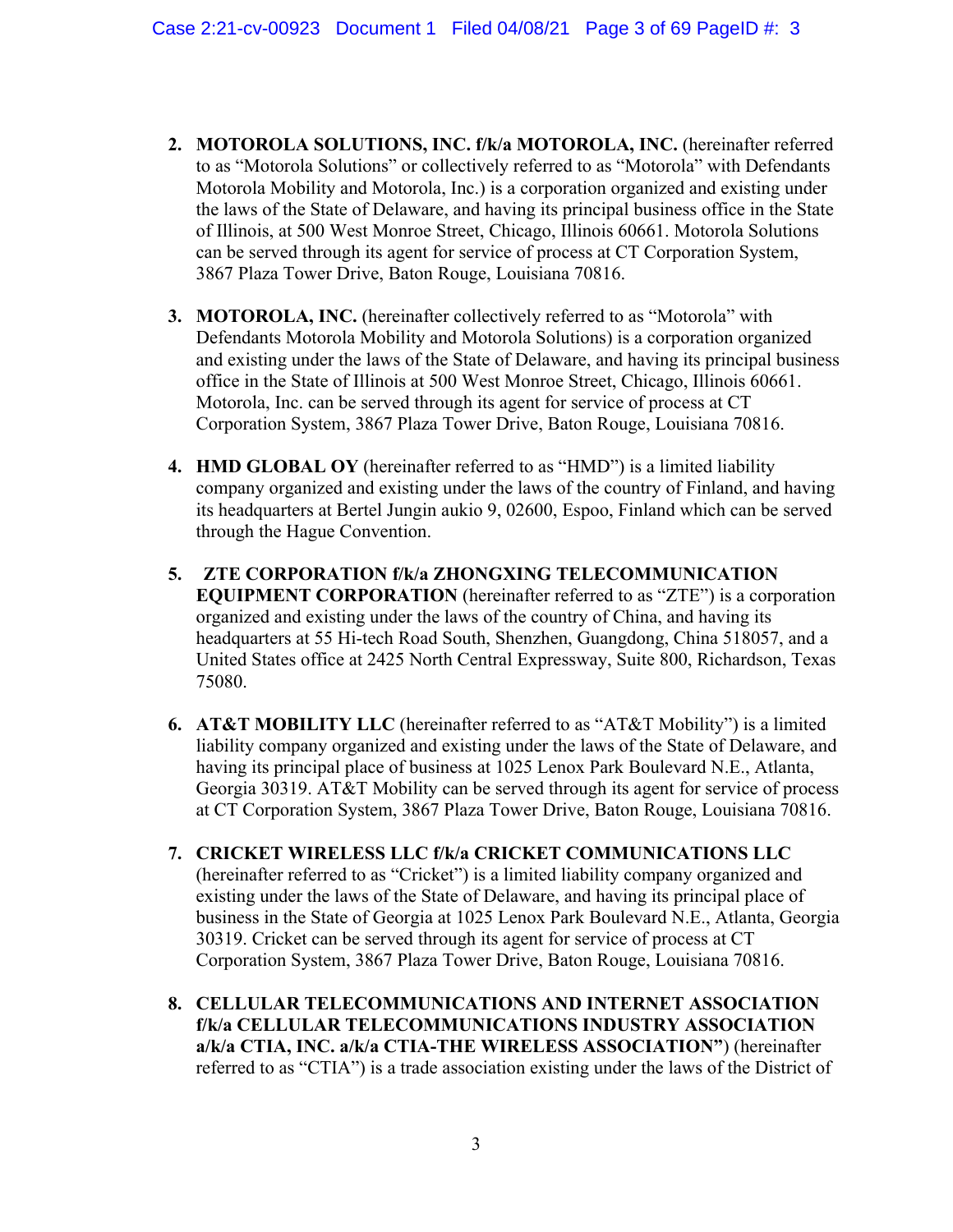Columbia, and having its principal place of business at  $1400 \, 16^{th}$  Street, N.W., Suite 600, Washington, D.C. 20036.

**9. TELECOMMUNICATIONS INDUSTRY ASSOCIATION a/k/a TIA** (hereinafter referred to as "TIA") is a trade association existing under the laws of the State of Illinois, and having its principal place of business at 1320 North Courthouse Road, Suite 200, Arlington, Virginia 22201.

### **II. JURISDICTION & VENUE**

3.

This Court has subject-matter jurisdiction over this action pursuant to 28 U.S.C. § 1332(a) based on complete diversity of citizenship between Plaintiffs and all Defendants. The amount in controversy exceeds \$75,000.

4.

This Court has personal jurisdiction over Defendants, who at all relevant times were engaged in the designing, testing, manufacturing, producing, labeling, marketing, promoting, advertising, selling, supplying, packaging, inspecting, servicing, quality control and/or distributing of cell phones, and introduced such products into interstate commerce with knowledge and intent that such products be sold in the State of Louisiana. Each Defendant has sufficient minimum contacts with the State of Louisiana to be sued and be required to defend here.

5.

Supplemental jurisdiction is also invoked pursuant to 28 U.S.C. § 1367 as to all matters cognizable under the Louisiana Constitution and the dialectal laws of the State of Louisiana, including Louisiana Civil Code Articles 2315, 2315.1 and 2315.2 (wrongful death and survival); Louisiana Civil Code Articles 2520 and 2545 (redhibition); Louisiana Civil Code Articles 1953 and 1958 (fraud); Louisiana Products Liability Act, Louisiana Revised Statute, § 9.2800.51 et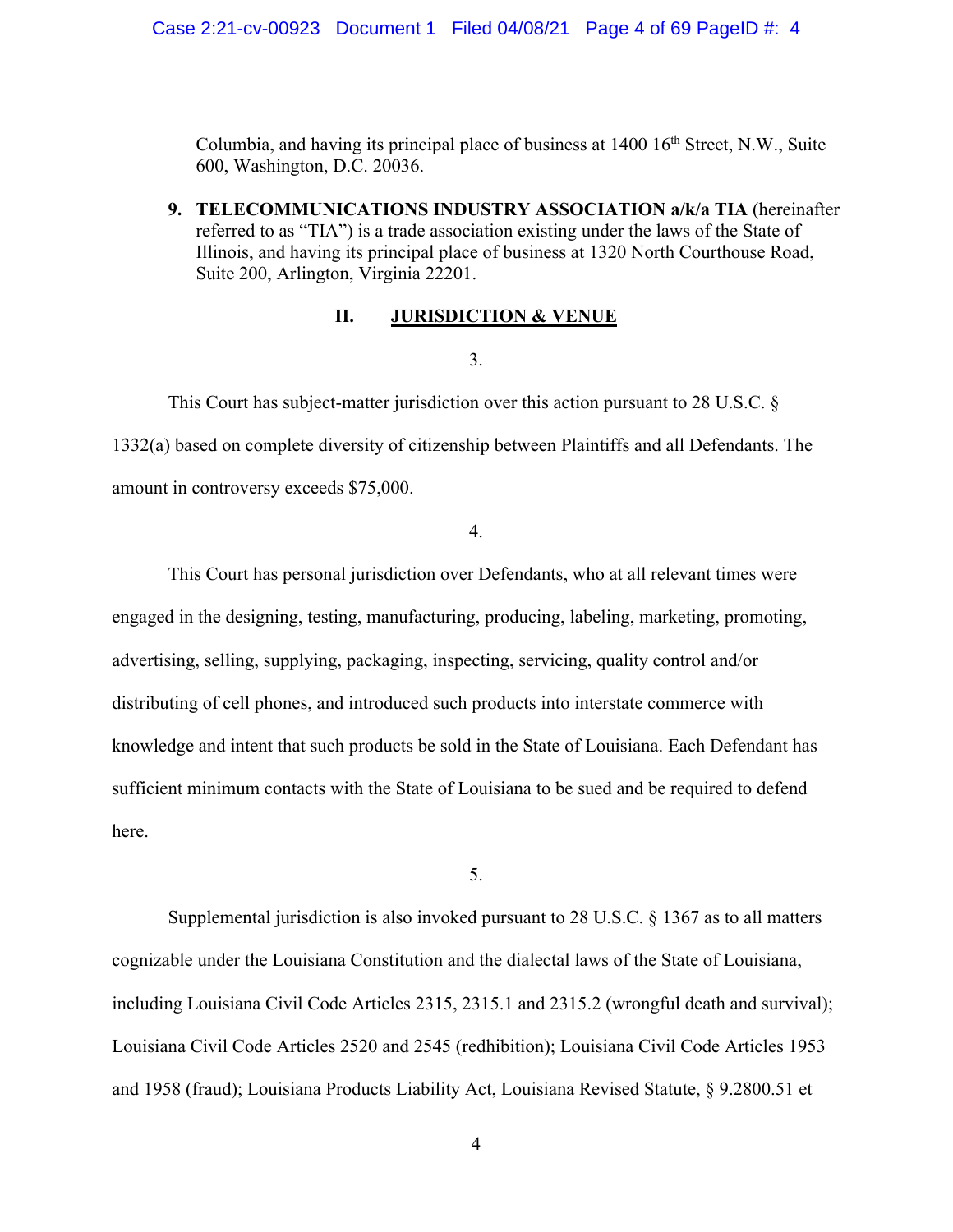### Case 2:21-cv-00923 Document 1 Filed 04/08/21 Page 5 of 69 PageID #: 5

seq. and Louisiana Revised Statutes 51.1401 and 51:1409 (unfair trade and consumer protection).

6.

Venue is proper within this district and division pursuant to 28 U.S.C. § 1391, as a substantial part of the events or omissions giving rise to the claims occurred in this district. Furthermore, Defendants engaged in designing, testing, manufacturing, producing, labeling, marketing, promoting, advertising, selling, supplying, packaging, inspecting, servicing, quality control and/or distributing of cell phones in each of the fifty states in the United States, and specifically including Plaintiffs and Mr. Walker's state of citizenship and the state or states in which Mr. Walker used the cell phones and was treated for brain cancer.

## **III. CLAIM**

## 7.

This is a civil action arising out of the design, development, manufacturing, assembling, marketing, sale, servicing and/or support of cell phones, the use of cell phones, and the injuries resulting therefrom.

8.

 Frank Aaron Walker consistently and continuously used Defendants' cell phone products beginning in about 1995 through 2020. In or about 1995, Frank Aaron Walker (Mr. Walker) began to use a Motorola "bag phone" cell phone which he used until approximately 1997. In or about 1997, Mr. Walker purchased and began using a second Motorola bag phone which he used until approximately 1999. In or about 1999, Mr. Walker purchased and began using a Nokia 6110 cell phone which he used until approximately 2001. In or about 2001, Mr. Walker purchased and began using a Nokia 3210 cell phone which he used until approximately 2006. In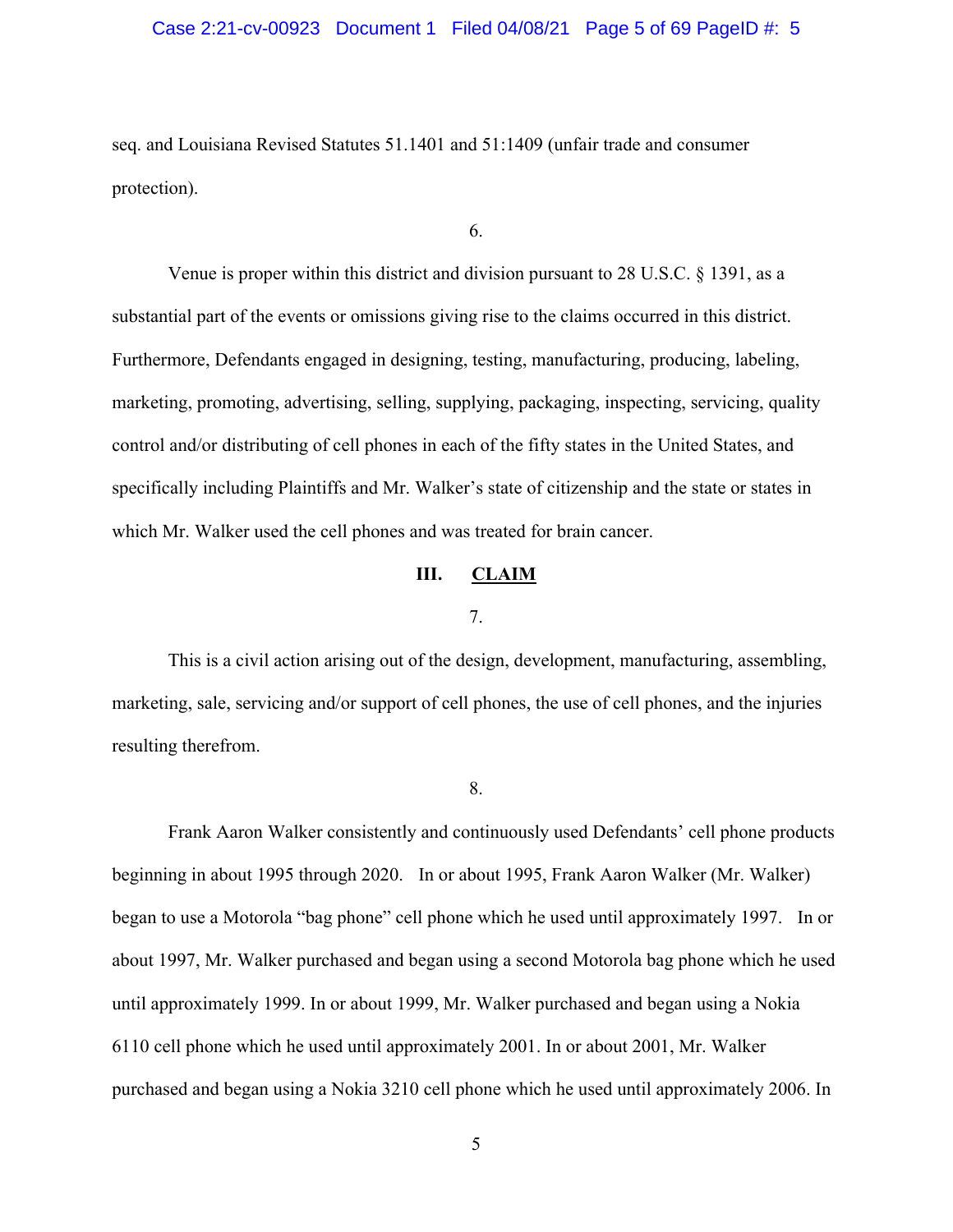#### Case 2:21-cv-00923 Document 1 Filed 04/08/21 Page 6 of 69 PageID #: 6

or about 2006, Mr. Walker purchased and began using a Motorola Cosmic RAZR which he used until approximately 2009. In or about 2009, Mr. Walker purchased and began using a Nokia Xpress cell phone which he used until approximately 2012. In or about 2012, Mr. Walker purchased and began using an Alcatel Tribe Express (OT-355D) cell phone which he used until approximately 2016. In or about 2016, Mr. Walker purchased and began using a ZTE Grand X3 cell phone.

9.

Mr. Walker's purchases and/or phone use included Defendants' cell phones, connection to cell phone networks, and/or other support, including transmission services, necessary to allow Mr. Walker to communicate via his cell phones as intended. The service providers for the cell phones Mr. Walker used included Centennial, AT&T and Cricket.

### 10.

Mr. Walker used the above-mentioned cell phones extensively and habitually held the cell phones in his right hand against his right ear.

#### 11.

As a result of using these cell phones, Mr. Walker was unknowingly exposed to radio frequency energy and radiation (hereinafter referred to as "RF radiation") that caused adverse health effects to Mr. Walker.

#### 12.

In or about January 2019, at age 47, Mr. Walker was diagnosed with a Glioblastoma and underwent extensive radiation and chemotherapy following a resection of the tumor. In or about August 2020, Mr. Walker was informed the tumor had doubled in size.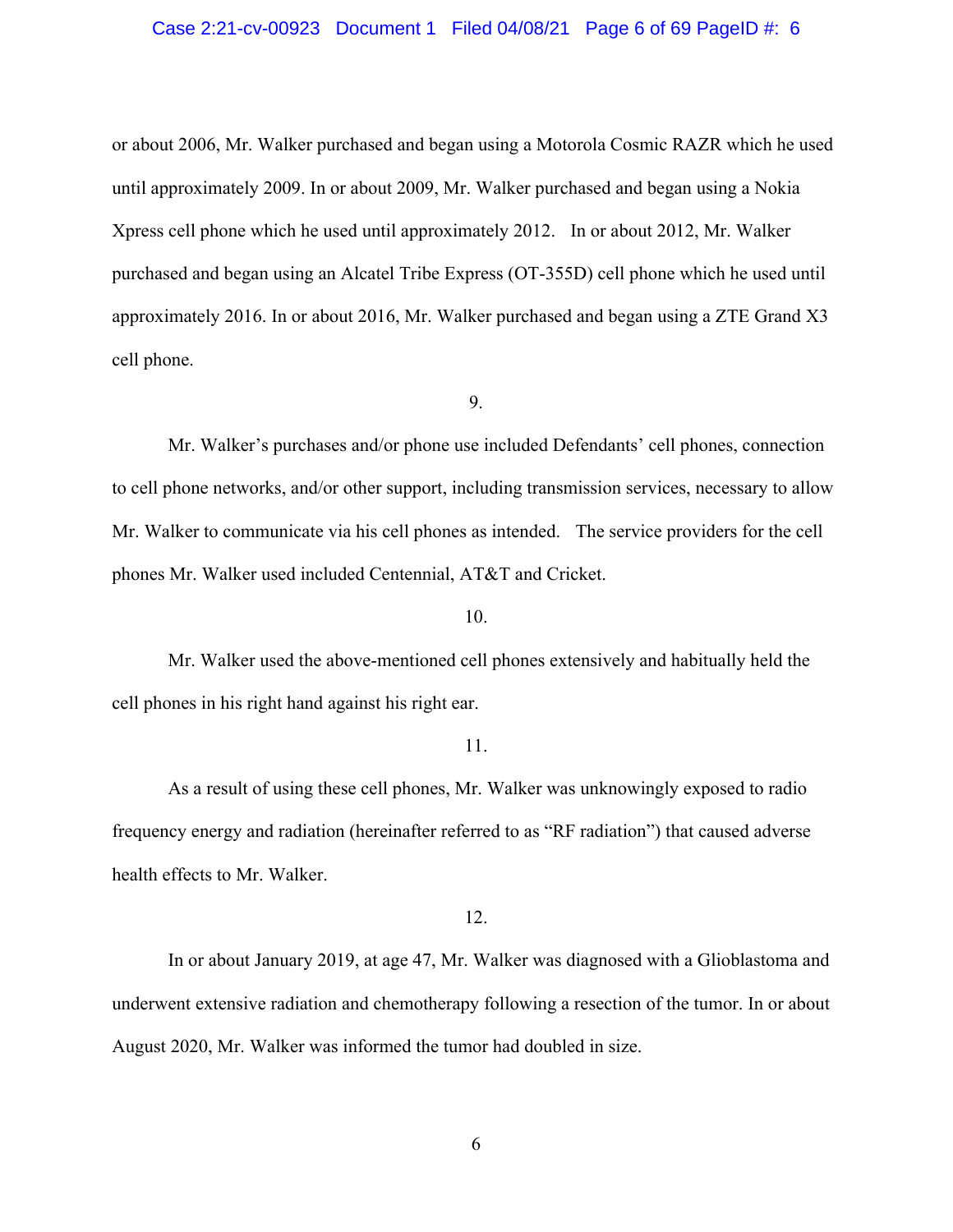As a result of his brain cancer, as well as surgery and post-surgery therapy and medications, Mr. Walker was left permanently disabled. He lost the ability to work and to participate in family activities and personal interests. Mr. Walker, a graduate of the University of Louisiana-Monroe and Andersonville Theological Seminary, served as pastor of First Baptist Church of Carlyss. A gifted musician and science instructor, he was a bi-vocational pastor and teacher at Bethel Christian School. He also served as a music minister and a youth minister. Following his diagnosis, he spent the remainder of his life being treated for brain cancer, unable to pursue and enjoy these interests.

## 14.

Mr. Walker suffered extensive health issues and problems related to his brain cancer, including, without limitation, seizures, visual auras, excessive fatigue, migraines, light sensitivity, memory problems, psychological and emotional stress, anxiety, depression, a range of problems associated with oxidative pathology induced by his cell phone and trauma associated with brain surgery, among other injuries. These adverse health effects were a direct result of radiation of his brain by RF radiation emitted from his cell phones during the normal, reasonably anticipated and intended use of those cell phones.

## 15.

Mr. Walker was cognizant of the fact and suffered extreme emotional distress knowing his condition would worsen and his life expectancy was significantly shortened by his illness.

16.

Mr. Walker was unable to overcome this aggressive cancer and succumbed to the illness on December 31, 2020.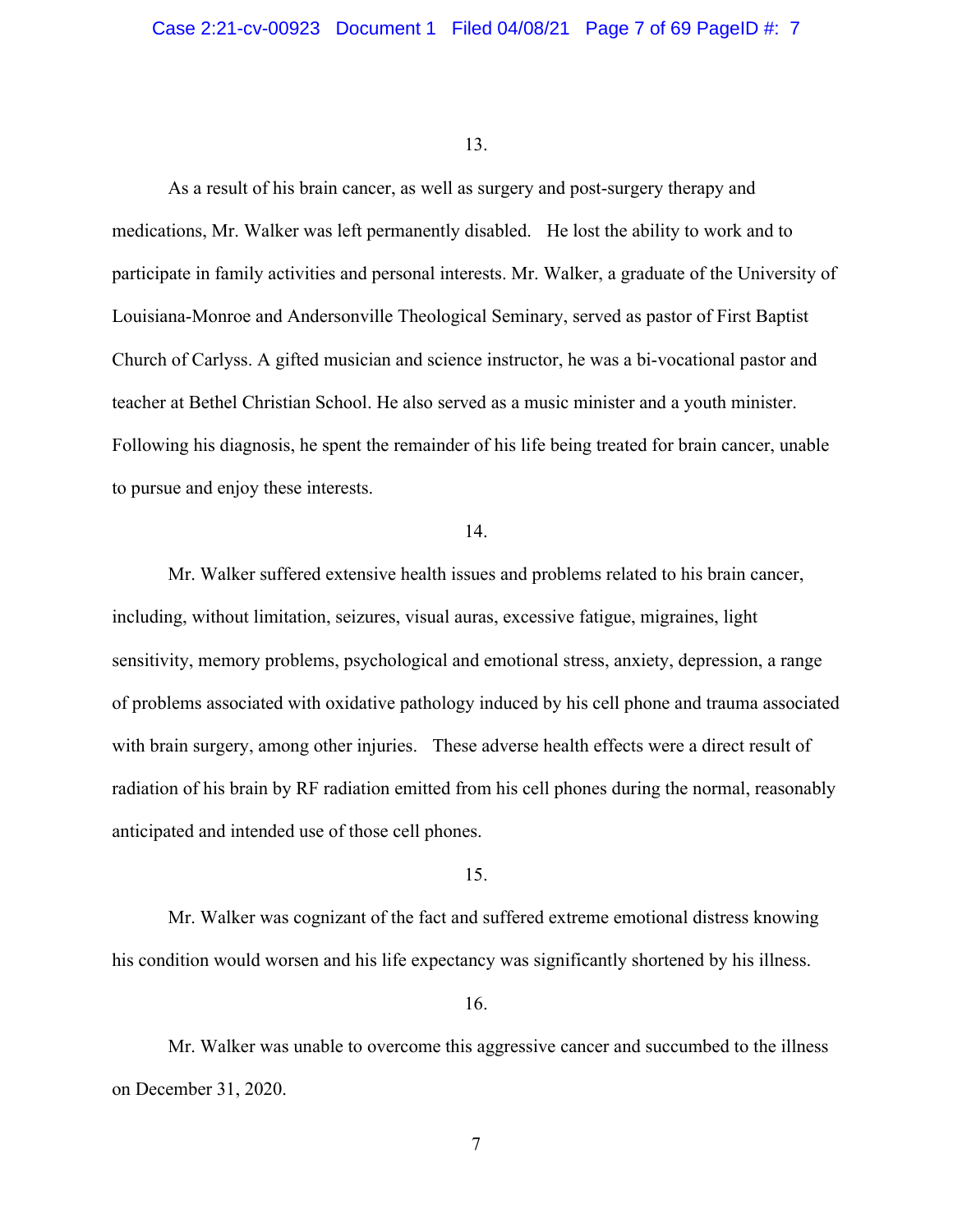April Marie Walker and Frank Aaron Walker were married and lived as husband and wife for 23 years until his death. Mr. Walker was the father of two sons, Stephen Walker and James Walker. All of the Plaintiffs have been enormously impacted and adversely affected by the loss of Frank Aaron Walker.

## **DEFENDANTS' PHONES DO NOT COMPLY WITH APPLICABLE FEDERAL REGULATION**

18.

 The National Environmental Policy Act of 1969 charged the Federal Communications Commission (FCC) with specific responsibility to evaluate the effect of emissions from FCCregulated transmitters on the quality of the human environment. The products and services manufactured by Defendants transmit RF radiation absorbed by the human body during the normal, reasonably anticipated and intended use of those products and services. The products and services marketed, sold, and supplied or supported by Defendants, therefore fall within the scope of FCC-regulated transmitters affecting the quality of the human environment as defined by the National Environmental Policy Act of 1969.

#### 19.

The FCC, in response to the National Environmental Policy Act of 1969, elected to simply adopt already existing recommendations published by the National Council on Radiation Protection and Measurements (NCRP). These recommendations included a limit on the specific absorption rate (SAR) of RF radiation by the human body caused by regulated devices operating within close proximity to a human body. The NCRP recommendations adopted by the FCC thus became the FCC-imposed regulation applicable to Defendants' products and services in response to the National Environmental Policy Act of 1969.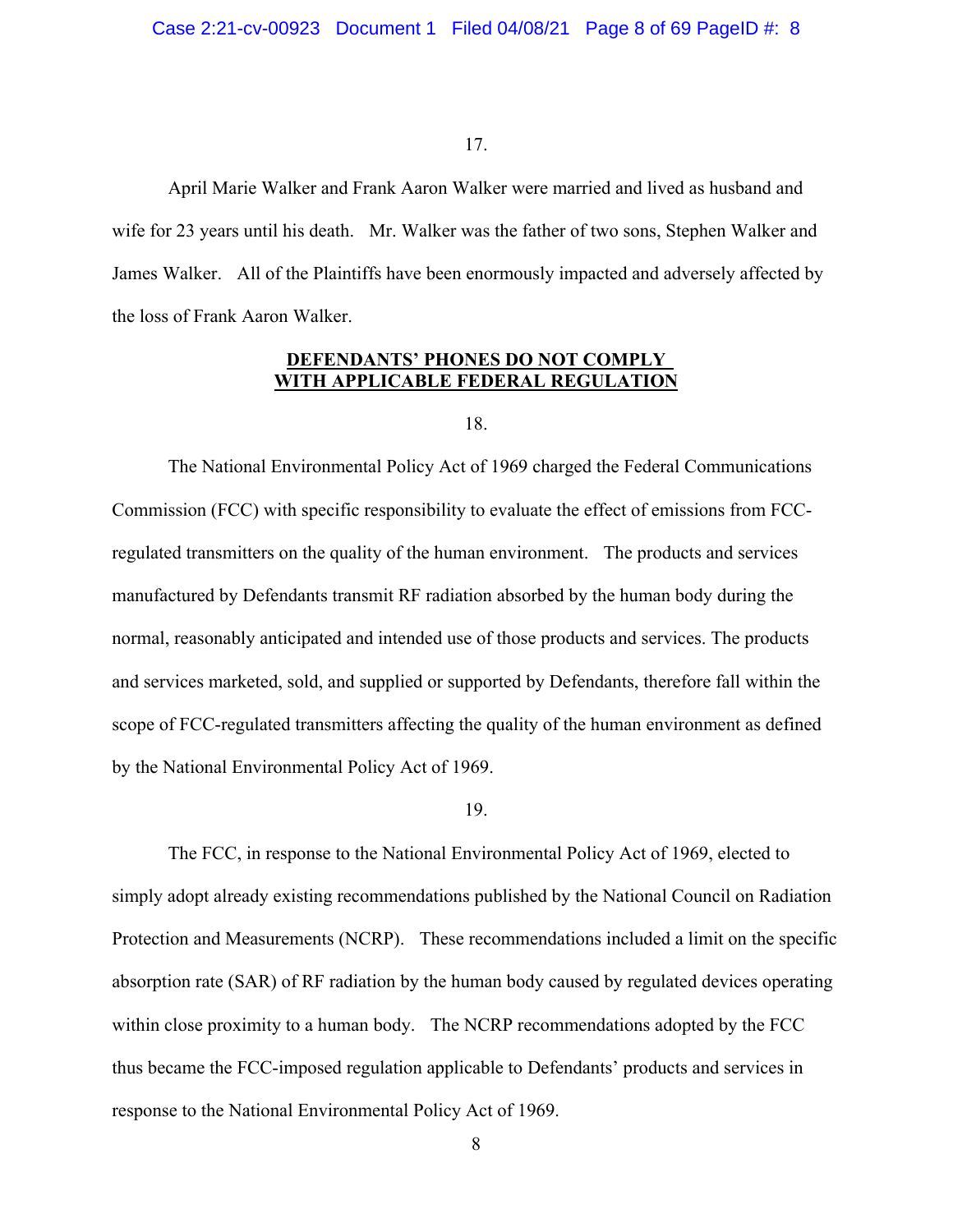These recommendations, published by the National Council on Radiation Protection and Measurements and adopted by the Federal Communications Commission in 1996, themselves only replicated an already existing standard published 4 years earlier in 1992 by the American National Standards Institute (ANSI) and the Institute of Electrical and Electronics Engineers (IEEE), known as the ANSI/IEEE C95. 1-1992 Guidelines.

#### 21.

The specific absorption rate or SAR is a measure of the amount of RF radiation absorbed by the human body. In the instance of the regulation by the FCC of Defendants' products and services, SAR is intended to provide a measure of the relative amount of RF radiation absorbed in the head of a user of a cell phone. The maximum SAR level first adopted by the FCC on August 1, 1996, set a limit for exposure to RF radiation of 1.6 watts per kilogram (1.6 W/kg). The 1992 ANSI/IEEE guideline adopted by the FCC in 1996, establishing a limit on RF radiation to be transmitted by a cell phone and thus allowed to be absorbed by the human body, has remained unchanged since that time, some 30 years later.

#### 22.

Defendants are required to ensure their phones comply with these objective limits. To be sold legally, a cell phone in the United States must test at or below these SAR levels.

## 23.

SAR testing is generally performed on a biological model (called a "phantom") which becomes the target for the RF radiation absorbed and thus the measured electromagnetic signal. A cell phone antenna is placed near the phantom and an electromagnetic signal is directed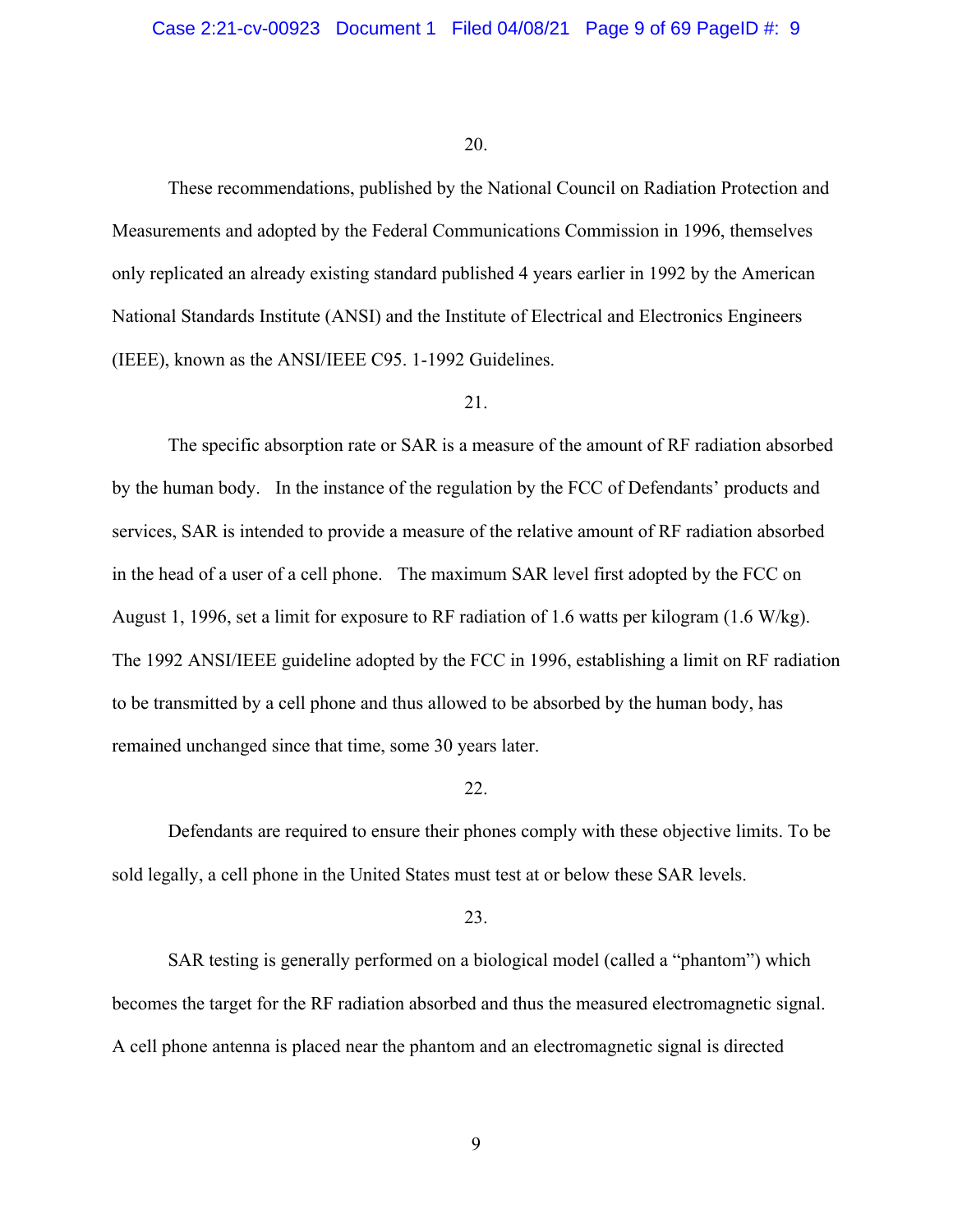### Case 2:21-cv-00923 Document 1 Filed 04/08/21 Page 10 of 69 PageID #: 10

toward the phantom. Measurements are then made of the electromagnetic fields and the RF radiation absorbed by the phantom through the use of a probe inserted into the phantom.

24.

SAR testing and the results of the testing can be easily manipulated. Changing the distance between the cell phone antenna and the phantom allows test results to be altered and thus manipulated.

## 25.

The liquid or medium used in the phantom to absorb RF radiation and then allow a SAR measurement is also variable and can be either a semi-liquid or a gel material. There are no mandated quality assurance protocols for the liquid or medium in the phantom or for SAR testing in general, once again leaving the integrity and reliability of this aspect of testing largely to the discretion of Defendants. For example, the liquid or medium in the phantom can develop air pockets and become contaminated, inhibiting the ability of the magnetic field to reach the probe in the phantom. The end effect is an improperly reduced and invalid measure of the actual SAR value.

#### 26.

 Because Defendants are allowed to and have agreed to have control over the SAR testing and certification of their products, Defendants are, in turn, responsible for actual compliance with the FCC regulation regardless of published testing results or certifications potentially obtained by Defendants. Defendants are, therefore, necessarily answerable for any noncompliance with the established SAR limitation of a maximum of 1.6 watts per kilogram (1.6 W/kg) in the actual performance of their products.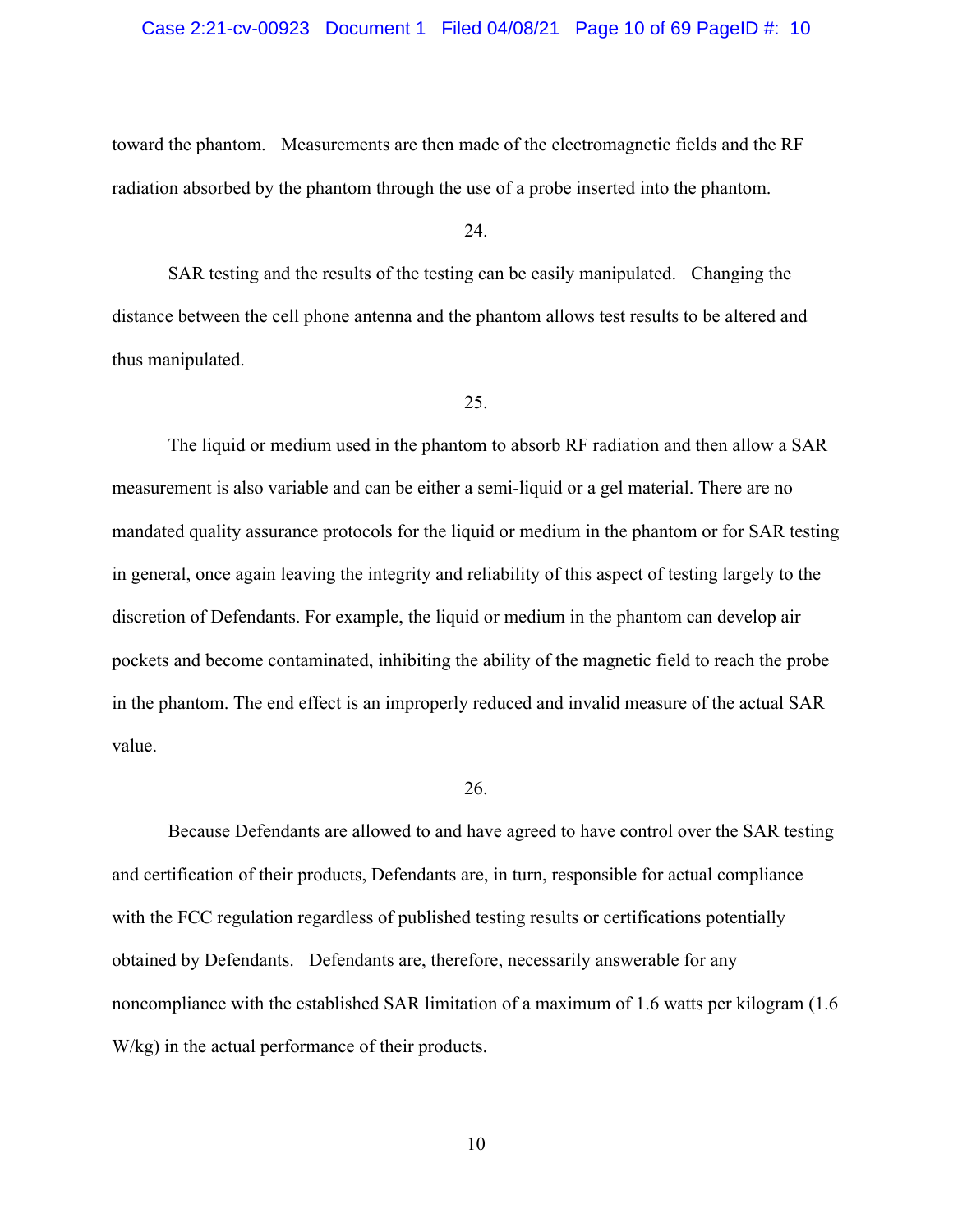Defendants' testing, both before and after the introduction of cell phones in 1986, revealed that cell phones could not pass SAR safety standards. Defendants ignored these safety standards, arguing the nature of electromagnetic energy prevented radiation from entering the brain. Although relatively inexpensive design changes could have been made to reduce or eliminate the penetration of RF radiation into the brain of the user, Defendants nevertheless elected to produce the cell phones without addressing the RF radiation problem.

## 28.

Defendants are aware the liquid or medium used in the phantom does not accurately reflect the actual anatomy of the human head and that an accurate model would show levels of concentrated energy in the brain which are greater than ten times the overall average medium.

### 29.

CTIA is complicit in the events surrounding SAR testing of Defendants' products, including the purposeful dissemination of misinformation to citizen consumers using Defendants' products and services. For example, CTIA's statements that there are "strict emissions guidelines" and a "rigorous review process" for testing SAR levels in cell phones are false and misleading. CTIA was aware SAR testing results can be off by 60 percent or more.

## 30.

The problems triggered by and associated with SAR testing have continued. Even as of October 2019, a year-long study, published by the *Chicago Tribune*, oversaw laboratory testing of several Apple, Samsung and Motorola cell phone models revealing non-compliance with the FCC SAR safety standard. For example, "radiofrequency radiation exposure from the iPhone 7 – one of the most popular smartphones ever sold – measured over the legal safety limit [for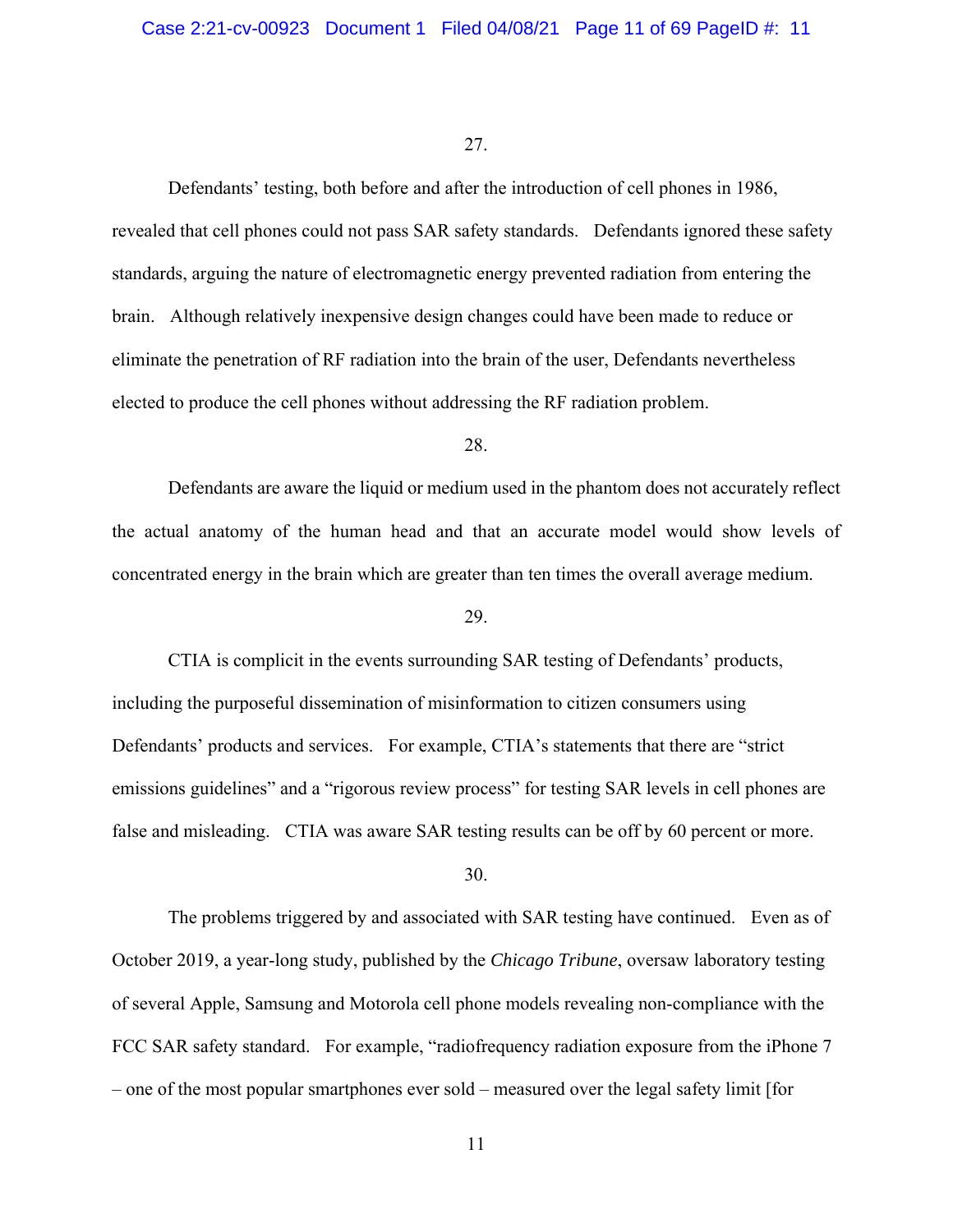### Case 2:21-cv-00923 Document 1 Filed 04/08/21 Page 12 of 69 PageID #: 12

radiofrequency radiation absorption by the body (SAR)] and more than double what Apple reported to federal regulators from its own testing."

31.

Defendants have been and are well aware of the purposeful error in SAR testing and have manipulated these variables to report SAR values below actual values, recognizing actual values exceed the 1996 SAR limits established by the FCC.

## 32.

Although Defendants have an obligation to ensure the safety of cell phones before releasing the product for sale to the public, Defendants deliberately ignored and minimized known health risks in an attempt to create the facade that cell phones are not only safe, but operated well within the SAR standards. In fact, Defendants' own researchers found the measured radiation levels from cell phones exceed the guidelines and standards and should be considered dangerous.

#### 33.

Defendants have continuously failed to comply with the 1996 SAR standards mandated by the FCC. Plaintiffs specifically allege the phones used by Frank Aaron Walker failed to comply with the FCC SAR standard and would generate RF radiation in excess of the SAR readings suggested by certifications obtained by Defendants and the standard set by the 1992 ANSI/IEEE guidelines and 1996 FCC regulation.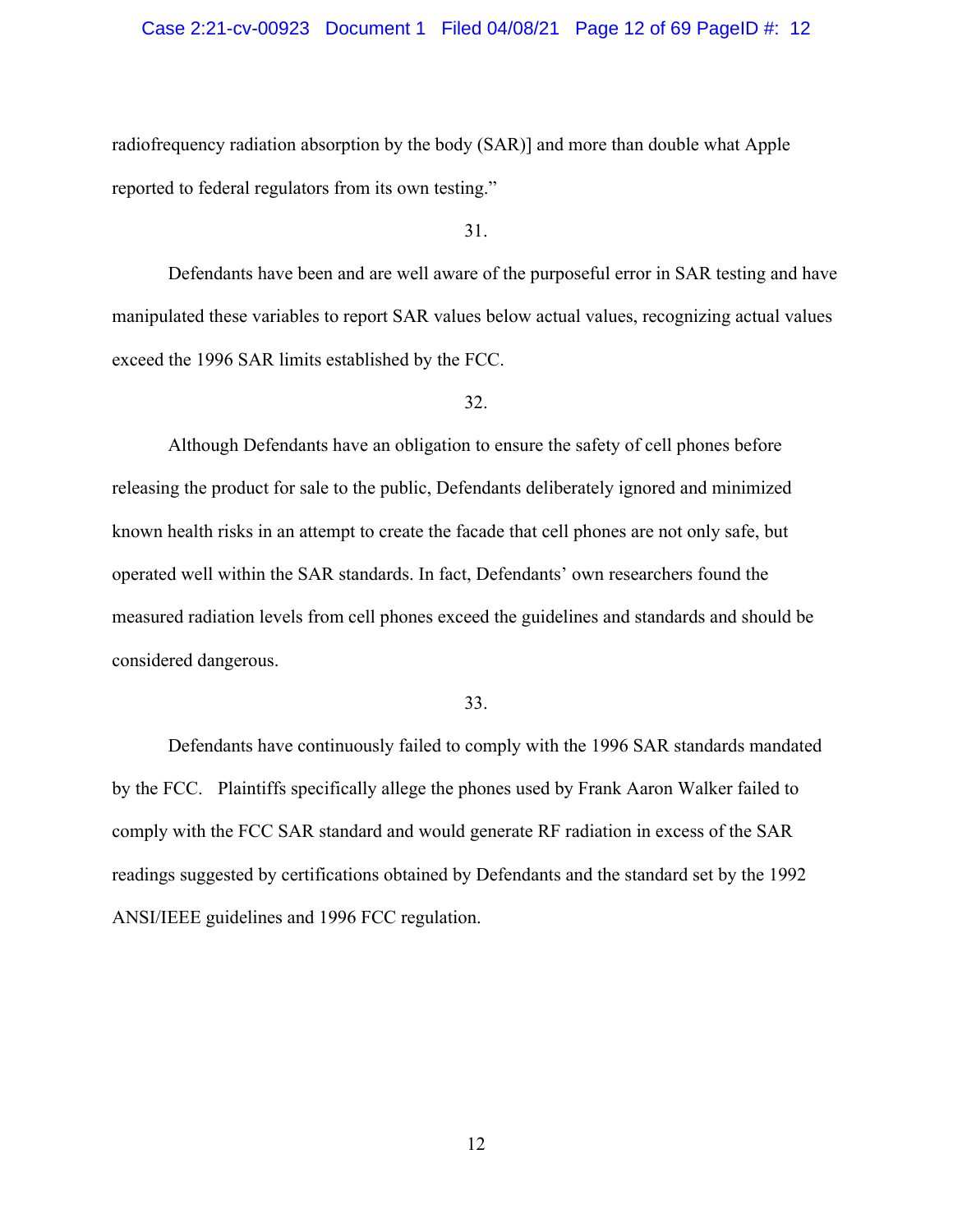Accordingly, the products and services marketed, produced and supplied by Defendants fail to comply with applicable governmental regulations such that the products and services are not legally marketed, produced and supplied, and Defendants are therefore legally answerable and liable for all consequences triggered or caused by their non-compliance.

## **DEFENDANTS' CELL PHONE PRODUCTS AND RELATED SERVICES POSE A SERIOUS PUBLIC HEALTH HAZARD**

35.

Cellular communication is achieved by transmission of packeted information, voice or data, over waveforms that travel back and forth between the cell phone and base station antennas which, in turn, integrate with the larger communications infrastructure. Two modes of transmission waves are used by cellular systems, analog and digital. The carrier wave frequencies used for the first through the fourth generations of cell phone transmissions in the United States, are in the 825-845 MHz range for analog signaling and in the 1900 MHz range for digital transmissions.

36.

In all cases, information packeting is achieved through modulation, a mixing of two or more waveforms to produce a specific signal that can be transmitted, under power, by one device or antenna and received by another device or antenna at a distant location. Analog signals are frequency modulated while digital signals are modulated by time intervals or specific binary codes.

37.

As the modulated waveform moves through space, it produces a secondary waveform which oscillates in part of the electromagnetic spectrum known as the extremely low frequency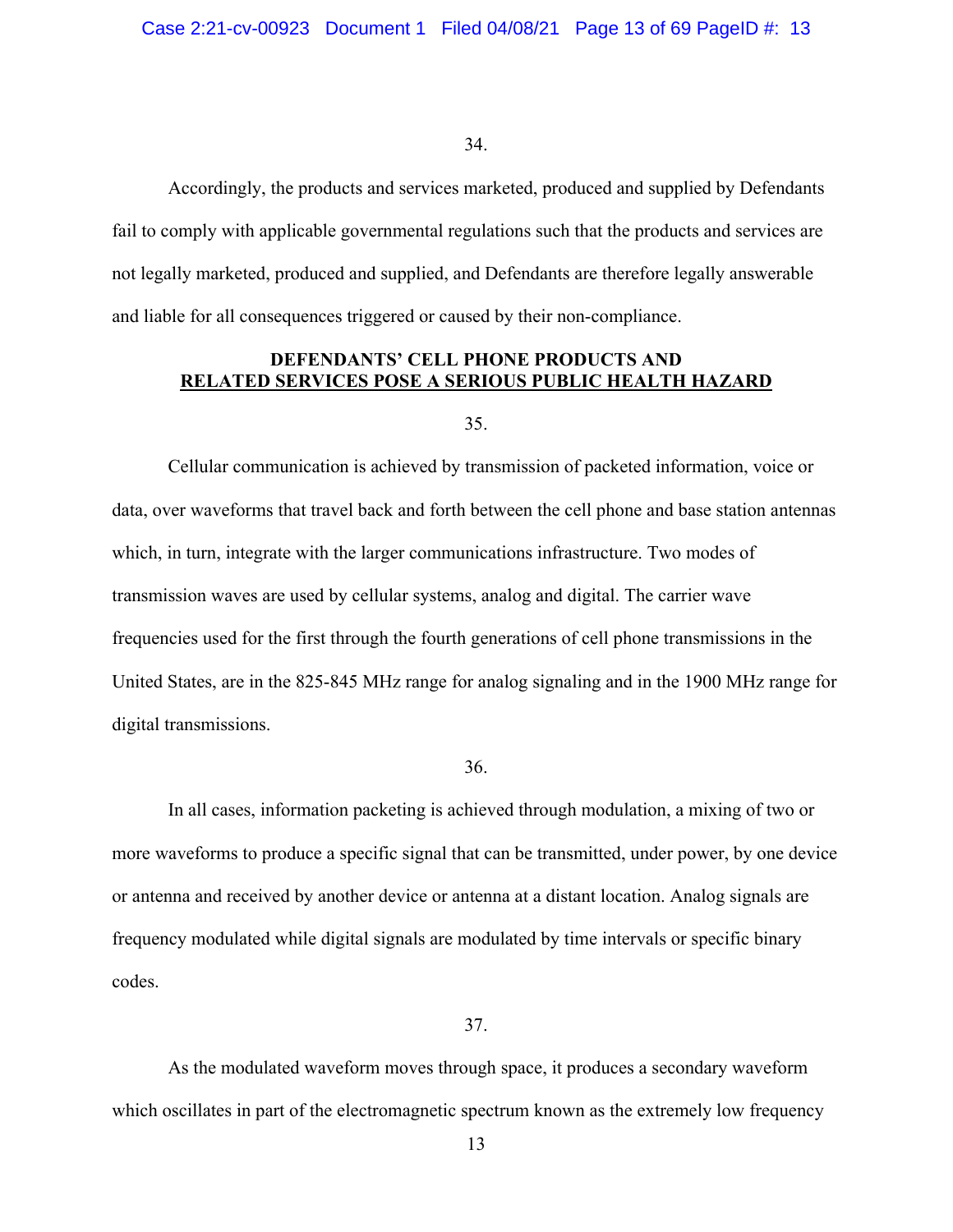### Case 2:21-cv-00923 Document 1 Filed 04/08/21 Page 14 of 69 PageID #: 14

(ELF) spectrum. The combination, in both time and space, of carrier and modulated waveforms is necessary to carry information from a transmission unit to a receiver unit and vice versa.

#### 38.

This combined construct, called the "information carrying radio wave" or ICRW, is polarized, meaning it is charged and therefore biologically active. To prevent interference to and from other users of the cellular system, a control unit instructs the cell phones within its range to increase or decrease transmitting power further altering the traveling waveform.

## 39.

The power density of RF radiation from a cell phone is approximately two billion times greater than that of background fields that occur naturally in the environment. When the cell phone is used next to the head, the RF radiation penetrates two and one-half inches or more into the brain and a portion of the brain is enveloped in RF radiation from the front to the back of the skull. The emission characteristic that causes exposure in this area of the brain is called "the near-field plume." The power density of the near-field plume determines depth of penetration into the brain exponentially.

#### 40.

The polarized waveforms attendant to cellular transmission and reception are bioactive, absorptive and able to penetrate deep into proximate tissue. The risk of biological effects is exacerbated by the convergence of waveforms caused by reflection and refraction off of the irregular surfaces of the human head.

#### 41.

As has been confirmed by multiple studies, as set forth more particularly herein, cell phone emissions are biologically active, rendering them dangerous and posing significant health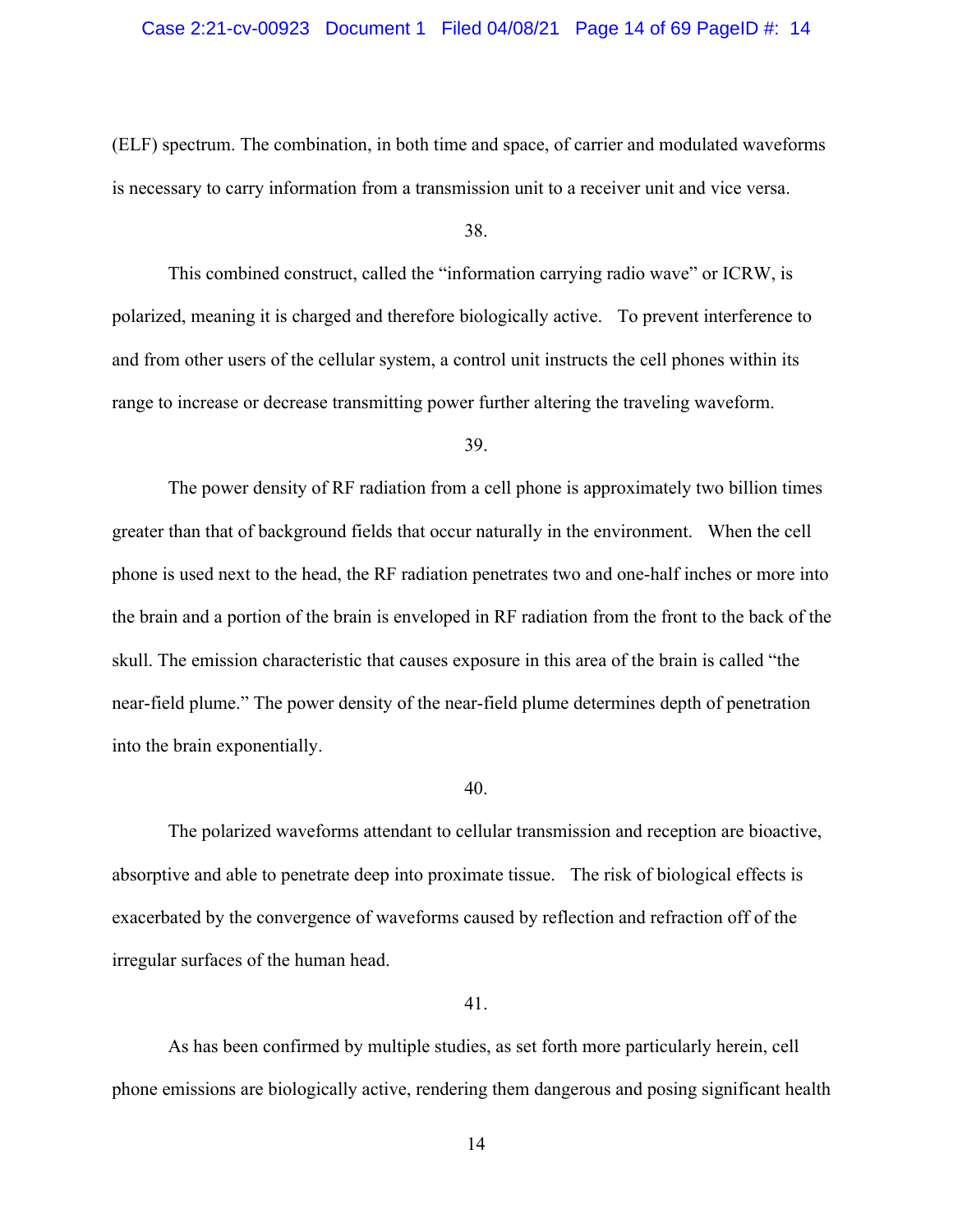risks, especially with prolonged or significant use. These bioeffects occur through both direct and indirect mechanisms and include damage to DNA and intracellular organelles, interference with intercellular communication, nervous system dysfunction, disruption of physiological compensation systems, and ultimately development of brain tumors and cancer.

## **DEFENDANTS CONSPIRED TO SUPPRESS, MISREPRESENT AND CONCEAL MATERIAL FACTS & FAILED TO WARN CITIZEN CONSUMERS CAUSING DEFENDANTS TO BE LIABLE FOR THE CONSEQUNCES**

#### 42.

As a direct consequence of their purposeful business relationship, the cell phone manufacturers and cell phone service providers and their trade associations, CTIA and TIA, operate as joint venturers in the cell phone market.

The cell phone market operates in a classic oligopolistic fashion with almost all cell phones purchased directly from service provider companies or through one of their agents. Cell phone service and cell phones are sold as a package wherein the price of the cell phone is fixed below cost in order to discourage any cell phone manufacturers from trying to sell directly to consumers. Agents are given a rebate to cover the below-cost sale of the cell phone. This tying arrangement gives cell phone companies, together with their trade associations, CTIA and TIA, de facto control over the cell phone equipment market and the power to accept or reject cell phones that do not meet their specification. This market power was acknowledged in a July 24, 2001, article in the *San Diego Union Tribune*, where a Motorola representative is quoted as saying "cell phones manufacturers compete on style, on brand, on their relationship with wireless operators."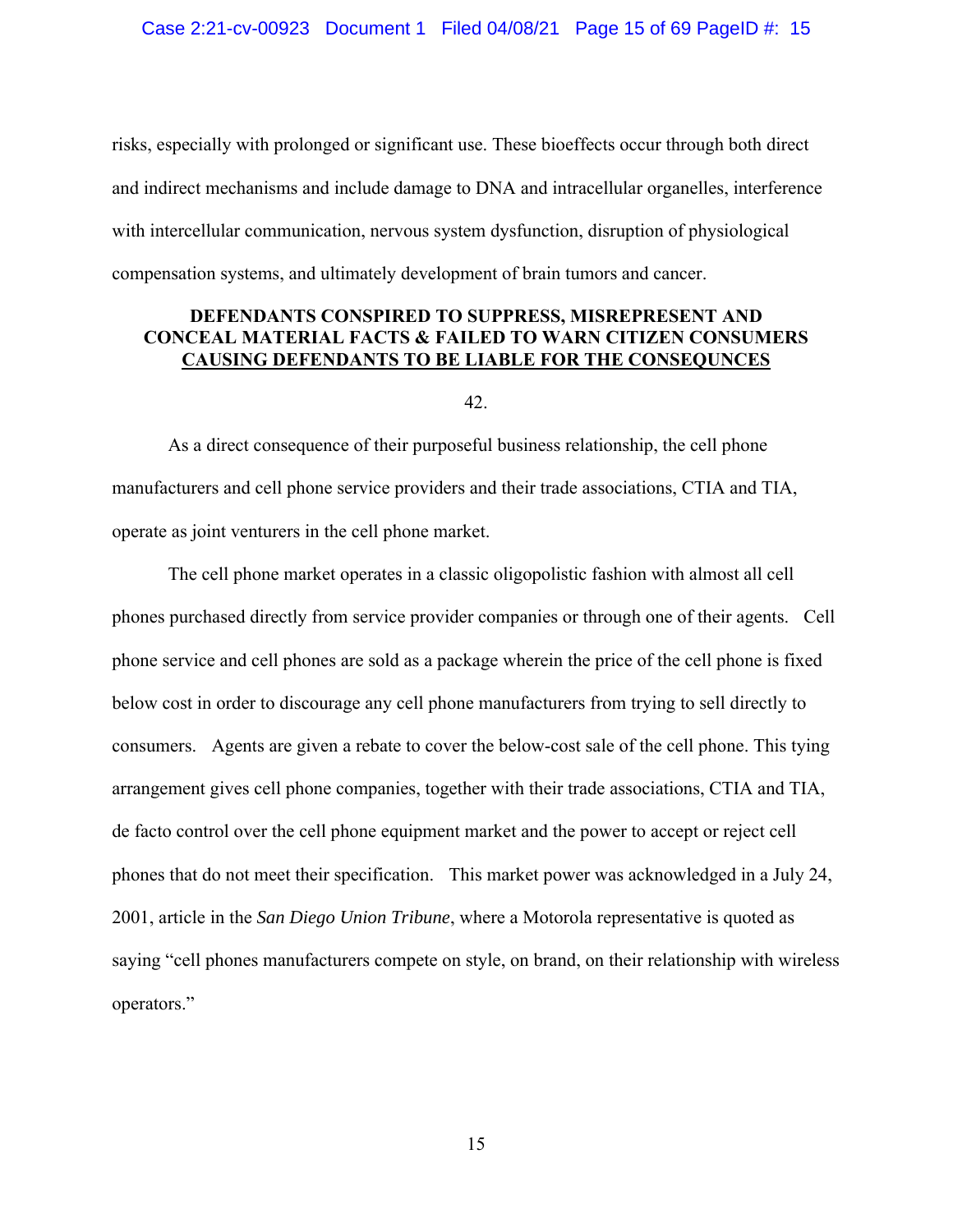This control over the cell phone market is further enforced by CTIA's testing program that grants the manufacturer the right to place CTIA's seal of approval on the approved cell phone. At all times herein mentioned, Defendants were in control of the design, assembly, platform for usage, manufacture, marketing and sale of cell phones.

#### 44.

TIA worked with the manufacturers to create and develop the technical standards implemented by the cell phone industry while CTIA was primarily responsible to make public commentary as a result of CTIA's coordinated efforts with TIA.

### 45.

The development of digital cellular standards was initially the responsibility of TIA, with TIA having the responsibility of developing voluntary industry standards for telecommunications products, including cell phones. Within TIA, more than 1,000 individuals, representatives from cell phone manufacturers, as well as service providers, (including Defendants herein) serve on the formulating groups involved in standards setting. TIA's website states its industry members can directly influence the development of technical standards by participating in TIA's standards formulating groups.

## 46.

Following the 1987 FCC declaration that allowed cellular licensees to employ alternative technologies in the 800 MHz band, the cell phone manufacturers and cell phone service providers acting through CTIA and TIA, have continued to direct and effect the development of technology standards.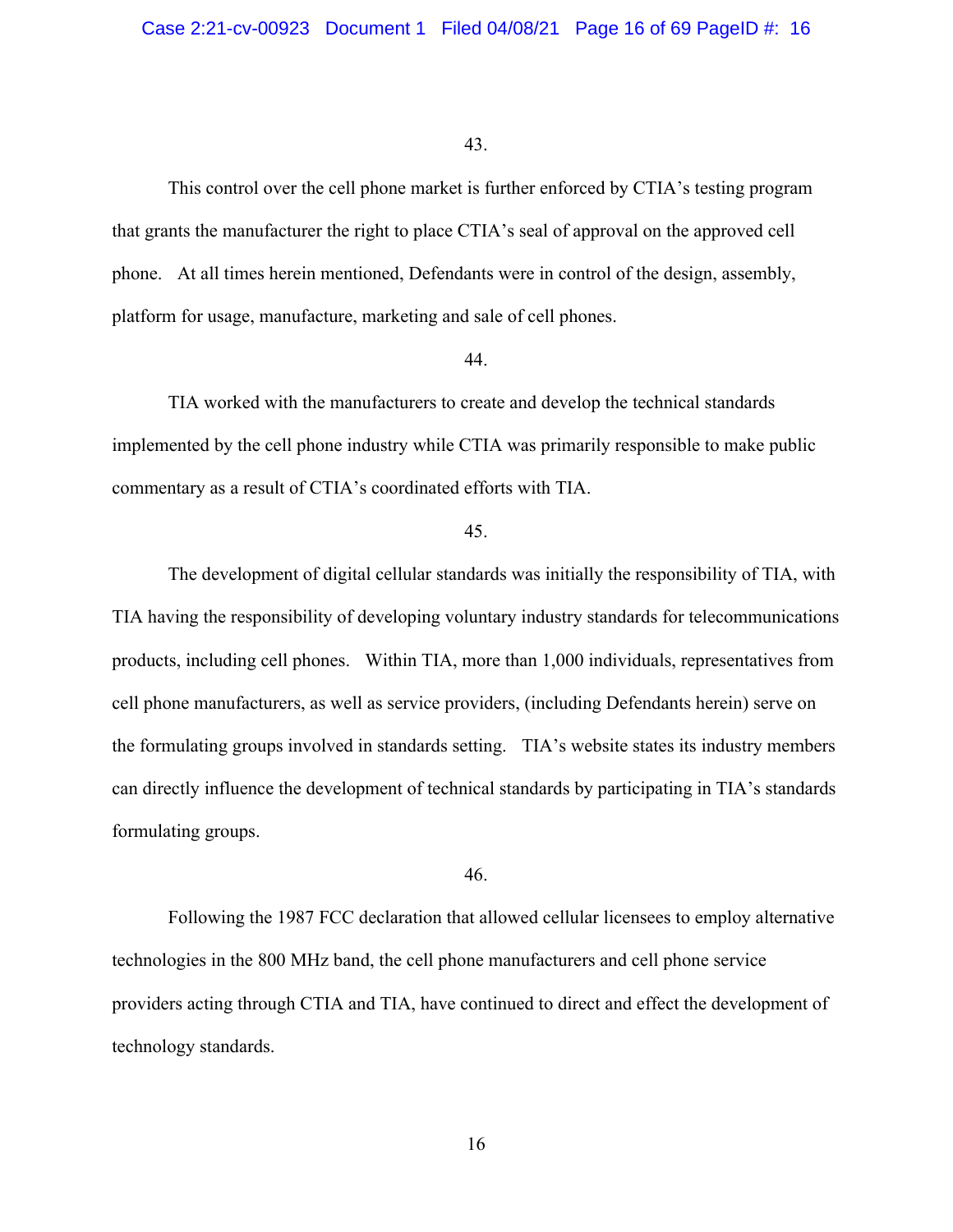In 1988, CTIA was established to work with the cellular service operators and researchers to identify new technology requirements and set goals. CTIA was to introduce new products and services by 1991, with a 1,000 percent increase in system capacity with both AMPS (analog) and digital capabilities during transmission and new data features such as facsimile and messaging services.

## 48.

In 1991, based on the requirements CTIA had recommended, TIA adopted a new standard which was released with the creation of the first digital signal in the United States (Time Division Multiple Access - TDMA).

## 49.

CTIA and TIA continued to collaborate with respect to the cell phone industry and formed the CTIA Joint Review Committee which was created for the purpose of providing input and oversight to the cell phone industry's activities regarding the safety of cell phones, as well as to monitor research regarding related health effects in a single coordinated program.

#### 50.

At all times herein mentioned, Defendants were aware of numerous studies and experiments that demonstrated the health hazards of RF radiation dating back to the late 1940s and continuing to this day, yet Defendants have consistently maintained to the public at large that cell phones are absolutely safe.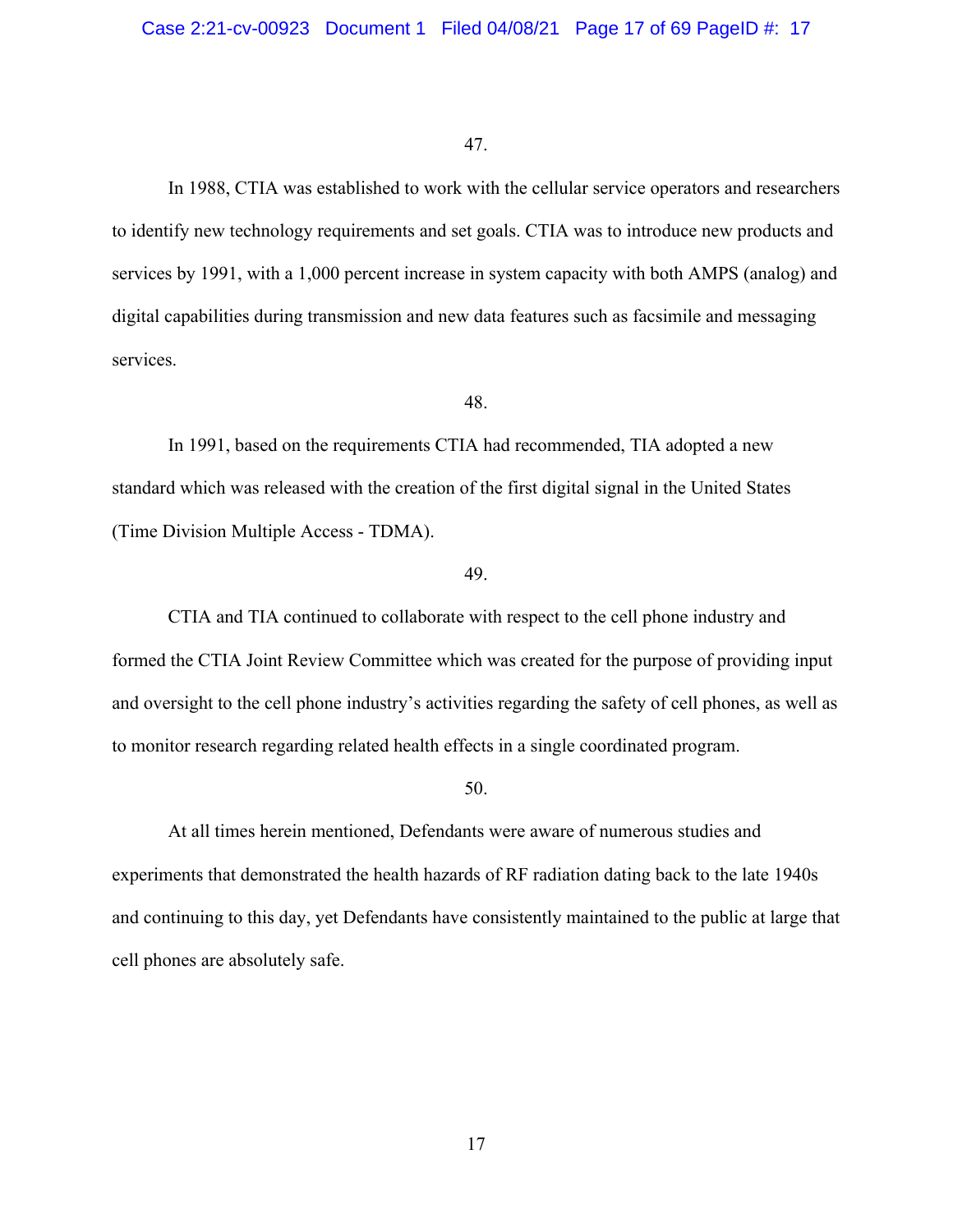Scientific and medical research, published in peer-reviewed literature, has demonstrated a correlation between biological effects and the exposure to RF radiation within the radio frequency band of 300 megahertz to 2.4 gigahertz. However, scientific and medical research published in peer-reviewed literature is not typically read by the general public and cannot be deemed as placing the average consumer on notice.

## 52.

As research and studies, including animal research, evolved over the ensuing decades, it was found that, among other things, adverse biological effects result from exposure to RF radiation. By the early 1960s, the scientific and medical communities knew RF radiation is absorbed into human tissue and is capable of producing biological effects.

#### 53.

Much of the research funding concerning RF radiation is controlled or directed by the cell phone industry. In instances where there have been adverse findings, Defendants have worked to prevent funding to replicate that study. This is part of Defendants' larger effort to "create and control the science" and introduce confounders or redirect researchers.

#### 54.

In the early 1990s, as credible concerns continued to surface regarding the safety of cell phones, Defendants, individually and through their trade associations, CTIA and TIA, undertook with public fanfare to fund scientific studies to prove the safety of cell phones. This resulted in the formation of the Science Advisory Group (SAG) in 1993.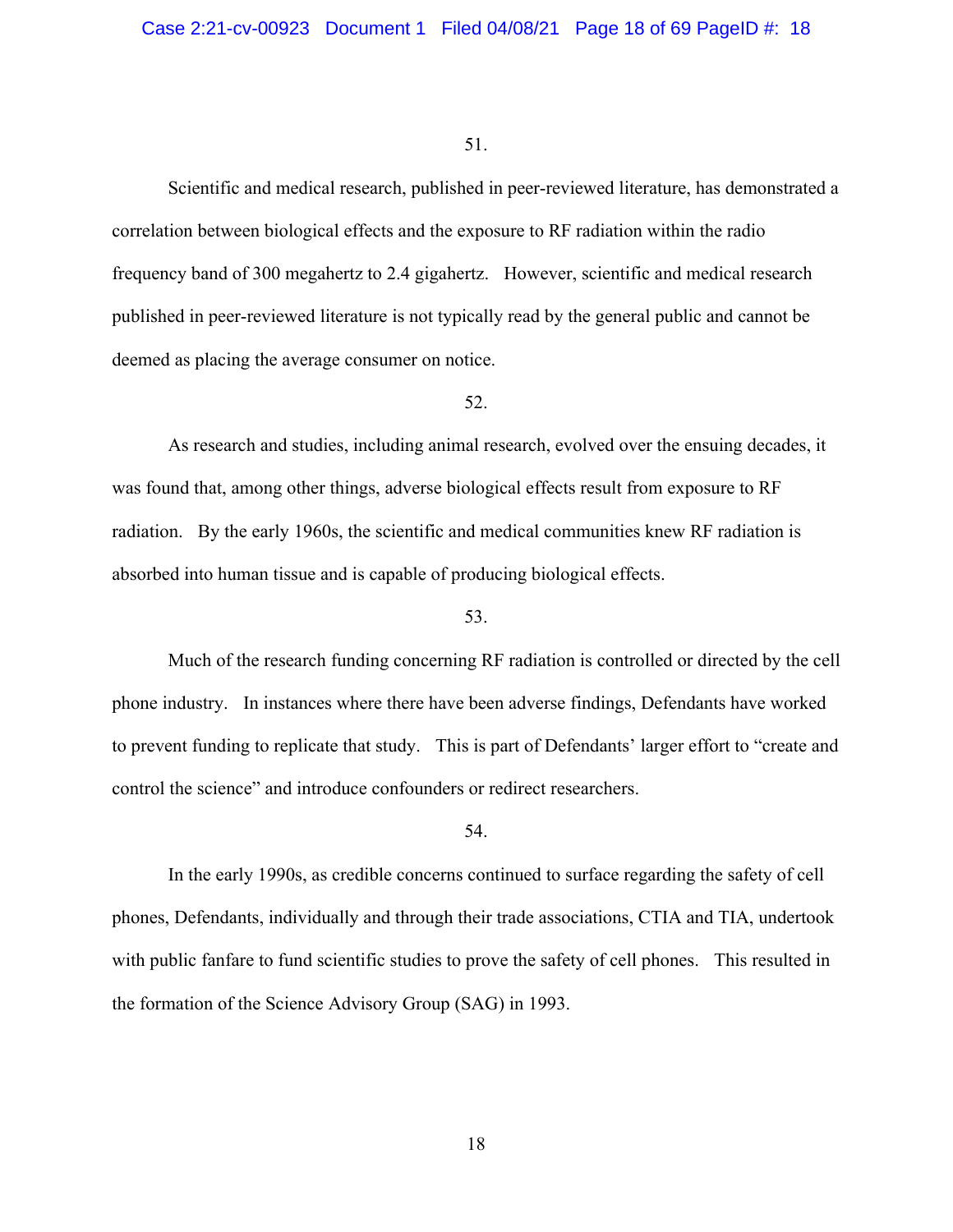With a \$25 million budget, which was later increased to \$28.5 million through CTIA and TIA member contributions, Dr. George Carlo was appointed by CTIA and TIA to direct the workings of SAG. When this industry-funded research failed to corroborate the industry's claims of safety and, in fact, presented new evidence supporting health concerns, the industry responded by terminating the research funding and publicly disparaging Dr. Carlo as well as suppressing and minimizing the results of his studies.

56.

Despite their knowledge of contrary literature and research, including industry-funded studies, Defendants continued to maintain cell phones pose no threat to human health.

57.

Defendants conspired to alter the results of studies to make them more "market friendly" and acted to conceal and suppress information. Researchers who discovered adverse effects associated with cell phone use lost their funding, were fired, found their reputation damaged, and had their work denigrated. Motorola researchers, for example, concealed from the public the enhancement effects of antennas which caused antennas to deposit RF radiation into brain tissue.

58.

Defendants, acting collectively, reached a common agreement or understanding to market their dangerous and defective cell phones by:

(a) marketing, producing and promoting the use of cell phones without proper tests or warnings and without regard to the dangerous radiation fields emitted therefrom and without disclosing the adverse health effects as a result therefrom to Mr. Walker and other users;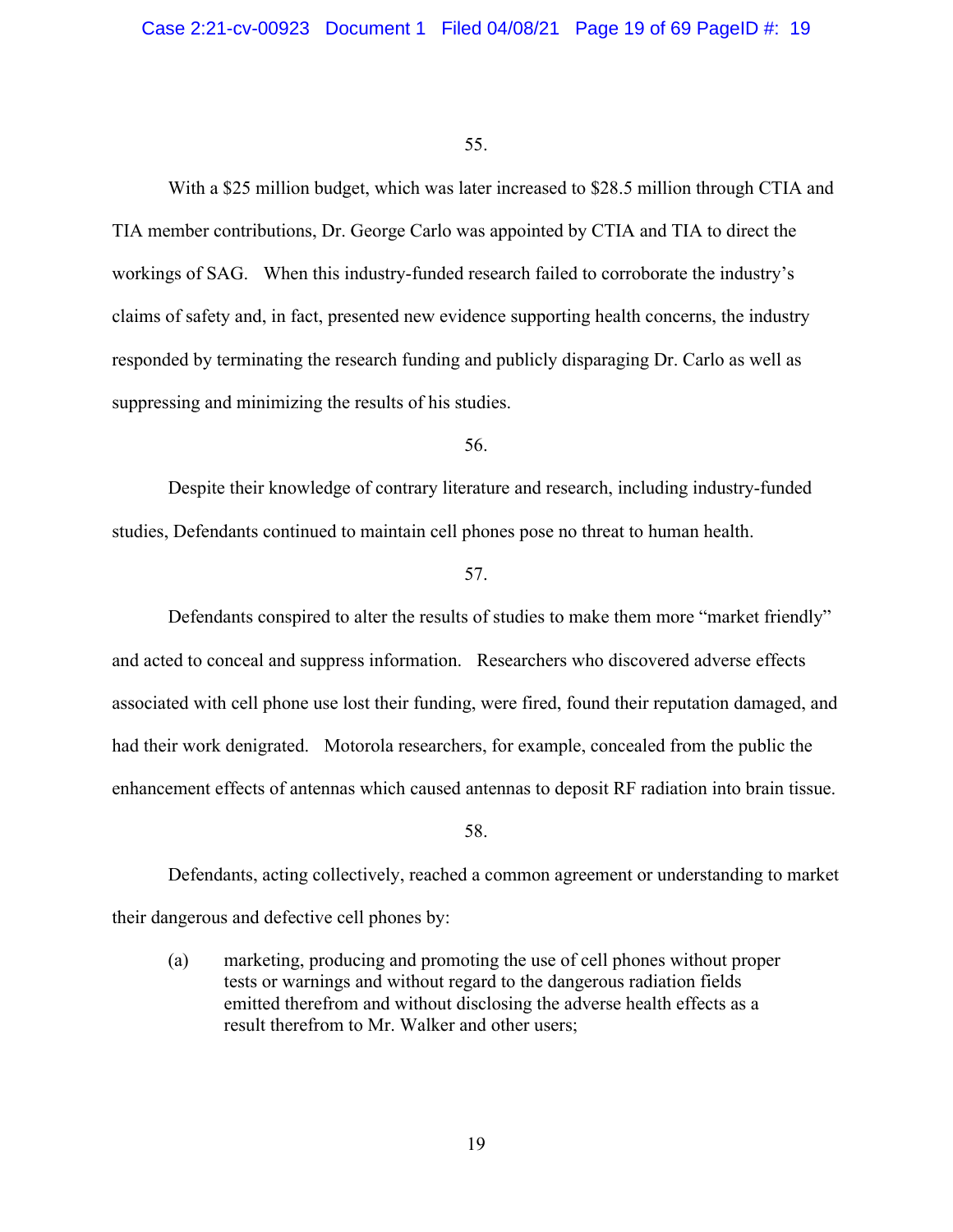- (b) suppressing, discouraging and/or retarding appropriate research, testing, regulation and public dissemination of information concerning the radiation fields and the effects those emissions would have on Mr. Walker and other users;
- (c) ignoring, deceiving or misleading the public about medical and scientific data available to them which indicated RF radiation emitted from cell phones is potentially hazardous to the health and safety of the public in general and Mr. Walker; and
- (d) suppressing and preventing the development of protective devices and measures which were available and would reduce or eliminate the risk of RF radiation to the cell phone user without good cause and instead to avoid potential liability for not having deployed such features.

At all times relevant to this action, Defendants, jointly and in conspiracy with each other,

knowingly committed acts in furtherance of their agreement to promote and market cell phones

while disregarding known risks to the public health generally and Mr. Walker specifically.

60.

 The actions undertaken jointly by Defendants extended to entities responsible for certain standards such as ANSI.

61.

 ANSI adopted a set of RF radiation exposure levels determined to be safe for humans. The ANSI standard was initially developed during the 1960s, modified in 1982, and modified again in the 1990s. In 1985, the FCC adopted the 1982 ANSI standard but excluded cell phones. Cell phones introduced in 1986 could not meet the standard established in 1982.

62.

 The cell phone industry manipulated the research and pressured members of the ANSI Safety Committee to exempt cell phones from regulation and compliance under the ANSI Safety Standards. During a 1989 meeting of the ANSI Committee held in Tucson, Arizona, the cell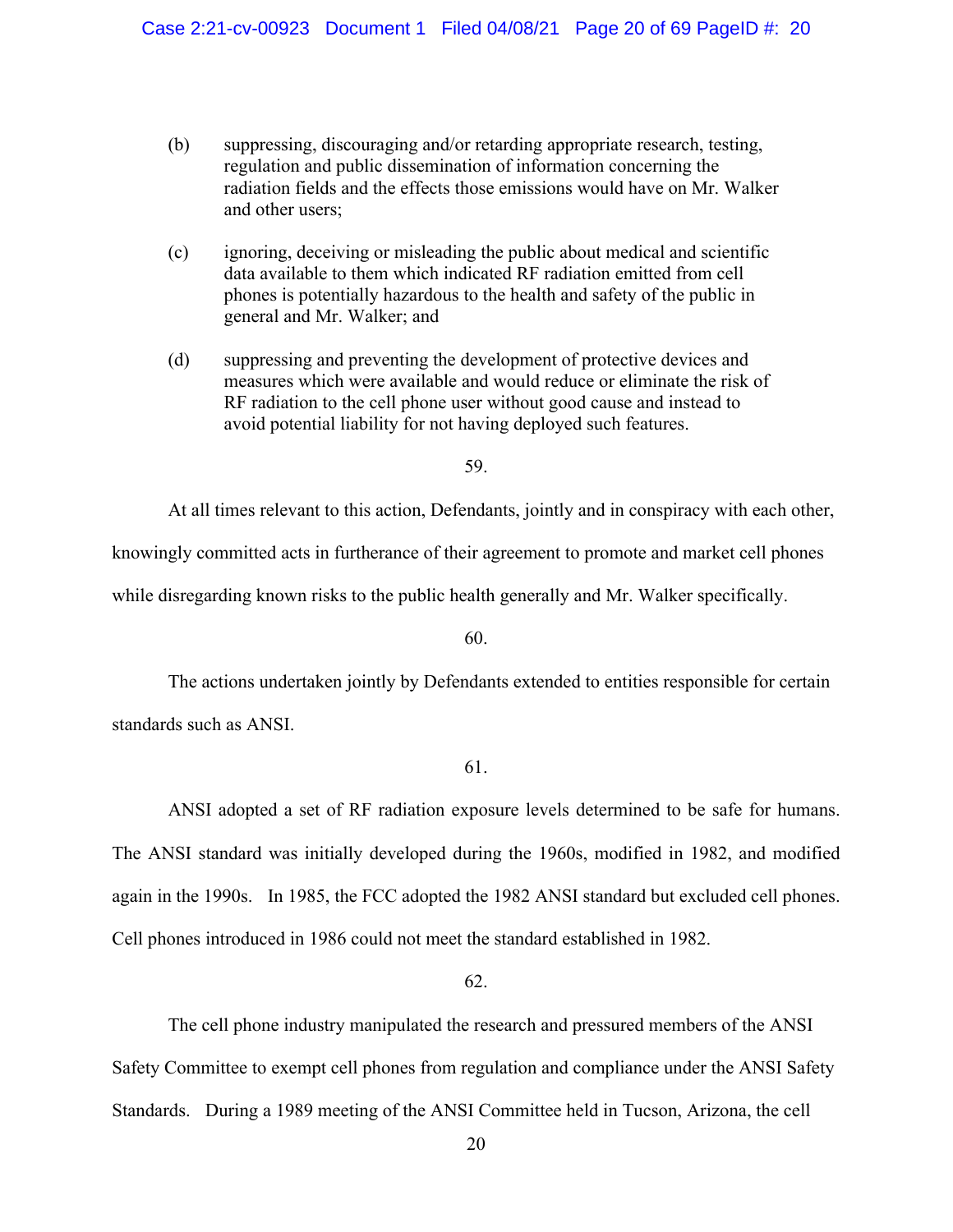### Case 2:21-cv-00923 Document 1 Filed 04/08/21 Page 21 of 69 PageID #: 21

phone industry representatives dominated the membership of the standard-setting committee. After a heated discussion, the committee initially voted to include cell phones under the ANSI Safety Standard. However, a short time later, at a secretly-held committee meeting attended by a select, smaller group of members, the committee voted to exclude cell phones from regulation.

#### 63.

In 1992, the ANSI standard was revised to include, for the first time, specific restrictions on time currents induced in the human body by RF radiation fields. Cell phones were again excluded provided they comply with certain SAR limits.

64.

On February 11, 1993, the TIA Ad Hoc Labeling Committee, in cooperation with SAG, was established to review product labeling information provided to consumers in order to develop consistent, uniform product labeling information. The Ad Hoc Committee drafted a manual to discuss "responsible cell phone use." TIA printed for public distribution a stand-alone educational brochure to provide information about cell phones called "Guidelines for Safe and Efficient Use of Hand-Held Portable Cellular Telephones." The document was prepared for manufacturers to incorporate into their official product documentation as well as service providers that chose to provide information to subscribers. It was also intended to form the basis for any consumer education programs about cell phones the manufacturers chose to initiate.

65.

In or about early 1994, after receiving a draft of the TIA Ad Hoc Committee's manual, Thomas Wheeler, CTIA president, sent a memorandum expressing his concerns over certain language used in the manual which acknowledged and/or implied cell phone use could pose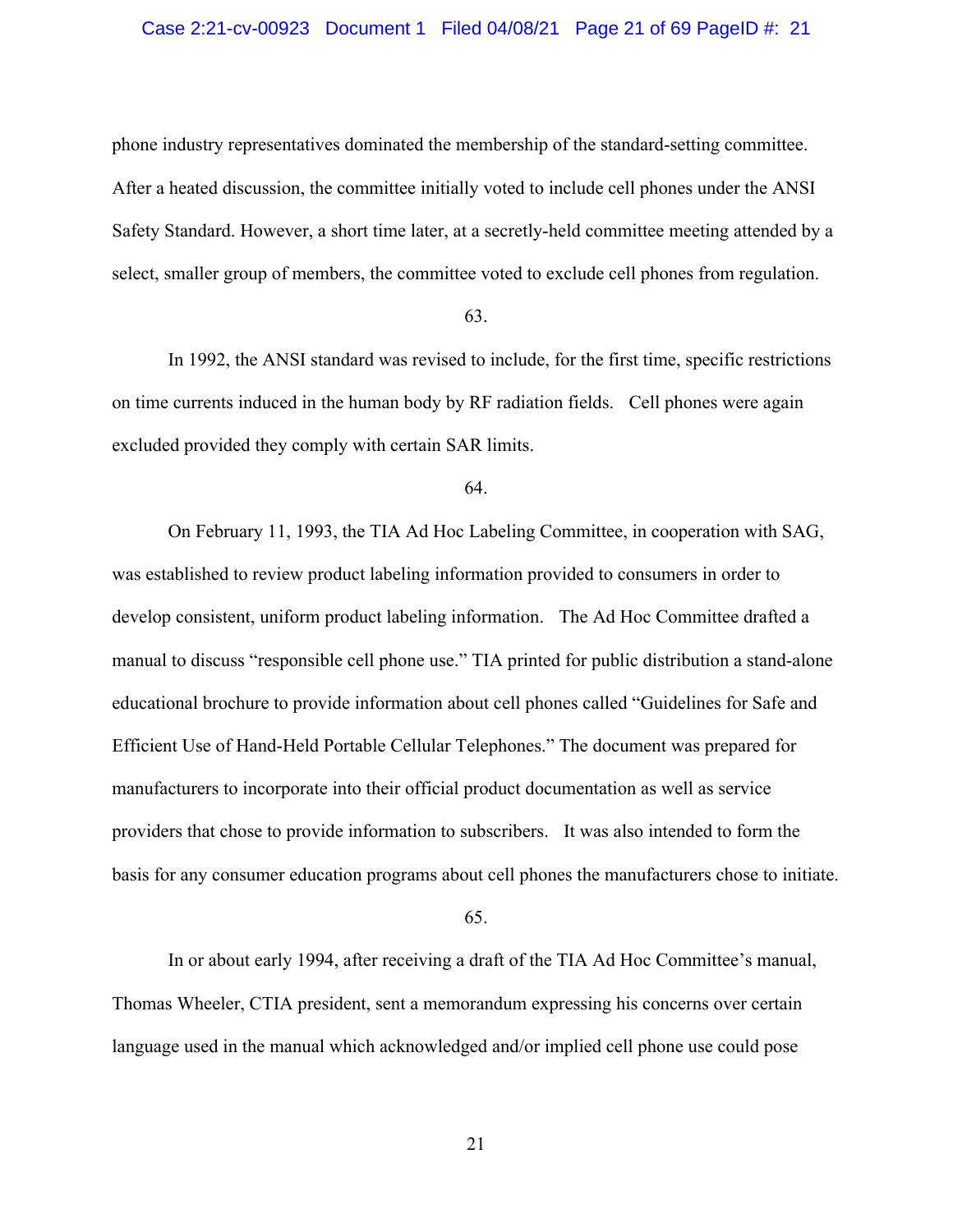health risks. For example, Mr. Wheeler proposed the following language be deleted from the manual:

> Do not operate your transportable cellular telephone when holding the antenna, or when any person is within 4 inches (10 centimeters) of the antenna. Otherwise, you may impair call quality, may cause your phone to operate at a higher power level than is necessary, and may expose that person to RF energy in excess of the levels established by the updated ANSI Standard.

If you want to limit RF exposure even further, you may choose to control the duration of your calls or maintain a distance from the antenna of more than 4 inches (10 centimeters).

For best call quality, keep the antenna free from obstructions and point it straight up.

66.

Although it failed to address the health concerns regarding wireless communication instruments, in November 1994, SAG endorsed TIA's efforts to develop a manual. SAG recommended CTIA explore the possibility of incorporating the FDA's Talk Paper "Update on Cellular Phones" in the package insert to complement the usage guidelines. SAG further recommended the industry develop an independent structure for cell phone manufacturers to have their products tested to assure they meet current safety standards.

67.

On July 16, 1993, in furtherance of its campaign to assure the consuming public of the purported safety of cell phones, CTIA held a press conference and issued a report entitled "Safety Update – Fast Facts: Portable Cell Phone Safety," which in bold print stated: **"Rest assured. Cellular telephones are safe!"**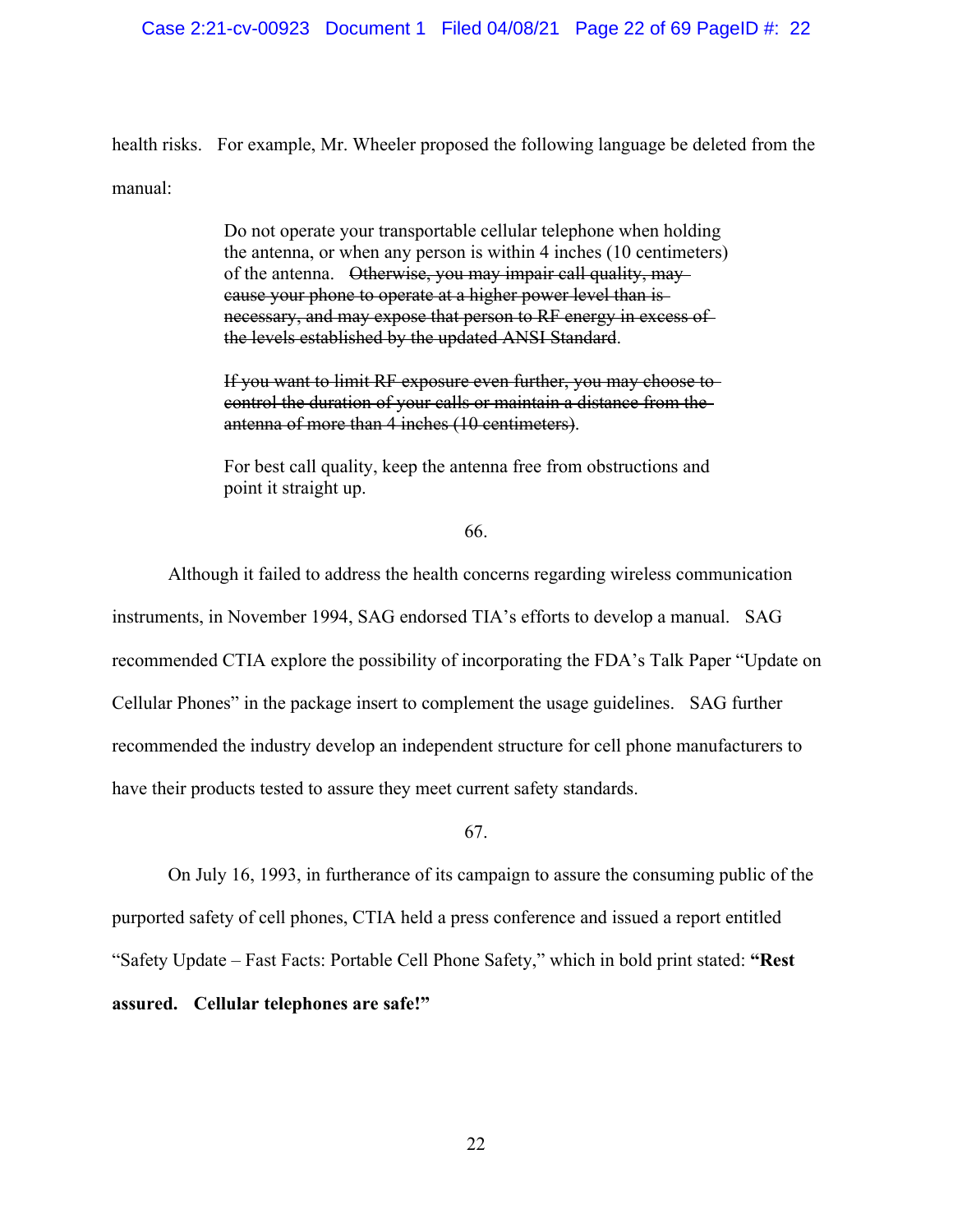On July 19, 1993, Elizabeth Jacobson, FDA's Deputy Director for Science for the Center

for Devices and Radiological Health, sent correspondence to CTIA president Thomas Wheeler,

identifying certain fraudulent and deceitful statements made by Defendants to the public

regarding the "safety" of cell phones. In pertinent part, the letter states:

I am writing to let you know that we were concerned about two important aspects of your press conference on July 16 concerning the safety of cellular phones, and to ask that you carefully consider the following comments when you make future statements to the press.

First, both the written press statements and your verbal comments during the conference seemed to display an unwarranted confidence that these products will be found to be absolutely safe. In fact, the unremittingly upbeat tone of the press packet strongly implies that there can be no hazard, leading the reader to wonder why any further research would be needed at all. (Some readers might also wonder how impartial the research can be when its stated goal is "a determination to reassure consumers." And when the research sponsors predict in advance that "we expect the new research to reach the same conclusions, that the cellular phones are safe.") ...

We are even more concerned that your press statements did not accurately characterize the relationship between CTIA and the FDA... [S]ince it is not yet clear whether we will help to direct the research program, it is premature to state that we will credential the research.

To sum up, Mr. Wheeler, our role as a public health agency is to protect health and safety, not to "reassure consumers." I think it is very important that the public understand where we stand in evaluating the possibility that cellular phones might pose a health risk.

69.

In June 1994, Dr. Henry Lai of the University of Washington contacted Dr. Carlo at a

Bioelectromagnetics Society conference in Copenhagen, Denmark. Dr. Lai wanted to show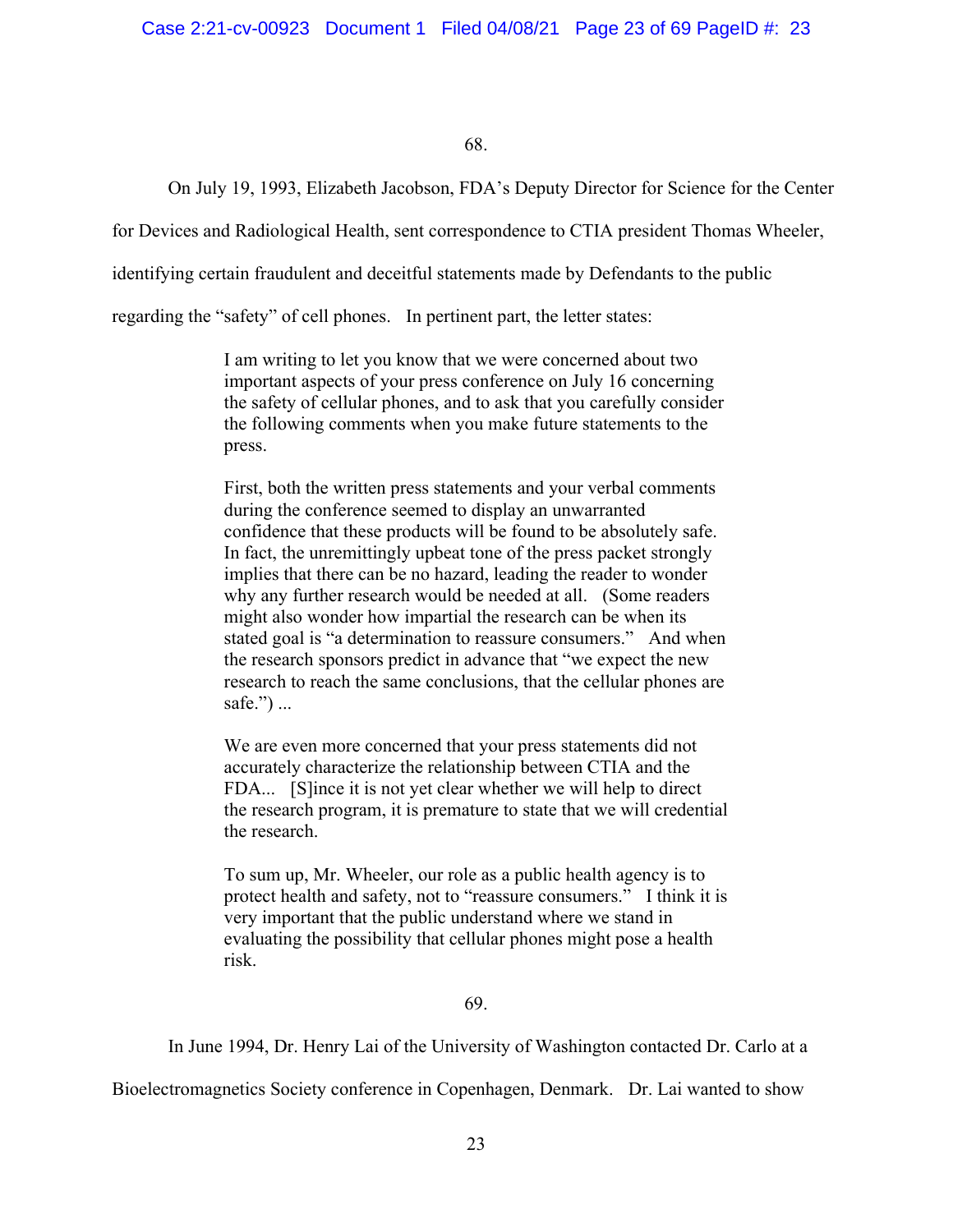important data to Dr. Carlo. Dr. Lai and his colleague, Dr. Narendra Singh, had conducted a series of experiments on rats that had been exposed to radiation similar to the type of radiation emitted from the antenna of a cell phone. Dr. Lai found cell phone radiation causes damage to DNA.

### 70.

Representatives at the meeting from Motorola, Chuck Eger and Dr. Quirino Balsano, questioned the testing protocols as well as the relevancy of the Lai and Singh experiments to humans and dismissed the research and results. CTIA and the remaining Defendants thereafter failed to disclose anything about the alarming Lai and Singh data to the public or to the government's Interagency Working Group on Cell Phone Safety headed by the FDA, the Environmental Protection Agency, the National Institute of Health, the Occupational Safety and Health Administration, the National Institute of Occupational Safety and Health, the White House or the National Institute for Environmental Health Sciences. Instead, CTIA responded to this study by attempting to prevent its publication and hiring a public relations firm to discredit the findings. Defendants then funded other researchers in an effort to disprove the findings. However, when Defendants' research confirmed the findings of Drs. Lai and Singh—that RF radiation could damage DNA—Defendants refused to publish the research.

#### 71.

Nonetheless, Dr. Jerry L. Phillips essentially replicated the DNA damage studies of Lai and Singh, reaching the same conclusions, *i.e*., exposure to low levels of RF radiation causes DNA damage which can develop into cancer. Defendants suppressed information from the Phillips study by pressuring Dr. Phillips and threatening to withdraw funding. When Dr. Phillips expressed his desire to publish his research, Motorola told Dr. Phillips it was too early and more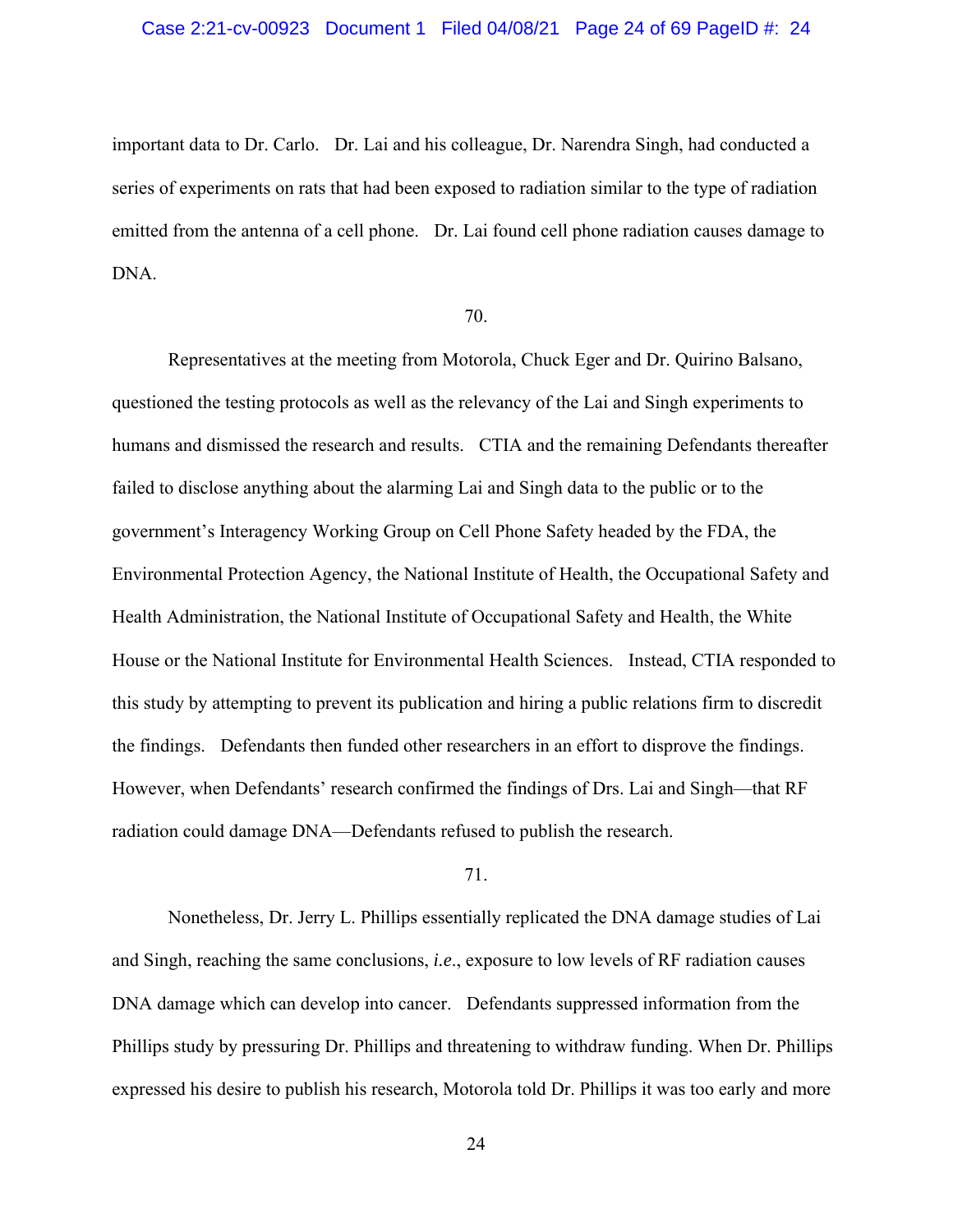### Case 2:21-cv-00923 Document 1 Filed 04/08/21 Page 25 of 69 PageID #: 25

research was needed. When Dr. Phillips refused to allow Motorola to "spin" his research, Motorola cut Dr. Phillips' funding and threatened to discredit him in the scientific community.

72.

In 1996, a study of Air Force personnel exposed to RF radiation in their jobs revealed an increased risk of brain tumors 1.39 times higher in those exposed versus those not exposed. Also in 1996, a study of Polish military workers exposed to radio waves in their work again revealed a statistically significant increase in the risk of brain cancer, 1.9 times higher when compared to unexposed workers. Finally, Dr. Ross Adey, in a research project funded by Motorola and conducted at the Veteran's Administration Medical Center, again showed a biological effect from cell phone radiation. Yet, the industry did not amend its public position that RF radiation emitted from cell phones is biologically inactive and safe and instead hid or suppressed this critical research.

## 73.

During the summer of 1996, the relationship between CTIA, TIA and SAG (now known as the WTR – Wireless Technology Research) became strained. Dr. Carlo had begun to pursue leads and studies potentially detrimental to the position asserted by CTIA and TIA and cell phone manufacturers and service providers. In response, CTIA and TIA reduced the funding to the WTR.

#### 74.

In early 1998, Dr. Kjell Hansson Mild, from the Swedish National Institute for Working Life, along with colleagues from Norway, reported increased cell phone use (analog and digital) associated with a correspondingly profound increase in the prevalence of headaches, fatigue, and a sensation of warmth around the ear. In both the Swedish and Norwegian data, a statistically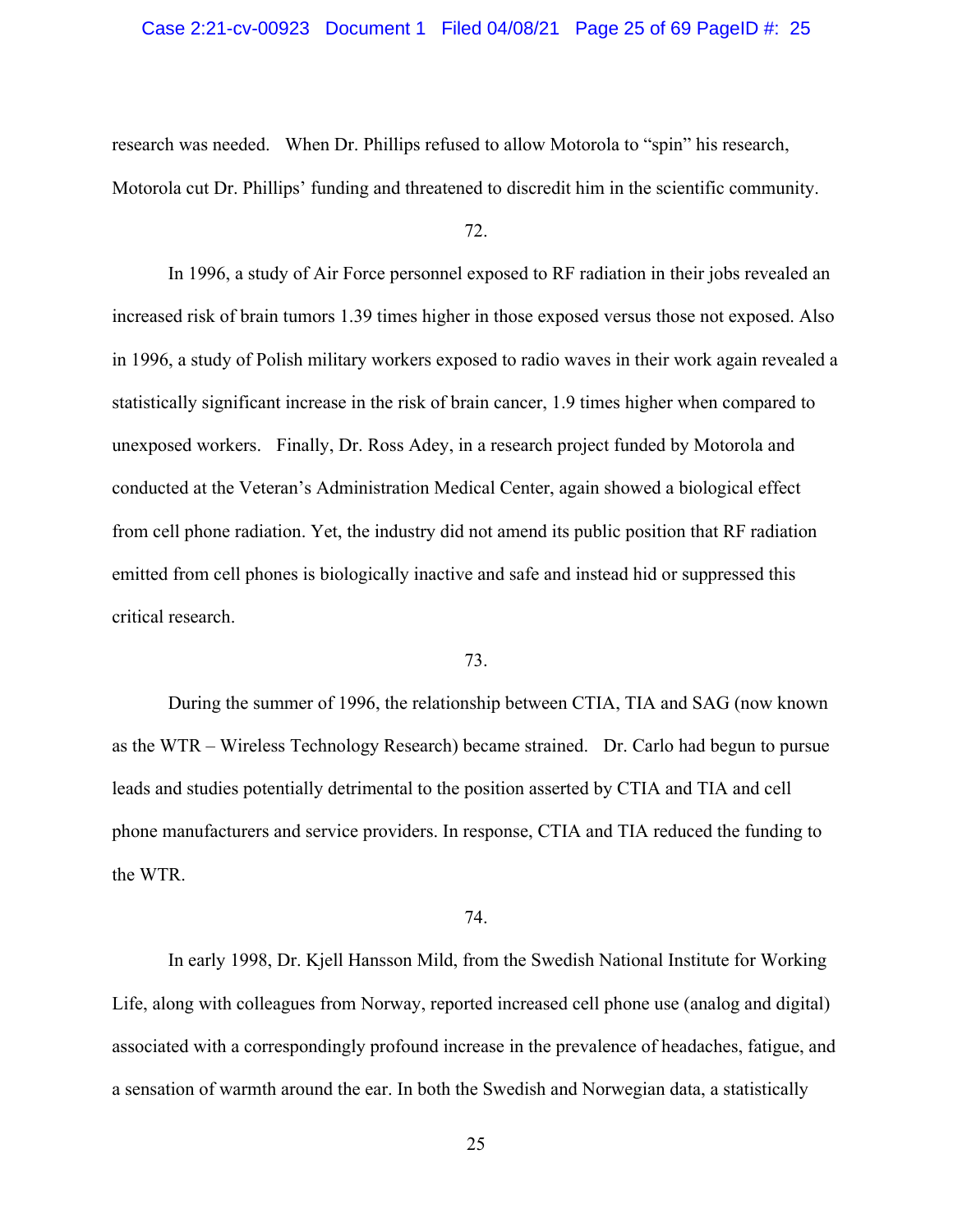#### Case 2:21-cv-00923 Document 1 Filed 04/08/21 Page 26 of 69 PageID #: 26

significant increase in the prevalence of symptoms was noted that corresponded to an increase in both the number of calls made per day and the total minutes on either type of phone. The authors cited leakage in the blood brain barrier as a possible mechanism causing the symptoms. Again, the industry ignored this data and refused to amend its public position that RF radiation emitted from cell phones is biologically inactive and safe.

#### 75.

By the end of December 1998, the industry faced evidence of genetic damage in human blood. Drs. Ray Tice and Graham Hook of the Integrated Laboratory Systems in Research Triangle Park, North Carolina, had preliminary results from a series of DNA damage studies. Their study demonstrated radiation from an analog signal yielded a nearly 300 percent increase in genetic damage (micronuclei development) in human blood cells. These results were replicated in January 1999.

## 76.

The correlation between the presence of micronuclei and cancer is so strong that doctors from around the world are using tests for the presence of micronuclei to identify patients who are likely to develop cancer. In fact, after the 1986 nuclear disaster at Chernobyl, Ukraine, experts used the micronuclei testing as a tool for diagnosing cancer risks. Despite evidence that cell phone use causes genetic damage, the industry did not amend its public position that cell phone emissions are biologically inactive and safe.

### 77.

Also, in 1998, Dr. Joshua Muscat of the American Health Foundation completed a study, under WTR contract, of brain cancer patients. The Muscat study reported two findings: (1) in areas of the skull where radiation plumes from cell phones penetrate, a significant increase in the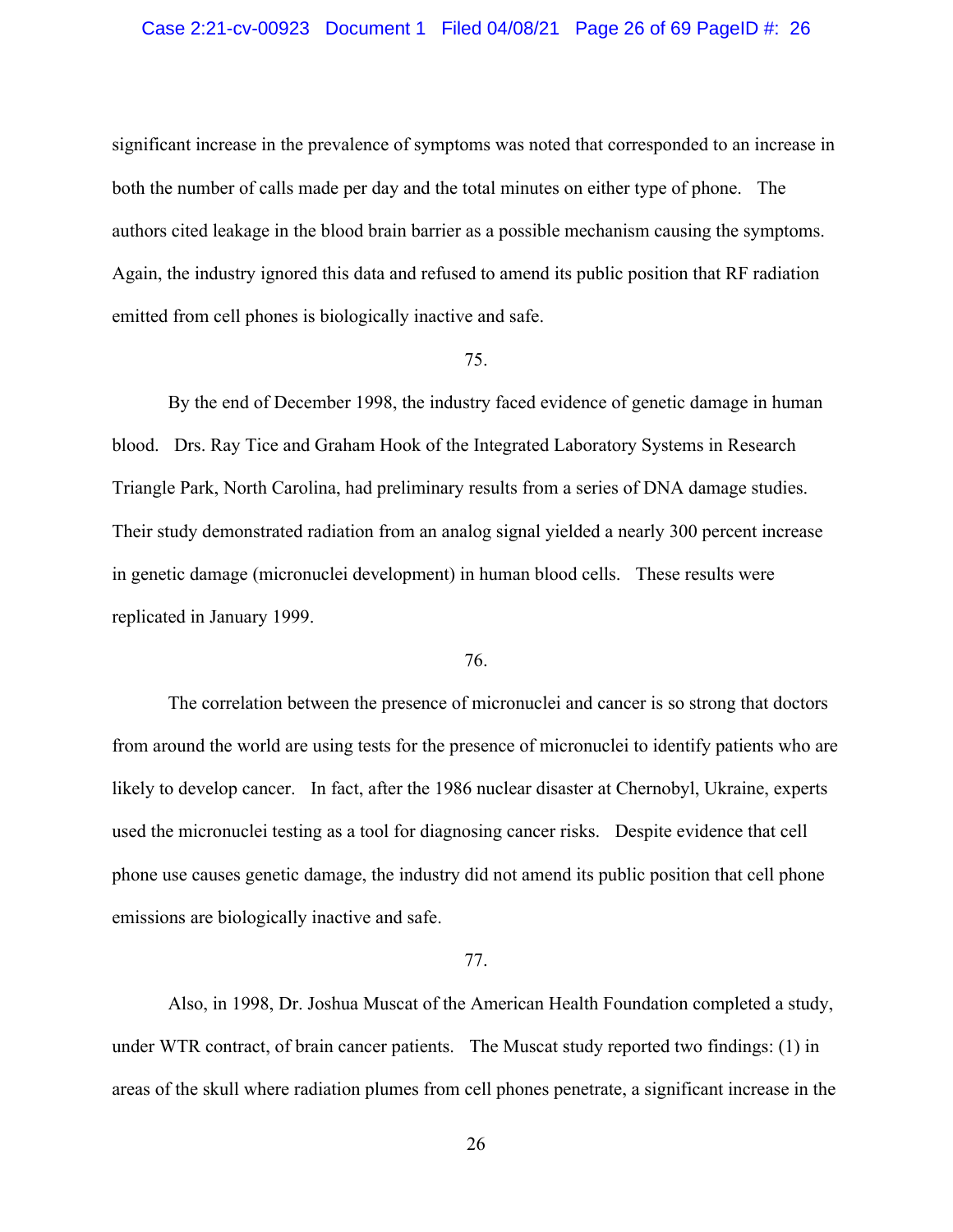### Case 2:21-cv-00923 Document 1 Filed 04/08/21 Page 27 of 69 PageID #: 27

risk of tumors appeared evident; and (2) for areas of the brain where cell phone radiation is now known not to penetrate, cell phone usage does not seem to affect the risk of tumor development.

78.

Finally, in December 1998, the WTR received a summary from Drs. Ken Rothman and Nancy Dreyer of the Epidemiology Resources Inc. that concluded the rate of brain-cancer deaths was higher among users of hand-held cell phones where the antenna was next to their heads as compared to car phone users where the antenna is far away from the head of the user.

## 79.

After leading the cell phone industry's research effort regarding health hazards associated with cell phone use for a period of six years, Dr. Carlo reported cell phones may very well pose health risks to users. The cell phone industry cut Dr. Carlo's funding and worked to discredit him within the scientific community. Defendants attempted to suppress Dr. Carlo's findings by threats and acts of intimidation made upon Dr. Carlo, a notable public health scientist, epidemiologist, lawyer, founder of Health Risk Management Group, and the individual appointed by the cell phone industry to study the health hazards associated with cell phone use.

80.

Dr. Carlo, widely considered an industry insider, declared without prior approval from or notice to the cell phone industry, his research established a correlation between cancer and cell phone use. In fact, Dr. Carlo's research indicated cell phone radiation could triple the number of chromosomal abnormalities in human blood.

#### 81.

In 1999, at CTIA's "Wireless '99" trade show, Dr. Carlo presented his findings to the cell phone industry. In response to Dr. Carlo's findings, William Collins, chairman of MetroCall,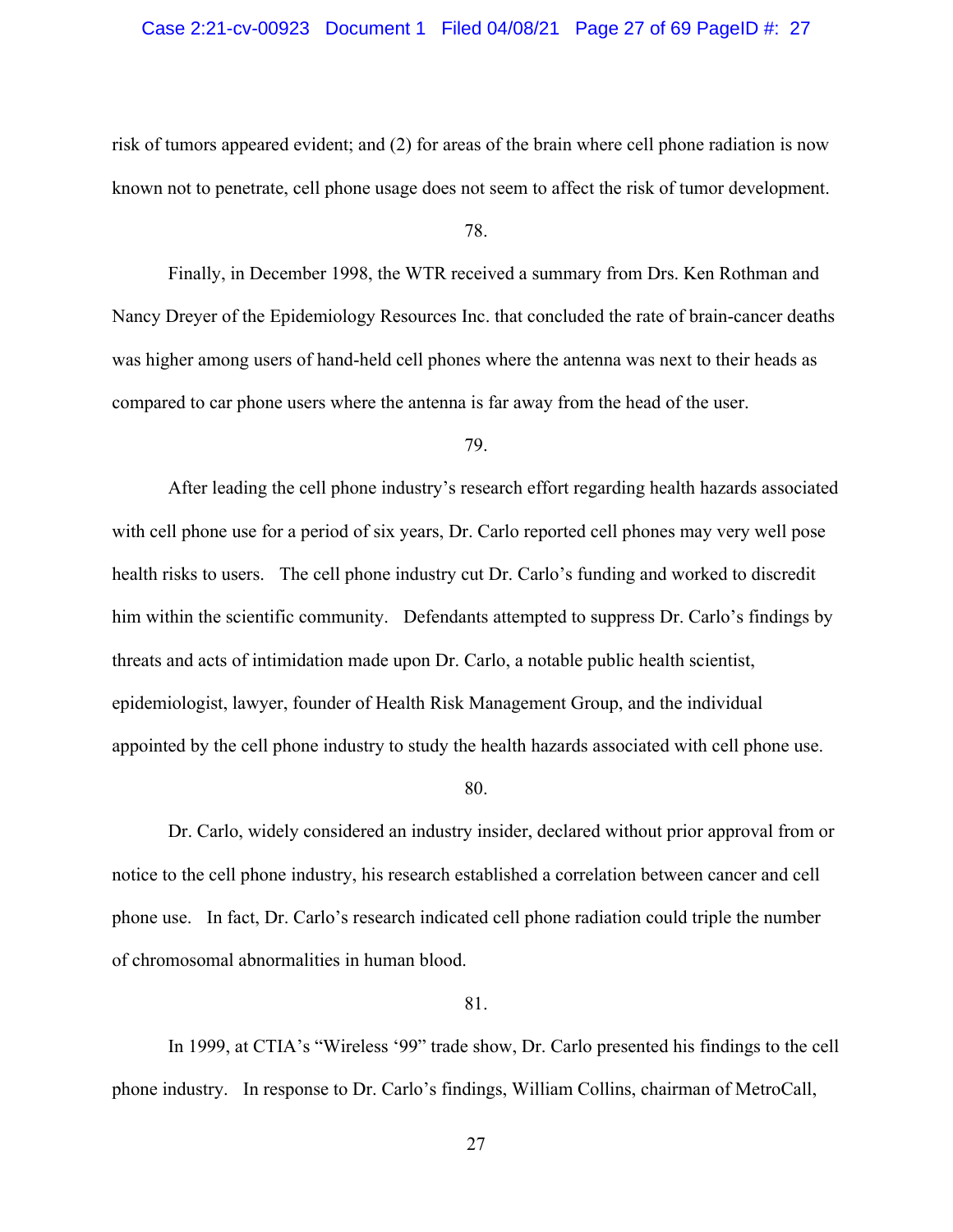#### Case 2:21-cv-00923 Document 1 Filed 04/08/21 Page 28 of 69 PageID #: 28

whose 120 nationwide locations sold cell phones, established new procedures for his stores: any customer walking in the store receives a single-page health and safety bulletin explaining the possible dangers of using a cell phone, particularly warning parents not to expose their children to health risks from cell phone radiation.

## 82.

After receiving Dr. Carlo's results in 1999, CTIA and other Defendants criticized the study's procedures and methods and began a campaign to discredit the work and abilities of Dr. Carlo, the man chosen to spearhead their research.

83.

On October 8, 1999, Thomas Wheeler personally sent Dr. Carlo a letter outlining CTIA's position that all test results demonstrate the safety of cell phones.

#### 84.

In November 1999, Dr. Carlo released a book titled *Cell Phones, Invisible Hazards in the Wireless Age*. In his book, Dr. Carlo describes in detail his time at WTR, the research and methodology used by him, and the impediments and hurdles imposed by the cell phone industry to that research.

#### 85.

In anticipation of Dr. Carlo's book, CTIA and Mr. Wheeler continued the media campaign against Dr. Carlo. In October 1999, when it became evident ABC News would air a story about cell phone health risks, CTIA, through its lawyers, sent a letter to ABC News listing a number of the cell phone industry's concerns. Through the letter, CTIA also took the opportunity to attack Dr. Carlo's credibility and question his motives for speaking out about the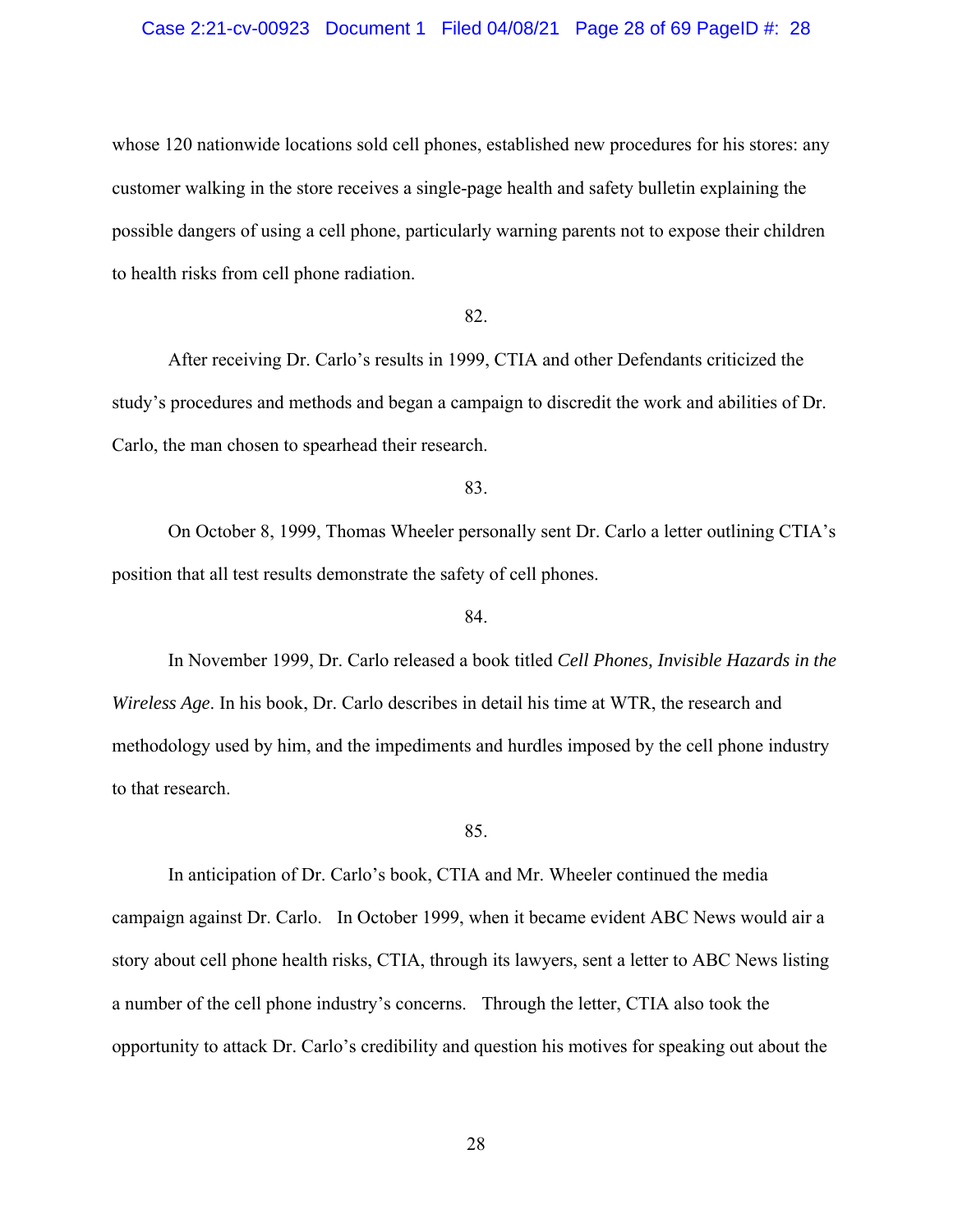### Case 2:21-cv-00923 Document 1 Filed 04/08/21 Page 29 of 69 PageID #: 29

health risks he had discovered. The letter ended with a request that the airing of the 20/20 segment be delayed.

86.

When ABC News did not delay its 20/20 segment, Mr. Wheeler took the opportunity to speak to the public:

> Our industry has gone out and aggressively asked the question, "Can we find a problem?" And the answer that has come back is that there is nothing that has come up in the research that suggests that there is a linkage between the use of a wireless phone and health effects...

ABC News 20/20, October 20, 1999. Later in the interview, when asked about the scientific evidence discussed above, Mr. Wheeler inexplicably stated, "I have to look at what the responsible scientists say... and they say that there is not a public-health effect."

87.

These statements were false and misleading. By October 20, 1999, CTIA and other

Defendants were aware of the many studies demonstrating a statistical correlation between cell phone use and adverse health effects.

88.

An epidemiological study released in 2000, conducted by Dr. Lennart Hardell of the Department of Oncology at Orebro Medical Center in Orebro, Sweden, found the risk of tumors developing on the same side of the head cell phone users hold their cell phones is significantly higher than it is for the other side. Despite such findings, CTIA and the other Defendants continued to maintain cell phone radiation was biologically inactive.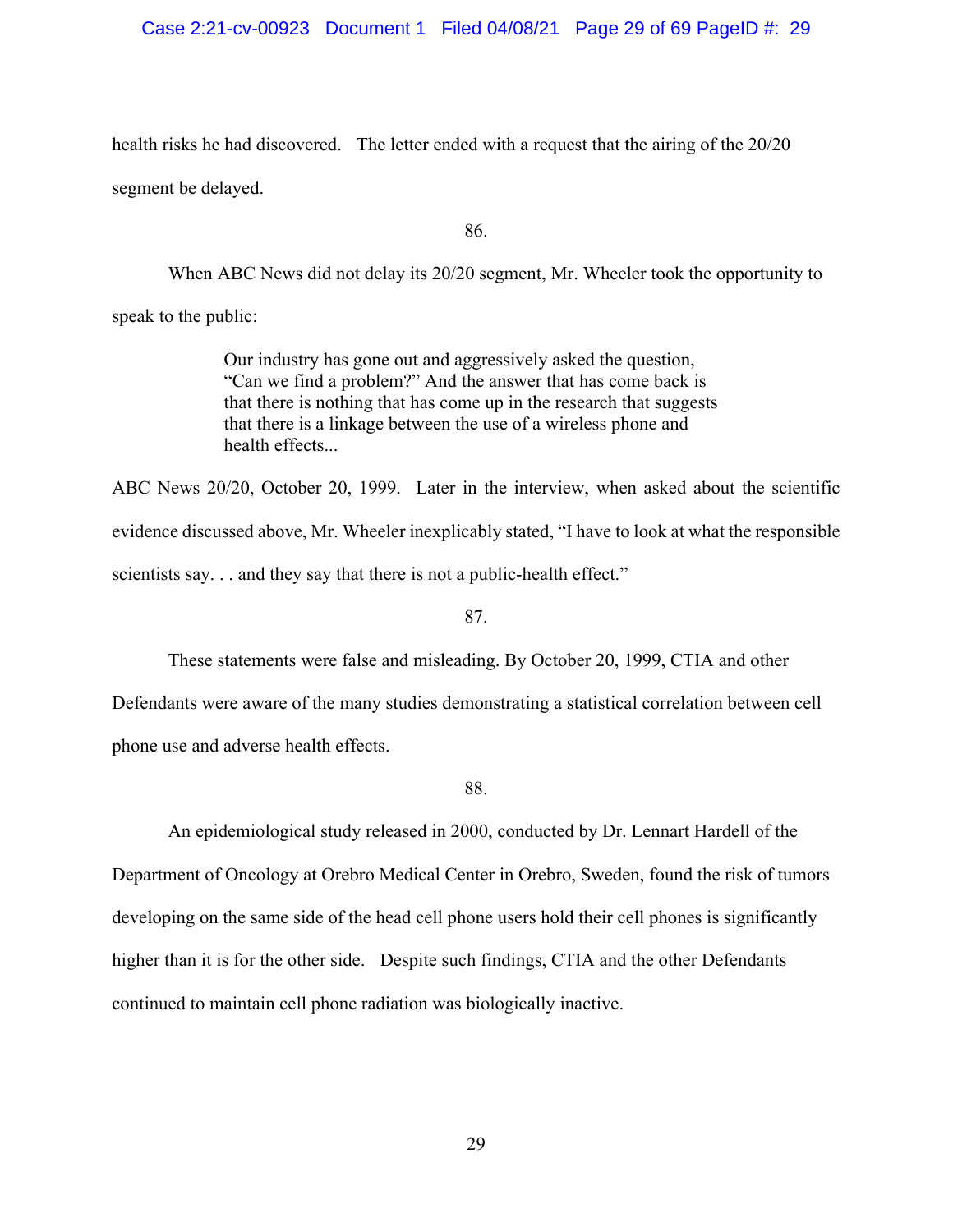On August 1 and 2, 2000, Dr. Joseph Roti of the Washington University in St. Louis, Missouri, presented his findings confirming the prior WTR studies. Using different methods and systems, his research also showed human blood cells exposed to radiation at cell phone frequencies did indeed develop genetic mutations in the form of micronuclei.

#### 90.

Thereafter, the World Health Organization initiated a decade long multinational research project in 2000 called the Interphone Study. The Interphone Study consisted of 14 individual epidemiological studies focusing on cell phones and brain tumors. Participating countries included Australia, Canada, Denmark, Finland, France, Germany, Israel, Italy, Japan, New Zealand, Norway, Sweden, and the United Kingdom. The study found the use of cell phones for a period of 10 years or more can increase the risk of glioblastomas by 40% in adults. The study further indicated tumors are most likely to occur on the side of the head most used for calling.

#### 91.

In the Summer of 2000, CNN's *Larry King Live* aired a story on cell phones and their health risks. Motorola declined an invitation and instead sent a written statement: "Over the years, scientific expert panels, standard-setting organizations, and other authoritative bodies around the world have not wavered from the longstanding conclusions that the low-power radio signals from wireless phones pose no known health risk." This statement was false and misleading. Motorola was at all times privy to the scientific studies discussed above.

### 92.

On February 4 and 5, 2002, ABC News (WJLA) aired a story on its I-Team segment regarding its investigation of cell phone safety. Robert Kane, formerly a senior research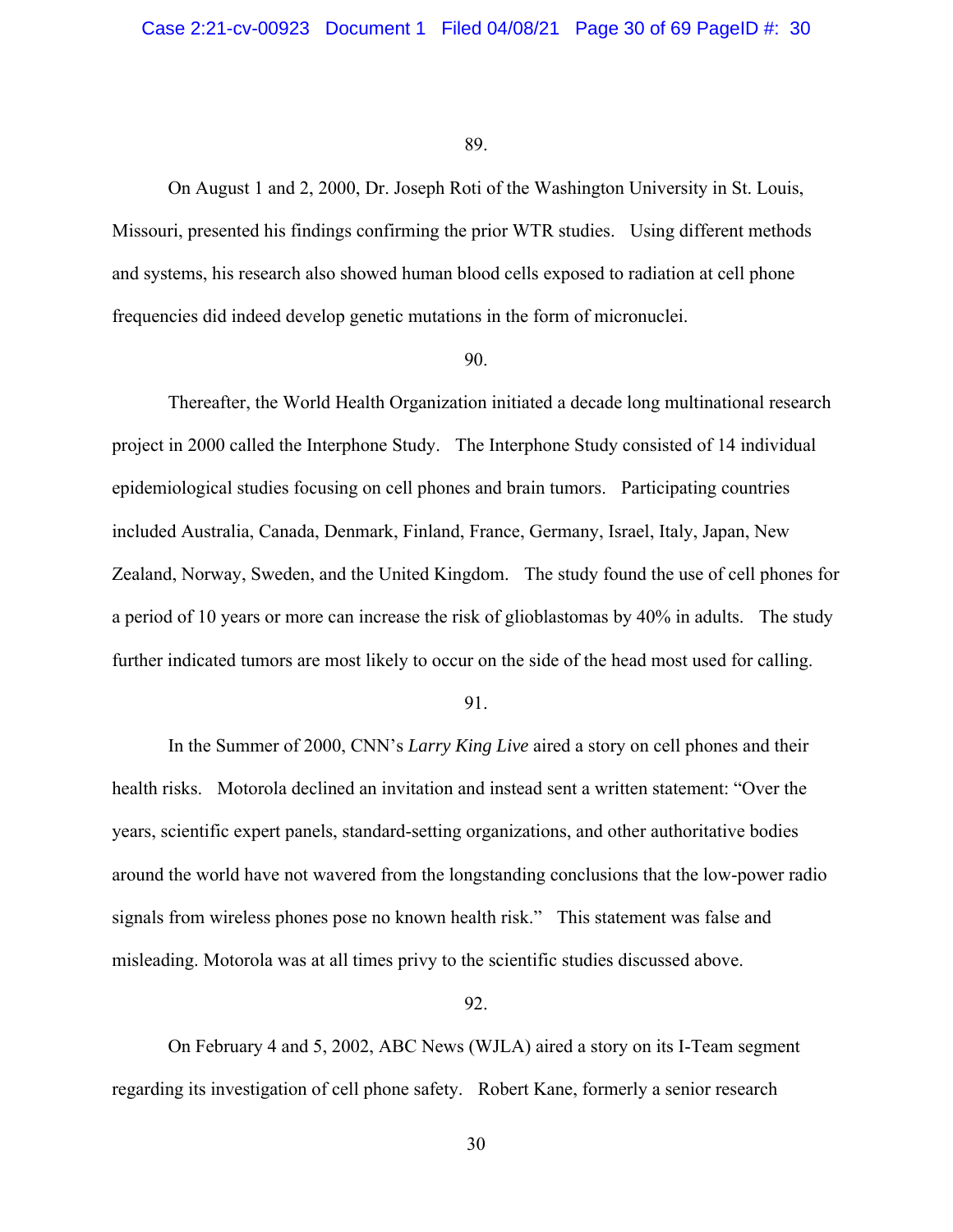#### Case 2:21-cv-00923 Document 1 Filed 04/08/21 Page 31 of 69 PageID #: 31

scientist and member of Motorola's technical staff, stated, "[T]here are individuals who are employed in the cell phone industry who are lying to us."

93.

Separately, numerous patents for cell phone safety devices have been obtained by

Defendants, yet were never placed into the market place. These safety devices are designed to shield radiation from the head or redirect radiation away from the head. None of the Defendants has placed its cell phone safety devices on the market, leaving them essentially patented secrets held by the industry.

94.

Defendants' prior knowledge of these solutions included, but was not limited to, the following:

- (a) On October 24, 1991, Hitachi received a patent to reduce the cell phone user's exposure to RF radiation "to prevent the health of the user from being injured."
- (b) On August 11, 1992, Mitsubishi was issued a patent for a cordless telephone designed to "reduce the effect of an electromagnetic wave onto a head of a human body" by coating the handset with shielding material on the side closest to the user's head.
- (c) On December 26, 1995, Motorola filed a patent application for an antenna with an electromagnetic shield which results in "little to no radiation directed toward the body of the user."
- (d) On February 20, 1996, Alcatel N.V. was granted a patent "for protecting a portion of the human body of a user of the transmitter against the radiation from said internal radiating system."
- (e) On April 9, 1996, a patent issued to Kevin and Norval Luxon for a shield apparatus which utilizes electromagnetic radiation absorbing materials "disposed about the antenna and portable wireless transmitting apparatus and between the user and the antenna and transmitting apparatus to shield or protect the user from the potentially harmful radiation emissions from the wireless communication apparatus."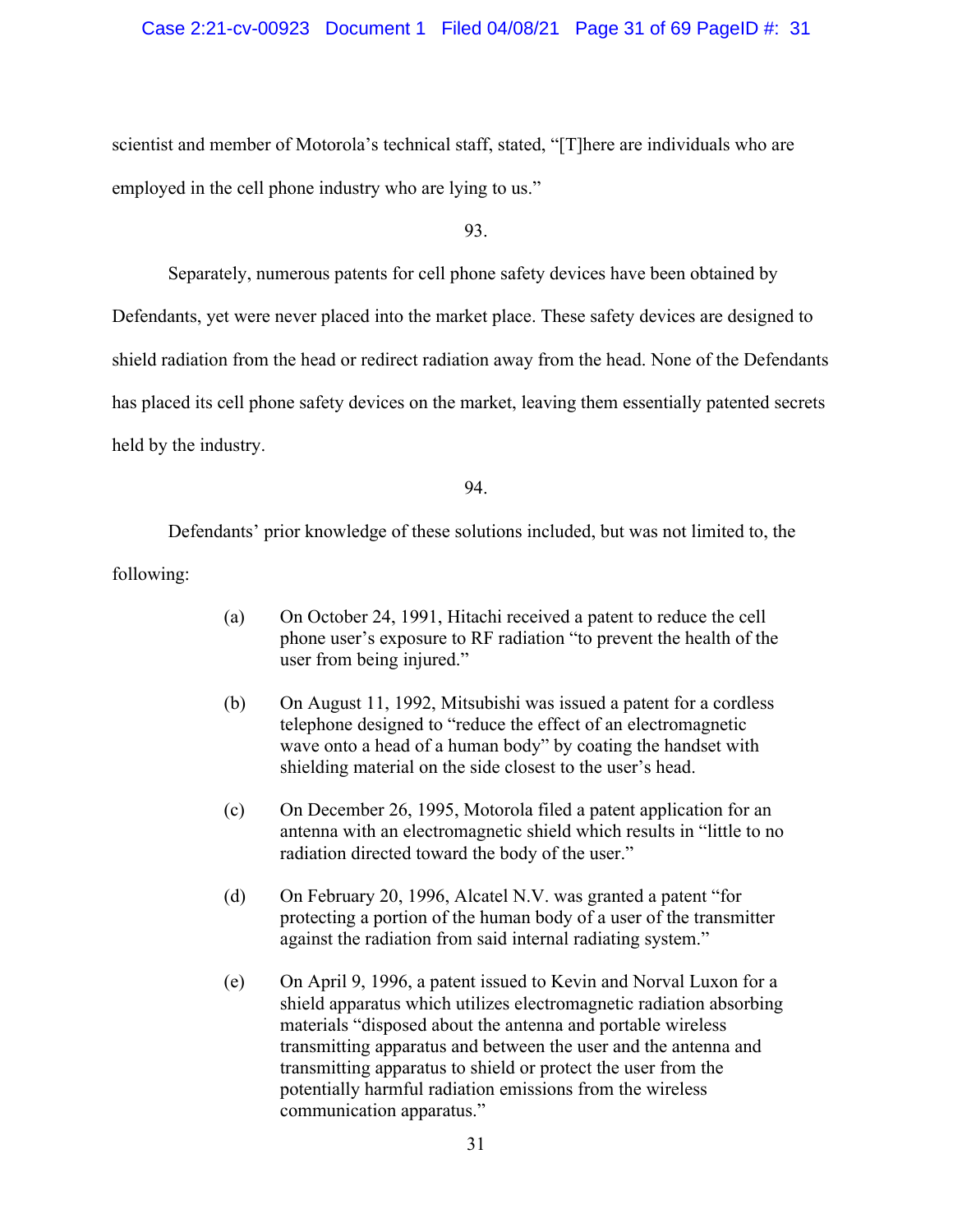- (f) On June 4, 1996, Ericsson received a patent for an output power controller to assure "the average RF-exposure levels from . . . cellular hand-held radio telephones do not exceed a predetermined level."
- (g) On August 13, 1996, Catholic University received a patent for the "protection of living systems from adverse effects of electric, magnetic and electromagnetic fields." The application for the patent states "extensive experimental evidence has shown that exposure to ELF electromagnetic fields can lead to changes in biological cell function. Similar effects have been demonstrated from exposure to modulated microwaves and RF signals. Since ALL (cell phones) transmit modulated microwave or RF signals the potential induction of bio-effects through the use of these devices is evident."
- (h) On September 25, 1997, Motorola submitted a patent application and was subsequently granted a patent whereby "a high magnetic permeability/low reluctance material is incorporated into an antenna to limit radiation, where radiation is not desired."
- (i) On July 28, 1998, Nokia received a patent for a shielding layer between the antenna and the user to reduce the electromagnetic irradiation of the user. The application says the cell phone antenna is a "few centimeters from the brain, the hearing organs, and the organ of equilibrium. Although a direct heating effect could be left without further consideration, it has been suggested that modulated RF radiation induces changes in the electrical status, *i.e*., in the ion balance of nerve cells. A continuous localized exposure to radio frequency irradiation has been suggested to weaken myelin sheath of cells and to eventually lead to an impairment of hearing capability, vertigo, etc. It has been suggested that radio frequency irradiation may stimulate extra growth among supportive cells in the nerve system, which in the worst case it has been suggested could [lead] to a development of malignant tumor, *e.g*., glioma form supportive cells."
- (j) On December 29, 1998, Nokia received a patent for an accessory RF unit which "decreases radiation directed towards the user's head."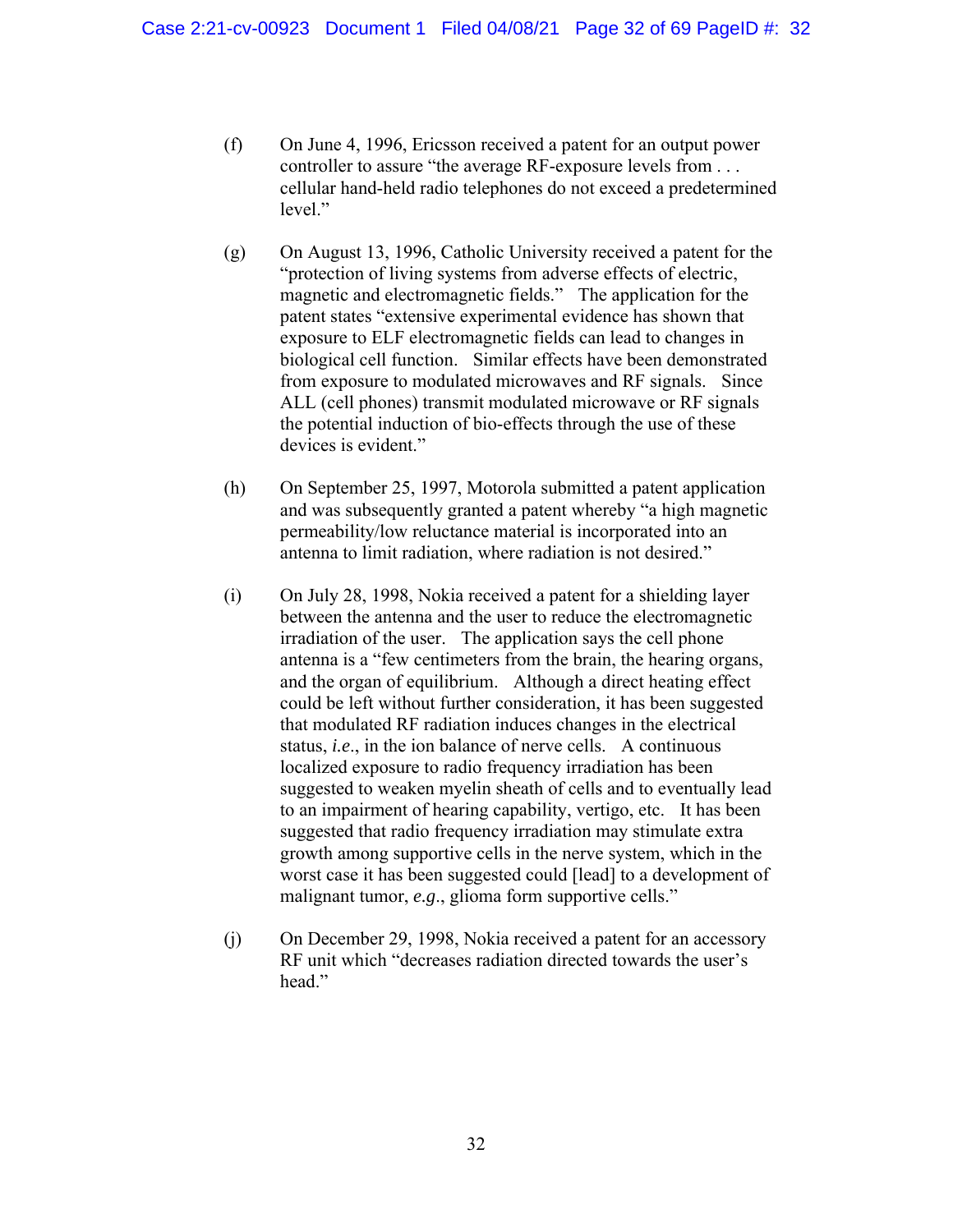- (k) On November 16, 1999, Ericsson received a patent for an antenna switch to prevent cell phones from being used unless the antenna is fully extended. The patent application states if the antenna is not fully extended "the antenna will be in undesirably close proximity to the user's head, thereby increasing the user's specific absorption rate (SAR) of electromagnetic energy emitted from the antenna."
- (l) On January 25, 2000, Nokia received a patent for a cell phone alarm system so that the user may "reduce to a minimum the SAR value and the quantity of radiation directed at his head or body by employing the correct appliance position and situations and by adjusting the transmission time."
- (m) On February 29, 2000, Centurion International received a patent for an antenna to "tailor the radiation characteristics of the antenna in such a way as to decrease the specific absorption rates (SAR) to the user of the" cell phone. The patent application states "questions have arisen concerning the possibility of harmful effects of electromagnetic energy on the human body inasmuch as handheld radios, cell phones and other portable wireless communication devices do emit electromagnetic energy. Many studies have been conducted to closely examine the effects of electromagnetic energy on the human body to determine a safe level of exposure and how to accurately measure the level. In conjunction with this, there have been some attempts to move the source of electromagnetic energy away from the body by means of the antenna location or design."
- (n) On February 6, 2006, Samsung Electronics received a patent radio frequency identification card whereby, "A radio frequency identification (RFID) reader is provided, having a transmitting circuit that generates a transmitted signal to operate an RFID tag, a receiving circuit that receives a received signal including a tag signal from the RFID tag and a transmission carrier leakage signal leaking from the transmitting circuit, and a leakage removing circuit that senses a phase and amplitude of the transmission carrier leakage signal inputted to the receiving circuit, converts the transmitted signal from the transmitting circuit into a signal having a phase opposite to that of the transmission carrier leakage signal and an amplitude equal to that of the transmission carrier leakage signal, and synthesizes the converted signal and the received signal inputted to the receiving circuit."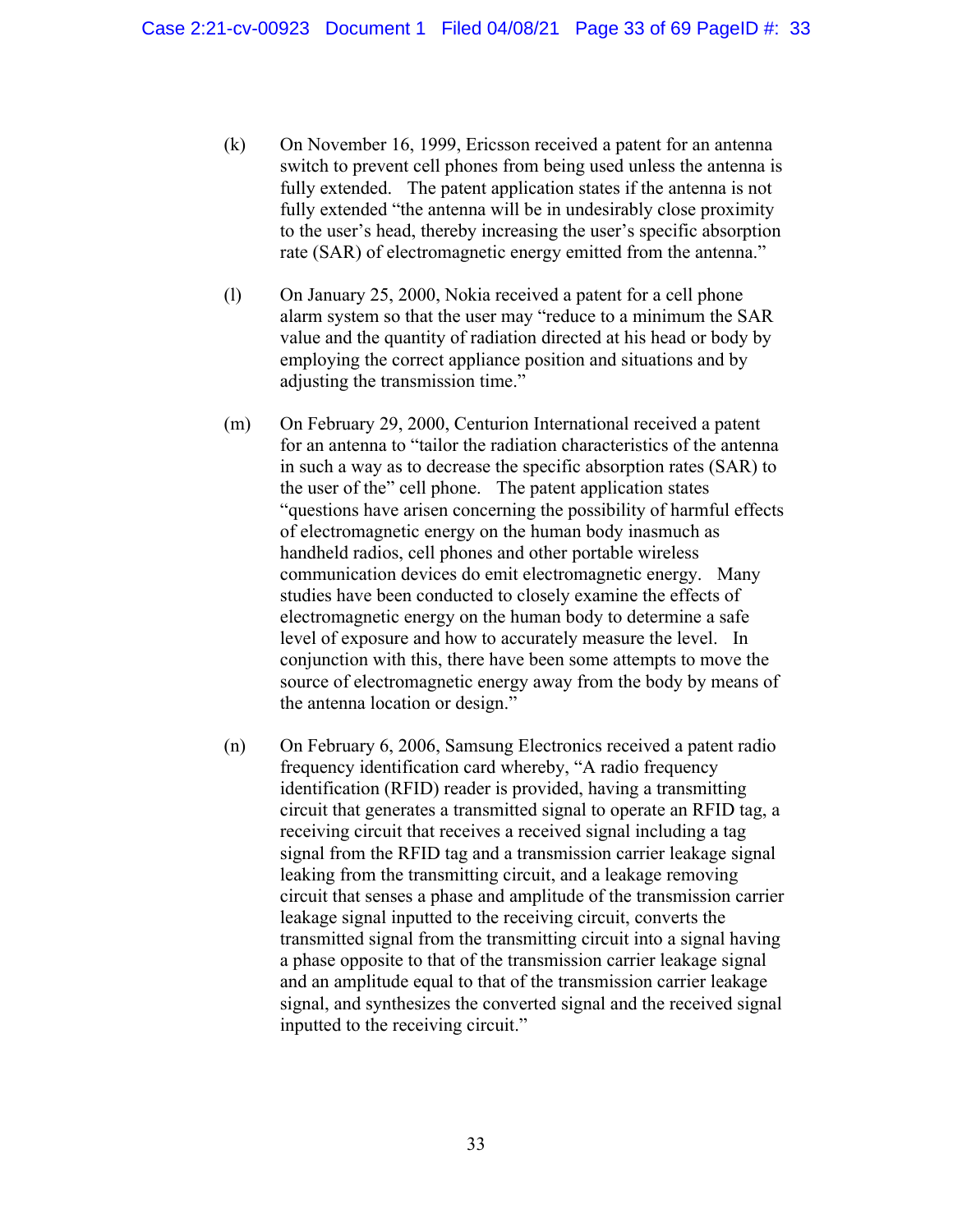Defendants continued to deny the existence of any debate concerning the safety of cell phones. In 2002, Motorola director of global strategic issues, Norman Sandler, told *Wireless NewsFactor*: "Reports of these [mobile phone radiation shield] patents misrepresented their nature and intent . . . none of these Motorola patents was [sic] motivated by any health-related concerns or issues." Sandler continued by saying the patents were related to making the company's products more "efficient," and not with warding off alleged harmful energy. No explanation was provided as to why patents for efficiency were never used.

### 96.

The United Kingdom's Department of Trade and Industry (DTI) released a report in May 2002 on mobile phone radiation shields. Four different types of RF radiation shields were tested: shielded cases, earpiece pads and shields, antenna clips and caps, and absorbing buttons. The report concluded the shields can reduce the maximum SAR from the handset, but can also reduce the effectiveness of the phone.

#### 97.

In 2002, Jack Rodger, the owner of Global Certification Laboratories who tested the efficacy of radiation shields for three years, reported the radiation shields "all do pretty much the same thing" and, while some of the shields differ slightly, most are blocking about the same amount of energy.

### 98.

In August 2002, a report was issued from Stockholm, Sweden, regarding a study that showed the risk of developing brain tumors from first-generation cell phones (Nordic Mobile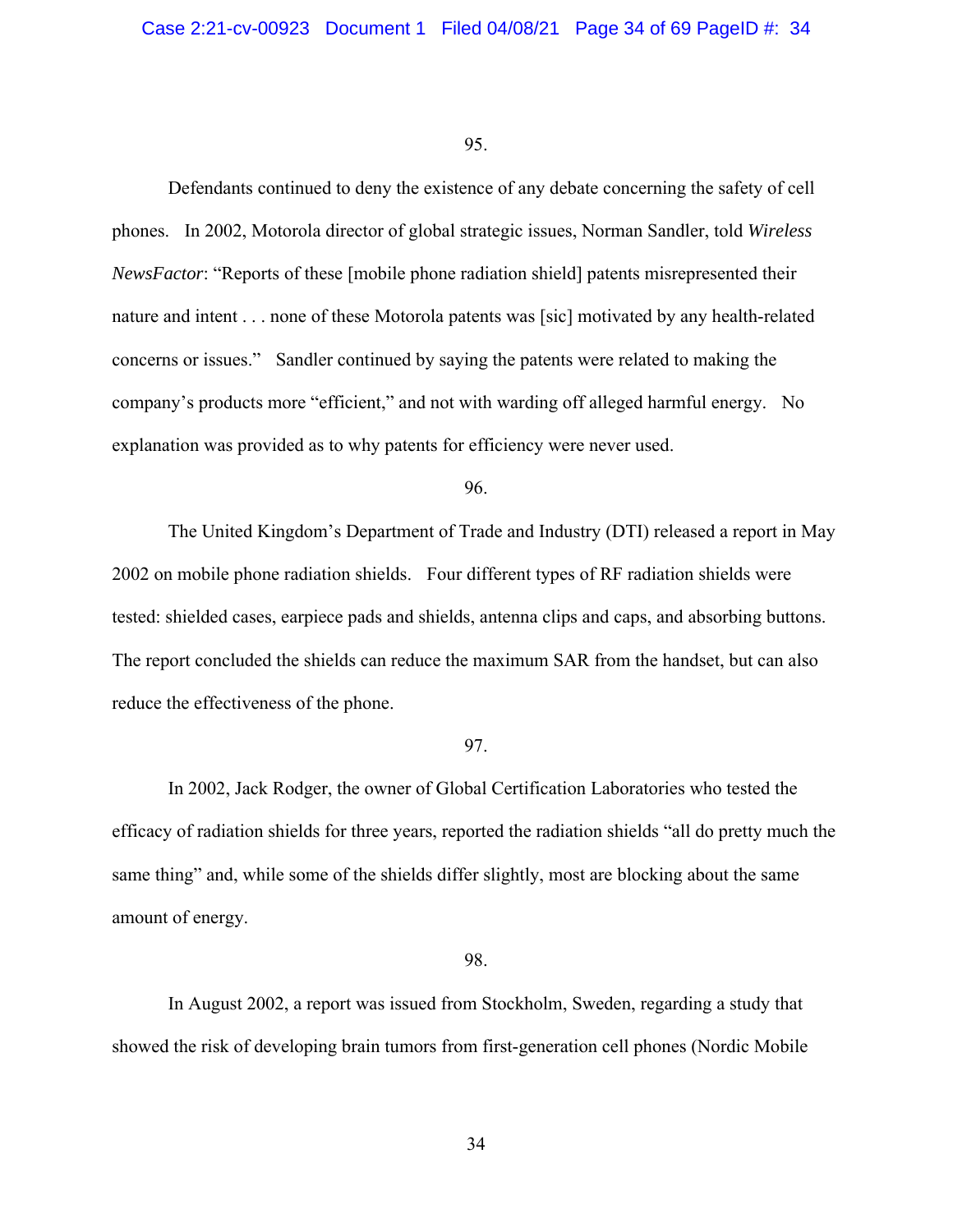Telephone, NMT) was as much as 80% greater than those who did not use cell phones. Nokia produced two models of its cell phone that operated on the NMT standard until approximately 2005.

99.

In September 2002, CTIA continued to deny the possible risks cell phones may pose to human health. In response to the 2002 Swedish study, CTIA spokeswoman Jo-Ann Basile released the following statement:

> Public health officials look at all the science when they make their assessments. And the judgment of public health agencies and scientific bodies around the world – as they look at science to date – is that there are no adverse health effects from cell phones.

#### 100.

A study conducted in 2002 by an Italian cell biologist, Fiorenzo Marinelli of the National Research Council in Bologna, Italy, found cell phones may cause tumors to grow more aggressively.

#### 101.

In 2002, David de Pomerai, a British molecular toxicologist of the University of Nottingham, found evidence that cell phone radiation may have biological effects without warming tissues. Research conducted by Dariusz Leszczynski at the Radiation and Nuclear Safety Authority in Helsinki has corroborated de Pomerai's findings.

#### 102.

A Swedish study published in January 2003 in the peer-reviewed *Environmental Health* 

*Perspectives* (EHP), a journal of the National Institute of Environmental Health Sciences, part of the U.S. Department of Health and Human Services, found electromagnetic fields (EMFs)

emitted by certain cell phones damaged neurons in the brains of rats.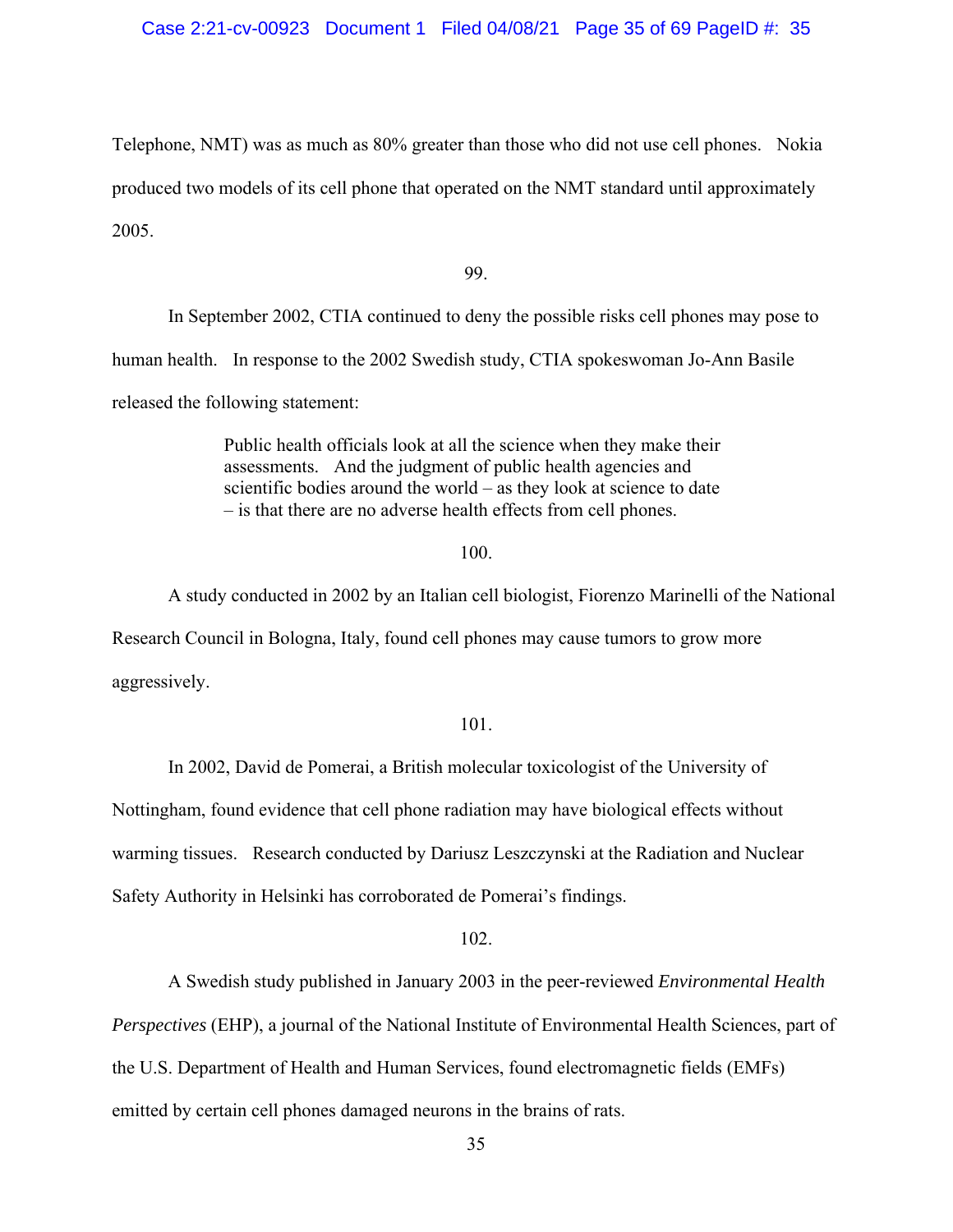A four-year study conducted by Reflex and funded by the European Union, with its findings released in December 2004, examined the effects of radiation from cell phones on animal and human cells in a laboratory. The study found radio waves from cell phones damage DNA and other cells in the body and that the damage extended to the next generation of cells. Mutated cells are considered a possible cause of cancer. The radiation used in the study was at SAR levels of between 0.3 and 2 W/kg. Most cell phones emit radio signals at SAR levels of between 0.5 and 1 W/kg.

## 104.

The Reflex report recommended that children limit their use of cell phones to emergency situations. Additionally, Franz Adlkofer, who led the Reflex study, advised people to use landlines, rather than cell phones, wherever possible.

## 105.

The Mobile Operators Association (MOA), established in January 2003 to represent the five United Kingdom cell phone network operators (3, O2, Orange, T-Mobile and Vodafone) on radio frequency health and planning issues, released the following statement to BBC News on December 21, 2004, in response to the Reflex study results:

> Independent scientific review bodies in the UK and around the world have consistently concluded that the weight of scientific evidence to date suggests that exposure to radiowaves from mobile phone handsets and base stations operating within international guidelines do not cause adverse health effects.

#### 106.

In January 2005, the National Radiological Protection Board (NRPB), an independent research organization in the UK, announced parents should not let children under the age of eight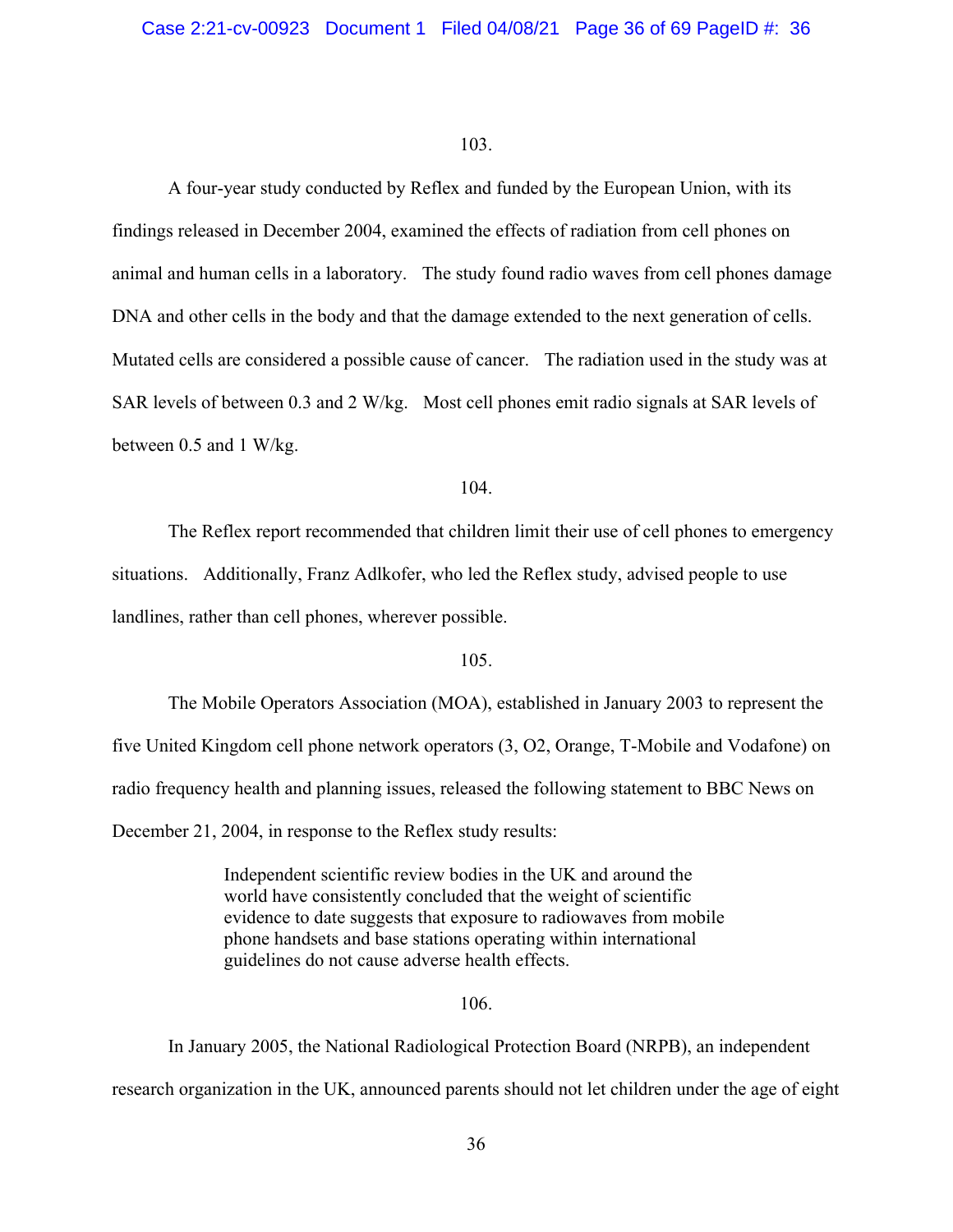#### Case 2:21-cv-00923 Document 1 Filed 04/08/21 Page 37 of 69 PageID #: 37

use cell phones. NRPB explained evidence of the potentially harmful effects of cell phone use has become more persuasive over the past five years.

## 107.

In May 2005, a study published in the *British Medical Journal* reported using a cell phone in rural areas might lead to the development of brain tumors. The study found residents of Swedish rural areas who had been using a cell phone for more than three years were more than three times as likely to be diagnosed with a brain tumor as those living in Swedish urban areas. The risk of a brain tumor quadrupled for more than five years of rural area use and, for malignant brain tumors, the risk was eight times as high for those living in rural areas. Since base stations are further apart in rural areas and require a higher signal intensity to compensate, there is a difference in the power output and a greater risk between cell phones in urban and rural areas.

#### 108.

In 2009, the *Journal of Clinical Oncology* published a meta-analysis that found evidence linking cell phone use to tumors. The paper analyzed 465 scholarly studies that had conducted experiments concerning cell phone radiation and cancer. After combining all of the data from these studies, the meta-analysis demonstrated a significant positive association between cell phone use and cancer. The meta-analysis also established the association increased with longterm cell phone use.

#### 109.

The United States Senate Subcommittee on Labor, Health and Human Services and Education Committee on Appropriations held a hearing on September 14, 2009, to discuss the issue of cell phones and health. Dr. Siegal Sadetzki, the principal investigator for the Israeli portion of the Interphone Study, discussed the country-specific results from Israel, which were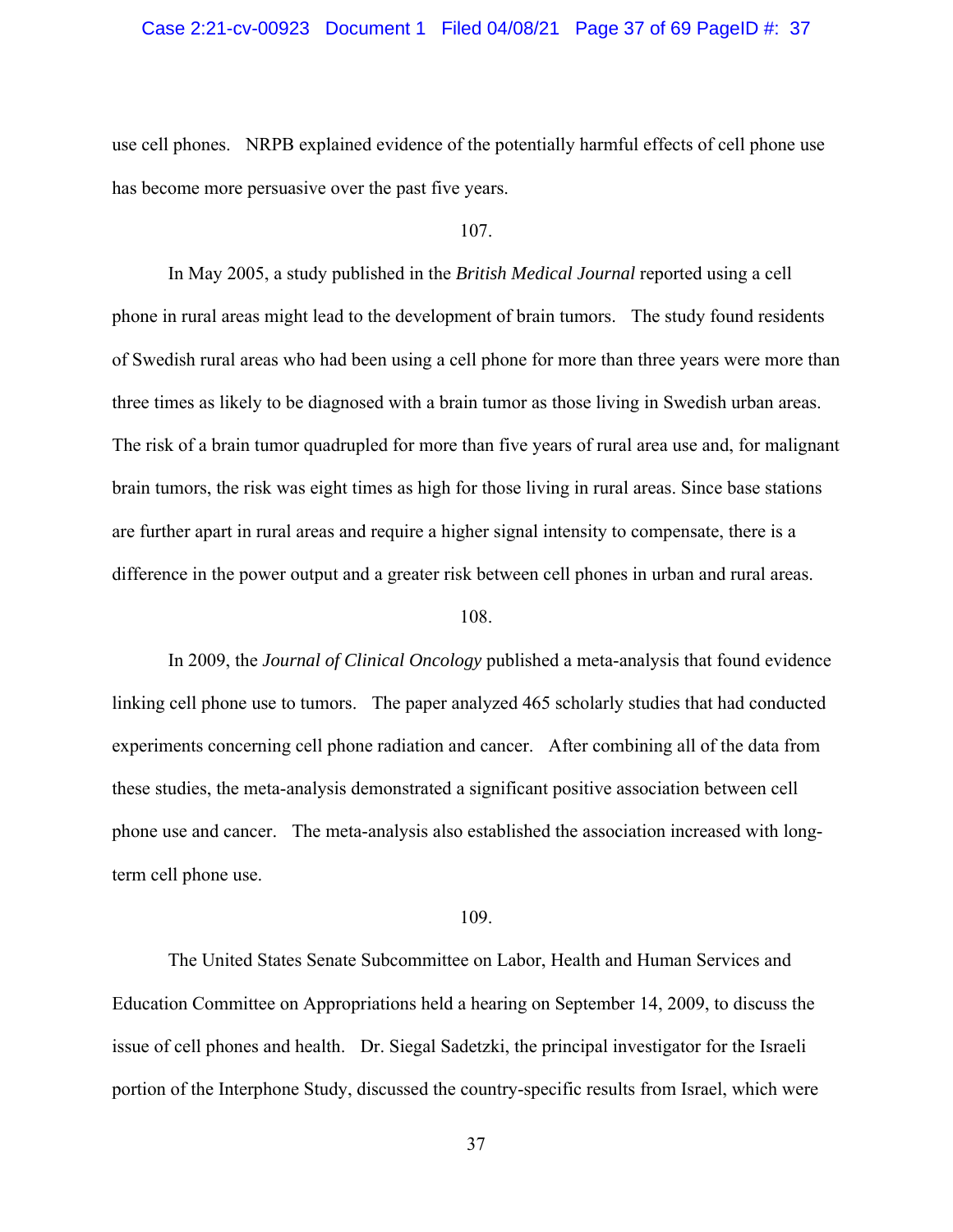#### Case 2:21-cv-00923 Document 1 Filed 04/08/21 Page 38 of 69 PageID #: 38

published in the *American Journal of Epidemiology*. Related to cell phone use and RF exposure to the side of the head, an elevated risk of salivary gland tumors was seen among people who used cell phones for more than 10 years, especially when the phone was usually held on the same side of the head where the tumor was found, and when use was relatively heavy. These studies found a higher risk with greater exposure (as expressed by laterality of use, more frequent use, and longer duration of use), consistent with basic public health research criteria for what is referred to as a dose response relationship – the greater the dose or use of cell phones, the greater the risk of developing a tumor.

## 110.

Dr. Sadetzki warned that given the great number of users, together with the increasing amount of use, even if the risks are small, these risks could eventually result in considerable damage. She explained simple and low-cost measures can be taken to minimize RF radiation exposure from cell phones, such as using speakers and earphones, reducing the use of cell phones in areas where reception is weak, and limiting cell phone use by children.

#### 111.

In addition to brain cancer and the salivary gland tumors discussed by Dr. Sadetzki, studies show RF radiation exposure can increase the risk of lung cancer, acoustic neuroma (benign tumor on the auditory nerve), leukemia and lymphoma. Dr. Sadetzki also noted that in addition to cancer, cell phone use could have other medical impacts, such as influence on brain activity, behavioral changes, learning patterns, emotional well-being, immunological pathways and fertility, which have yet to be completely studied.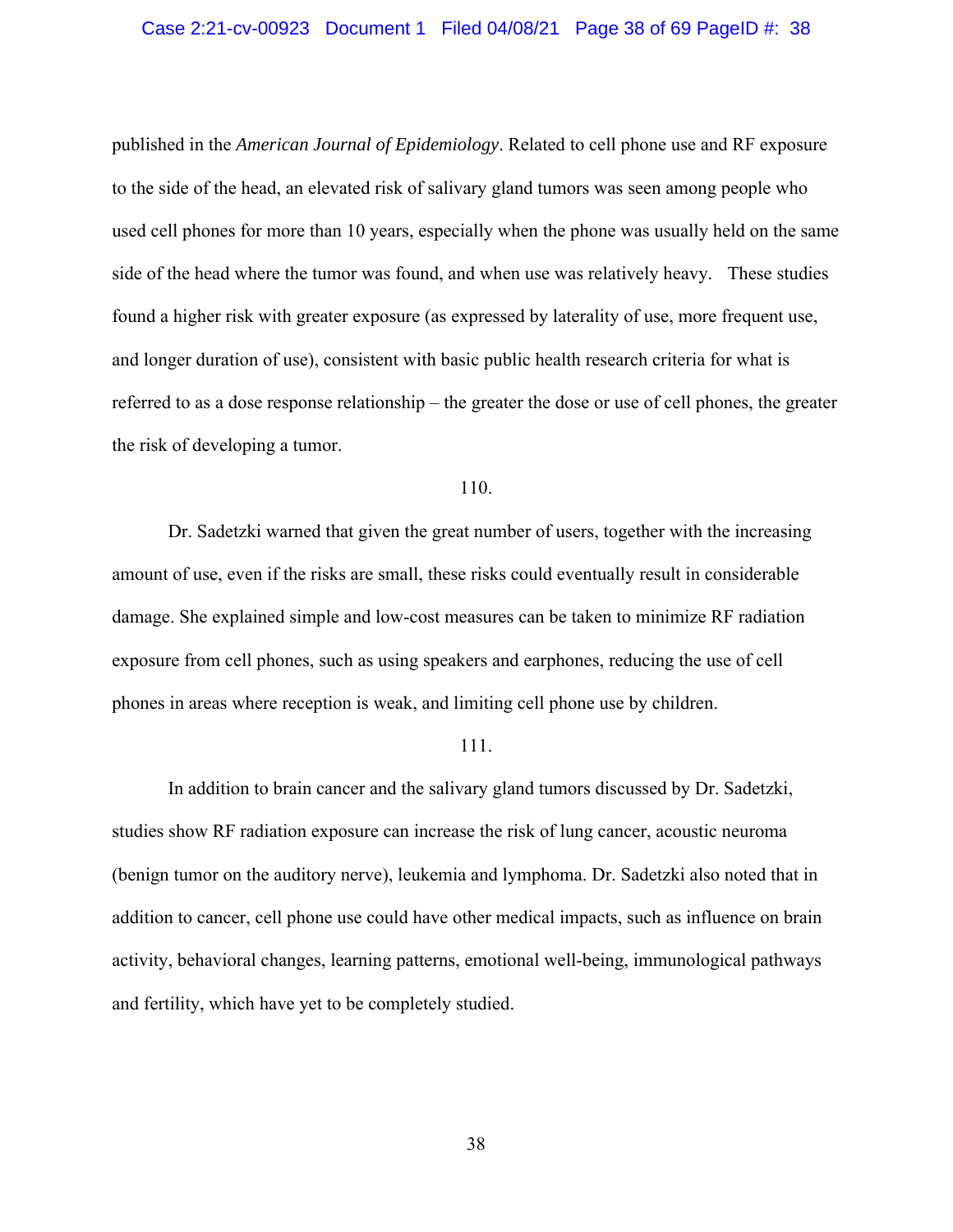On May 17, 2010, CNN's *Larry King Live* aired a story on cell phones and their health risks. According to the transcript, Samsung Electronics, Motorola, Nokia and Sony Ericksson declined an invitation to appear on the program. Instead, the companies let CTIA speak on their behalf. CTIA provided a statement which read, "All cell phones sold in the United States must comply with the FCC's radio frequency exposure standards, which are designed to include a substantial margin of safety for consumers. Numerous experts and government health and safety organizations around the world have reviewed the existing database of studies and on-going research and concluded that RF products meeting established guidelines pose no known health risk."

## 113.

CTIA's website has a separate "For the Consumer" area on its website. In the sub-area discussing health issues, CTIA's website in 2002 stated:

> After a substantial amount of research, scientists and governments around the world continue to reaffirm that there is no public health threat from the use of wireless phones.' stated Tom Wheeler, President and CEO of the Cellular Telecommunications Industry Association (CTIA).

### 114.

The statement that there is "no public health threat from the use of wireless phones" was modified on CTIA's website in 2005 to read: "To date, the available scientific evidence does not show any health problems are associated with using wireless phones."

115.

CTIA claims the industry is subject to strict guidelines regarding safety. In 2005, the

CTIA website stated: "Wireless products are required to adhere to strict emissions guidelines,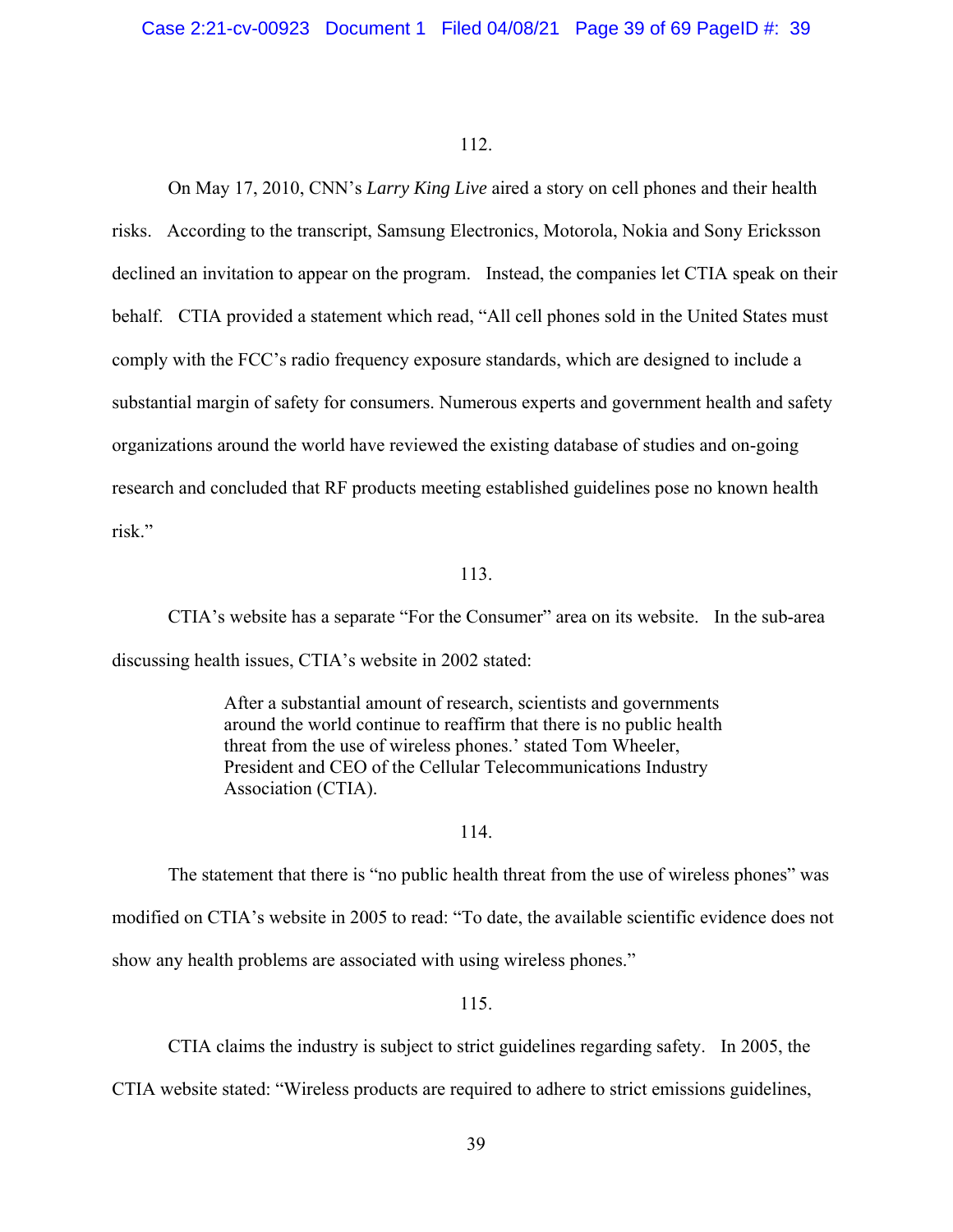#### Case 2:21-cv-00923 Document 1 Filed 04/08/21 Page 40 of 69 PageID #: 40

which are themselves developed under a thorough and rigorous review process." The United States, the International Commission on Non-Ionizing Radiation Protection (ICNIRP) and Canada have reviewed their guidelines and declared they "continue to protect the public." Yet, the only regulation is the FCC's maximum SAR levels that a cell phone can emit, and guidelines for measuring SAR – which Defendants measure and certify to the FCC. These guidelines are not meant to certify the cell phones are actually safe, but rather they are meant to certify the SAR levels do not exceed a certain level. In response to frequently asked questions, the CTIA website in 2005 stated:

### *What SAR level should I look for when buying a wireless phone?*

There are many features to consider when buying a wireless phone: style, size, functionality and price. The SAR is provided for consumers who may also be interested in RF exposure levels. It is important to remember, however, that all wireless phones marketed in the United States must meet the safety limit of 1.6 W/kg (watts per kilogram) set by the FCC and do not pose a health risk to users. The guidelines that set the safety limit incorporate a substantial margin of safety to give additional protection to wireless phone users.

\*\*\*

#### *What is CTIA's requirement that will tell me about the radio wave levels of my phone?*

Beginning in early 2001, consumers will receive information about a phone's radio wave levels or Specific Absorption Rates (SAR) in the informational materials or user manual included with phones certified by CTIA after August 1, 2000. This information will provide the SAR level for the phone, let consumers know that their phone model has been tested and meets strict, science-based federal guidelines and describe and put SAR into context for the consumer. Because CTIA's certification program is voluntary not all phones will include this information . . . On the outside of the box will be information stating that the phone meets FCC RF emissions guidelines, the phone's FCC ID number (used for searching on the FCC website) and the FCC website where more information on the phone's SAR can be found.

\*\*\*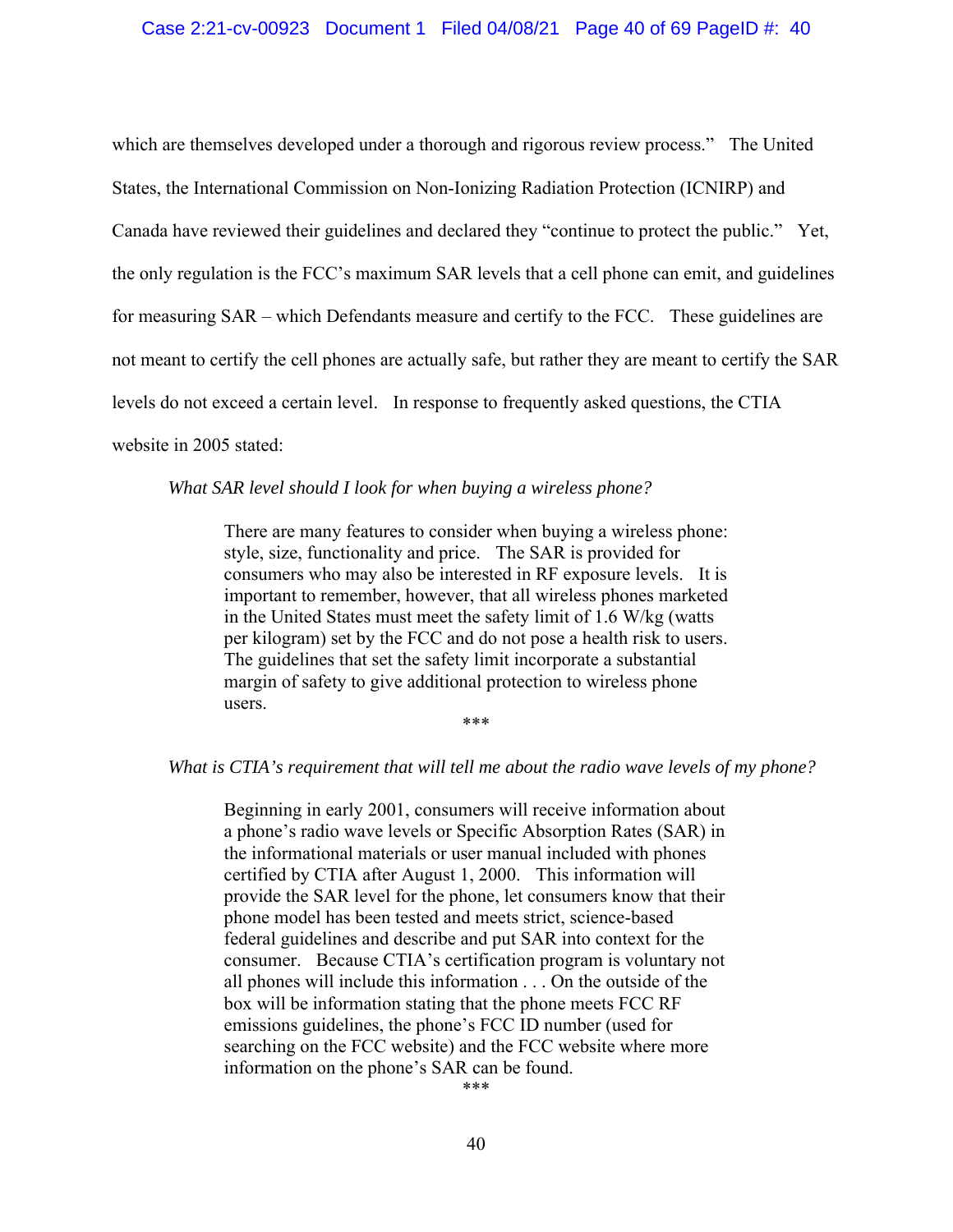### *What is the CTIA certification program?*

The CTIA certification program is a separate, voluntary testing program unrelated to the FCC's product certification process. The CTIA certification program is designed to make sure that mobile 26 phones perform according to industry standards. CTIA certified phones have passed CTIA's stringent evaluation program by meeting or exceeding the industry's expectation for performance.

CTIA modified its consumer information page to read:

To date, the available scientific evidence does not show that any health problems are associated with using wireless phones. Many studies of low-level RF exposure, such as that which occurs with wireless devices, have not discovered any negative biological effects. Some studies have suggested such a connection, but their findings have not been replicated or supported in additional research.

\*\*\*

Scientists and the federal government have been studying the biological effects of RF for years and have thus established guidelines that restrict RF levels to a safe and usable level for technologies the general public uses in their everyday lives.

\*\*\*

All wireless devices must adhere to strict emissions guidelines in the United States, which have been developed under a thorough and rigorous review process. All wireless base station antennas and phones must meet the science-based, RF emission guidelines of the Federal Communications Commission (FCC), which has established very conservative limits to ensure that the health of all citizens is protected. The FCC maintains a database that provides the SAR value for cellular phones sold in the United States.

#### 116.

Not only have Defendants failed to inform consumers regarding the risks of cell phone

use and disclose simple measures that may help mitigate these risks, Defendants continue their

refusal to acknowledge and disclose the potential risks and harms posed by cell phones.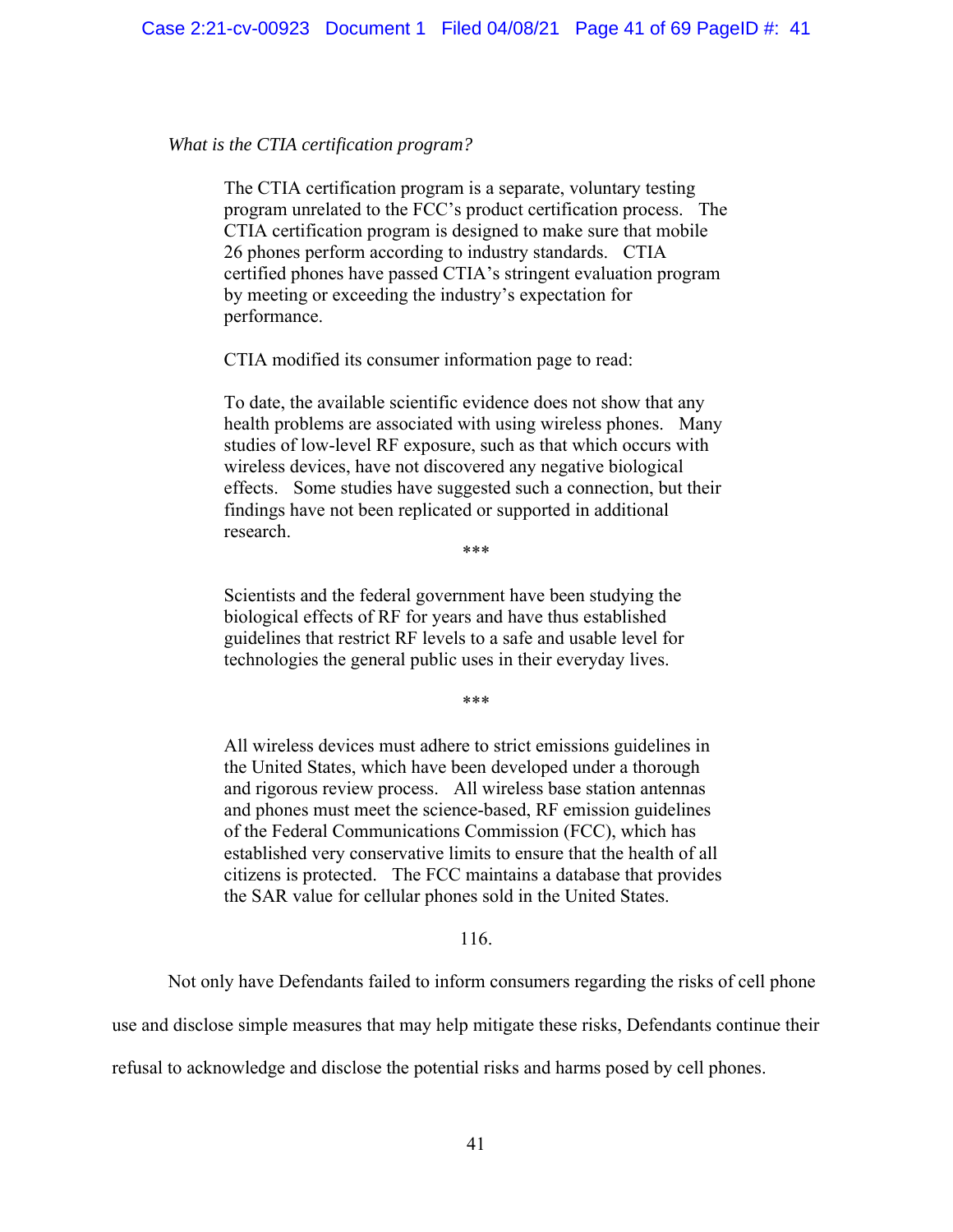Defendants introduced cell phones into the market without any prior oversight from any governmental agency and without testing for environmental or adverse health consequences from electric fields, magnetic fields and electromagnetic fields generated by this equipment.

#### 118.

In 2011, the World Health Organization (WHO), through its International Agency for Research on Cancer (IARC), declared the RF radiation emitted from cell phones to be "possibly carcinogenic to humans," a "Group 2B" classification. Thirty scientists with recognized expertise in the field of RF radiation were selected to form the IARC Working Group charged with classifying the carcinogenicity level of cell phone radiation. The Working Group conducted an extensive review of the relevant literature and study data before reaching its conclusion, which was set forth in the IARC Monograph, published in 2013. Specifically, the Monograph states the Working Group placed greater weight on the studies from the Swedish researcher, Lennart Hardell, finding Dr. Hardell's studies more methodologically robust than other epidemiological studies touted by the industry.

#### 119.

Since IARC's review in 2011, more than 1,000 additional scientific studies have been published in peer-reviewed literature further supporting the causal link between cell phone radiation, brain tumors and health effects. Several experts have analyzed this new information and concluded cell phone radiation should be classified as a "probable human carcinogen."

#### 120.

In 2012, the Italian Supreme Court (Corte di Cassazione) issued an opinion ruling a plaintiff's brain tumor was caused by his long-term, heavy use of cell phones while on the job.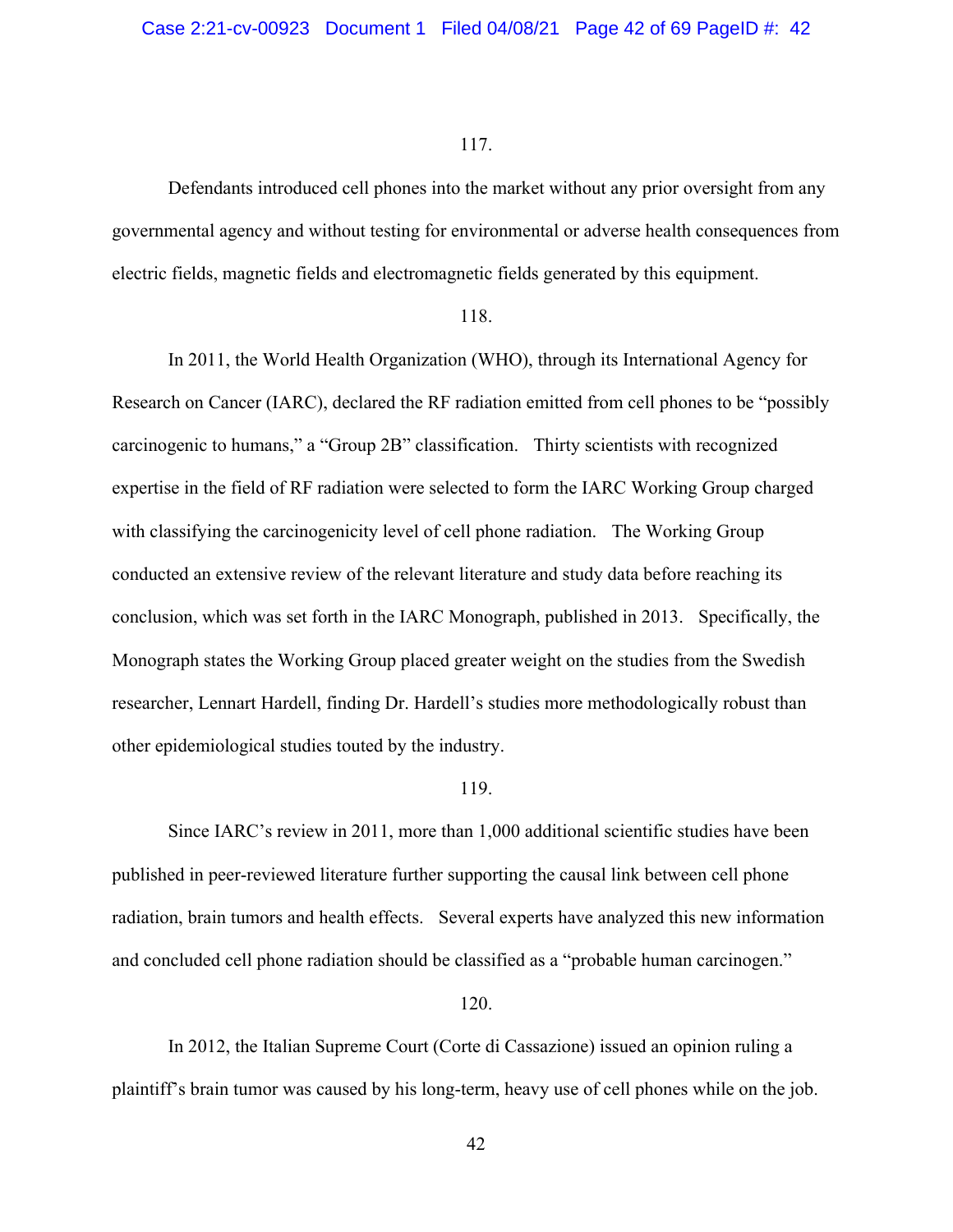#### Case 2:21-cv-00923 Document 1 Filed 04/08/21 Page 43 of 69 PageID #: 43

The Italian Supreme Court, like IARC, relied heavily on the studies by Lennart Hardell and colleagues and the Interphone Study. The Court considered the Hardell studies to be more "reliable" and more "independent" than others which were funded by the cell phone industry.

121.

On March 5, 2015, Alexander Lerchl (Lerchl), Professor of Biology at Jacobs University in Germany, published a study which sought to replicate a 2010 study by Thomas Tillman of the Fraunhofter Institute of Toxicology and Experimental Medicine in Hannover, Germany, which found weak cell phone signals can promote the growth of tumors in mice. Lerchl's study used radiation levels that do not cause heating and are well below current safety standards. Lerchl also found lower doses were often more effective tumor promoters than higher levels.

## 122.

Prior to his 2015 study, Lerchl was well known as one of the more outspoken critics of both Drs. Hardell and Adlkofer, challenging any science that showed a causal connection between cell phone radiation and adverse health effects. However, Lerchl's own study ultimately confirmed a causal connection exists even at low levels of radiation.

#### 123.

In May 2016, the U.S. National Toxicology Program (NTP) announced male rats exposed to cell phone radiation developed higher rates of cancer based on its long-term study. The same radiation that lead male rats to develop cancer also caused DNA breaks in the male rats' brains. Ron Melnick, the leader of the team that designed the NTP study, stated the NTP results provide "strong evidence for the genotoxicity of cell phone radiation," and "should put to rest the old argument that RF radiation cannot cause DNA damage."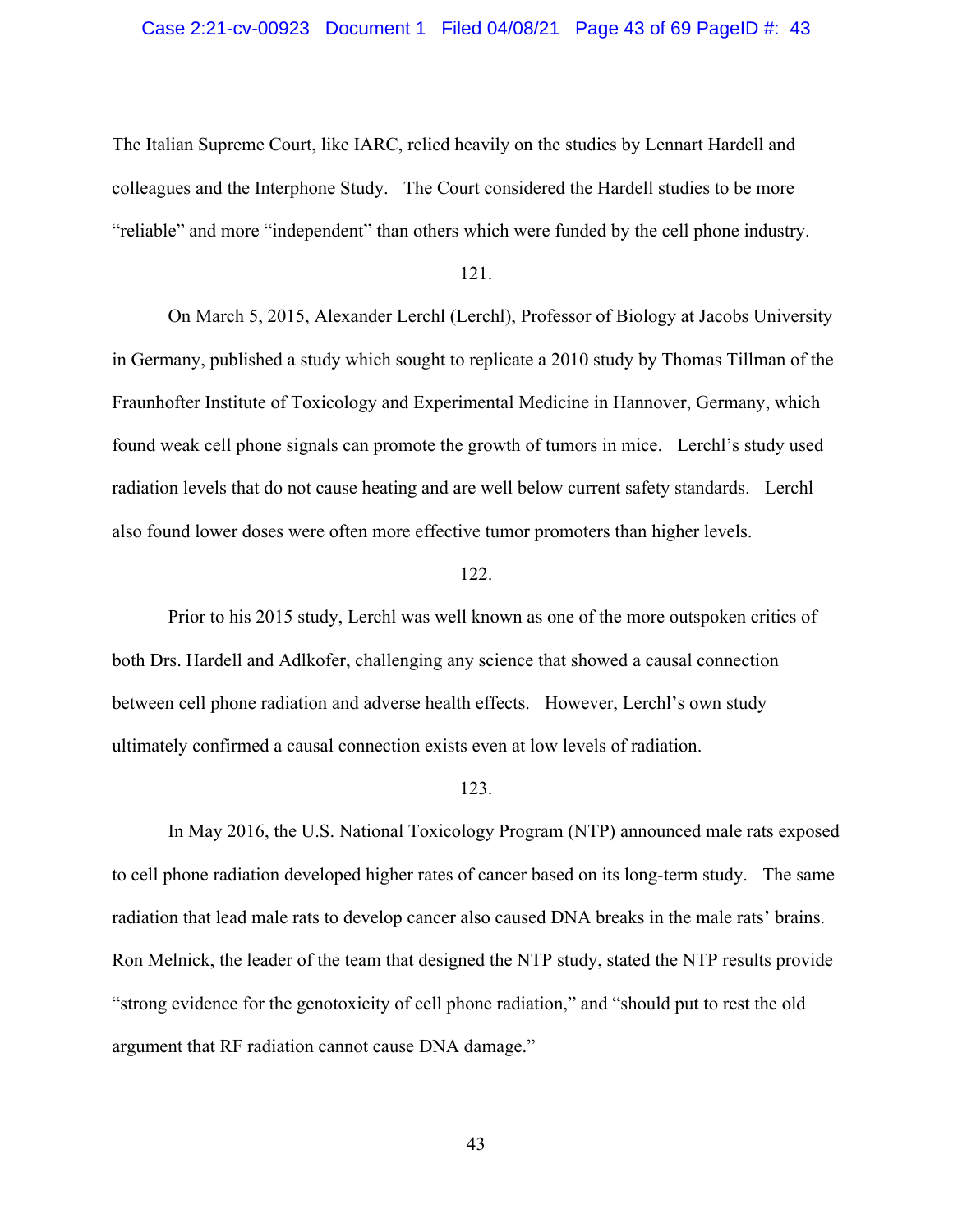At all relevant times, the biological effects caused by the low-level RF radiation emitted by Defendants' cell phones was fully known and appreciated by Defendants. At all relevant times, Defendants should have, and easily could have, disclosed to Mr. Walker and the general public the existence and implications of this health risk. Instead, Defendants lulled Mr. Walker and like consumers into a false sense of security that cell phones pose no health risks. Notwithstanding Defendants' knowledge and awareness of health risks and effects of cell phones, Defendants intentionally and knowingly misrepresented and distorted the true facts and research, concealed and omitted material facts and research, and failed to warn Mr. Walker and other consumers of health risks, effects, research and protective measures and devices.

## 125.

Although Defendants have an obligation to ensure the safety of cell phones before releasing the product for sale to the public, Defendants deliberately ignored known health risks in an attempt to create the façade cell phones are not only safe, but operated well within SAR standards. In fact, Defendants' own researchers found the measured radiation levels from cell phones exceeded ANSI guidelines and should be considered dangerous.

#### 126.

Not only were Defendants aware of the mounting studies demonstrating adverse health effects caused by cell phones, Defendants were also aware of numerous solutions that could virtually eliminate such health hazards of radiation from cell phones such as shielding, antenna phasing, use of low reluctance material pattern, shrouds and canting, among others. Although Defendants could have incorporated one or more of these safety features in cell phones at a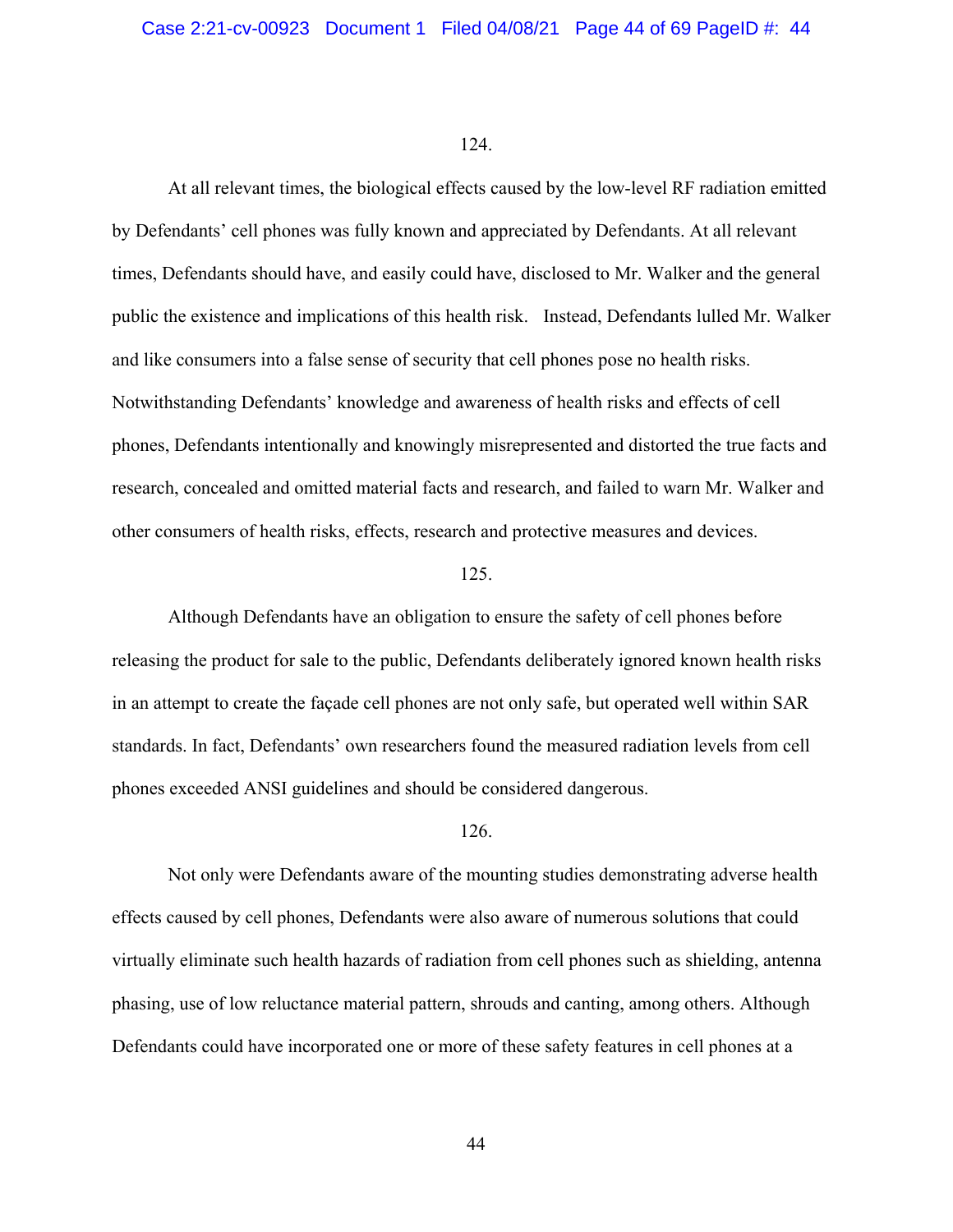### Case 2:21-cv-00923 Document 1 Filed 04/08/21 Page 45 of 69 PageID #: 45

minimal cost, Defendants simply ignored such adverse health effects and instead continued to assert to the public that cell phones are indeed safe.

### 127.

Defendants' strategy has been to aggressively market and sell cell phones and related services by misleading and misinforming potential users about the products and by failing to protect users from serious dangers which Defendants knew or should have known to result directly from the use of these products.

#### 128.

CTIA and TIA have been at the forefront of the cell phone industry's bad faith and deceptive public relations program to reassure the public of the absence of risk of harm from cell phone use. A standard press release by CTIA states, "After years of substantial research, scientists and governments around the world continue to reaffirm that there is no public health threat from the use of wireless phones." Ed Stiano, a top Motorola executive, announced at a TIA press conference, more than "forty years of research" and "more than ten thousand studies" had already shown cell phones were safe. These statements were false and misleading and made in willful and wanton disregard of the true facts known to Defendants and the right of Mr. Walker to be aware of the risks associated with the use of cell phones.

## 129.

Defendants widely and successfully marketed cell phones across the United States, including the State of Louisiana. Defendants undertook an advertising blitz extolling the virtues of cell phones in order to induce widespread use of the product. Defendants' marketing campaigns consisted of advertisements on television, radio and the Internet, promotional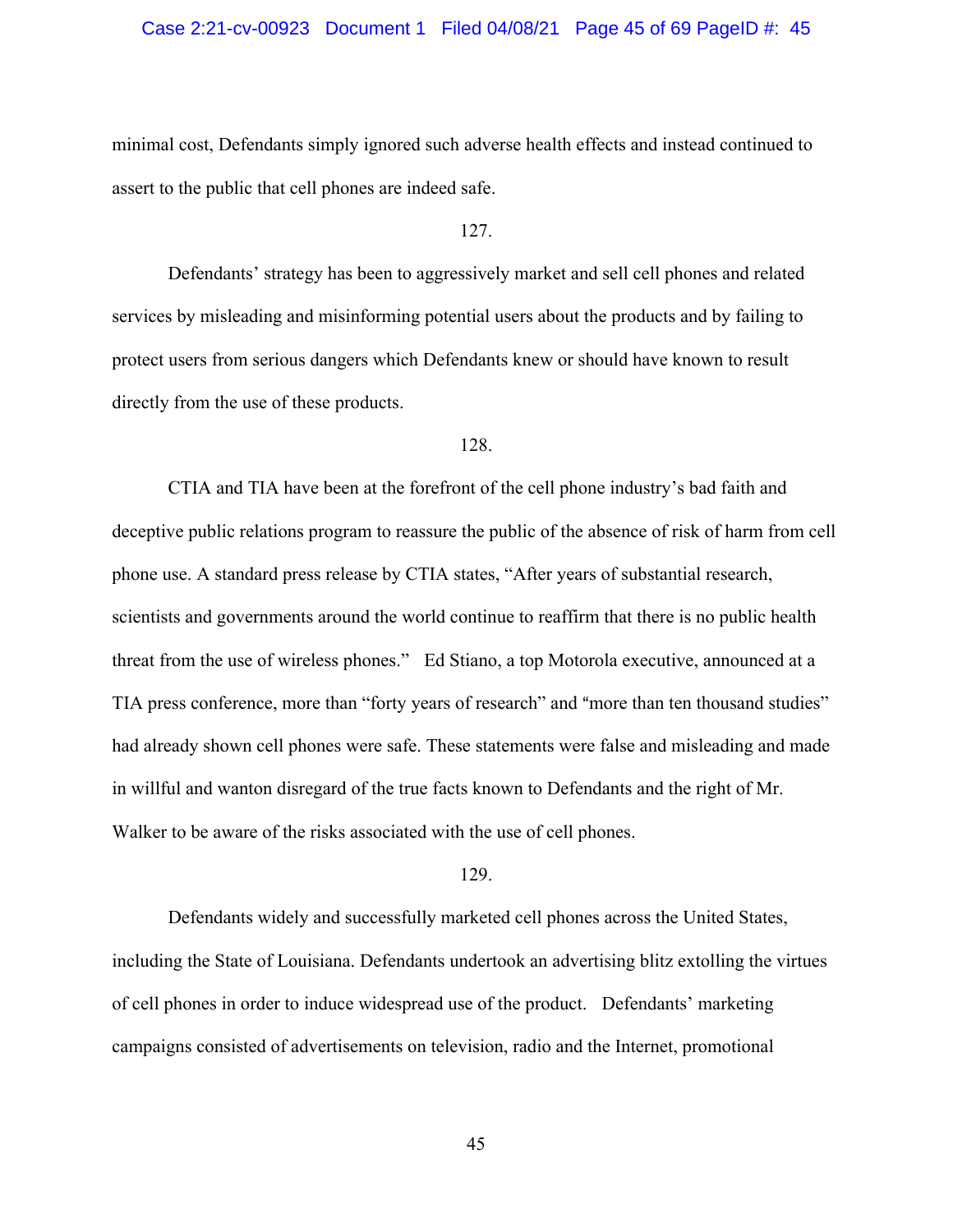### Case 2:21-cv-00923 Document 1 Filed 04/08/21 Page 46 of 69 PageID #: 46

literature to be placed in the printed media and in other advertising media, and other promotional materials to be provided to potential users of cell phones.

130.

Defendants' advertising program, as a whole, through affirmative misrepresentations and omissions, falsely and fraudulently sought to create the image and impression the use of cell phones was safe with no potential for harm to the user.

131.

Defendants purposefully downplayed, understated, and/or did not state the health hazards and risks associated with cell phones. Defendants, through promotional literature, deceived potential users of cell phones by relaying positive information, including testimonials from satisfied users, and by manipulating statistics to suggest widespread acceptability while downplaying, understating, and/or not stating the known adverse and serious health effects. Defendants intentionally and falsely kept relevant information from potential and actual cell phone users and minimized user concern regarding the safety of these products and services in an effort to deceive potential and actual users.

## 132.

Defendants concealed and withheld material information from Mr. Walker as well as other potential and actual cell phone users, including, but not limited to, the following:

- (a) The ANSI standards for RF radiation had consistently been revised downward.
- (b) The cell phones Mr. Walker had purchased were not in compliance with the ANSI guidelines or the FCC mandated SAR limits.
- (c) The corresponding model cell phones provided and/or purchased and used by Mr. Walker had test SAR readings above the level set by the 1992 ANSI guidelines.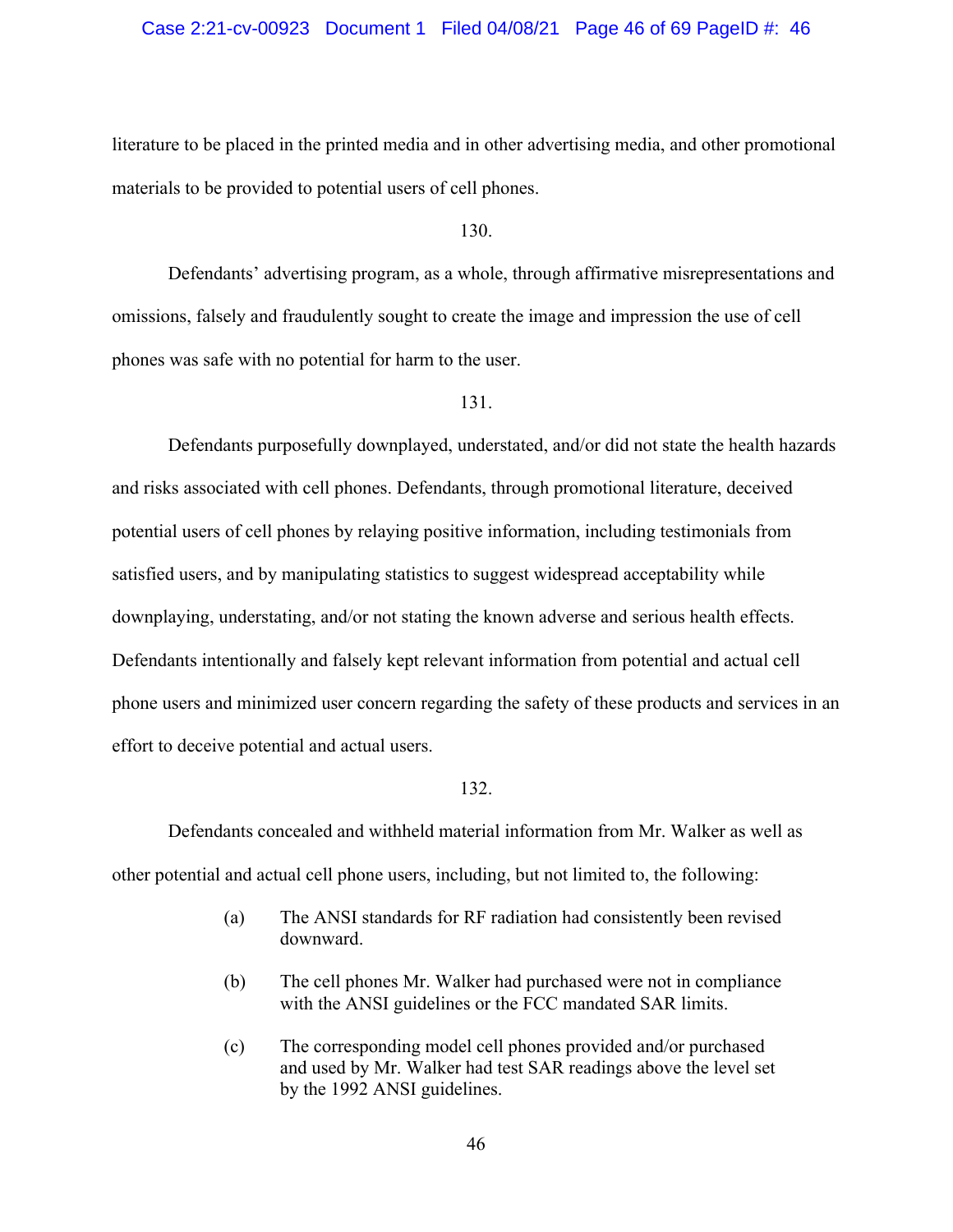- (d) "Hot spots" within the brain are created by the reflection and refraction of the RF radiation waves off such things as the curvature of the skull, ridges in the bone and the irregular shape of the brain, which focus the energy much like a magnifying glass does on a single location and creates a SAR reading 200 times the allowable amount.
- (e) The SAR testing conducted by Defendants does not test for nonionizing radiation or for hot spots created by the convergence of airwaves by reason of reflection and refraction off of the irregular surfaces of the human head and attenuation by passage through different layers of skin, fat, bone, etc. before reaching the brain.
- (f) When the cell phone is held at different positions against the head, it results in greatly different SAR results. Defendants did not provide Mr. Walker, or any other potential or actual cell phone users, with any warning concerning the consequences of not maintaining the distance and angle of the phone in conformance with the SAR test procedures.
- (h) There is a wide range of individual tolerance to RF radiation as a result of differences in individuals' body cell water, fat content and other factors. This makes certain individuals more susceptible to the effects of RF radiation.
- (i) Numerous studies were known to Defendants showing cell phones cause adverse health effects to the user.
- (j) After the FCC established a maximum SAR level on August 1, 1996, it allowed cell phone manufactures to self-certify whether their cell phones are within SAR limits.
- (k) The SAR testing was subject to testing error and manipulation rendering the results thereof unreliable.
- (l) Numerous precautionary measures could have been taken to ensure the safety of the cell phones, but which Defendants failed to implement.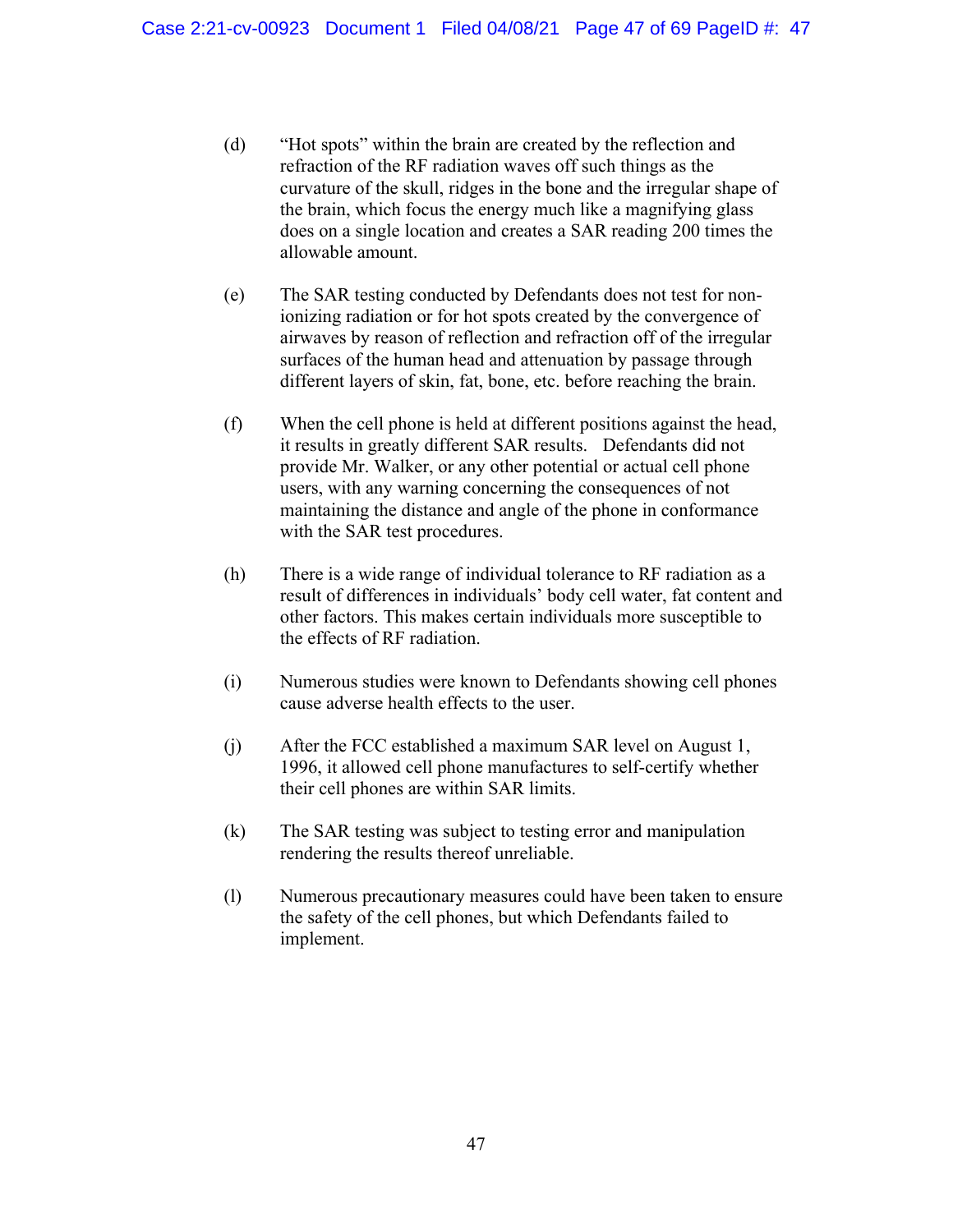Mr. Walker purchased and used cell phones extensively without any concerns and without undertaking any precautionary measures in reliance upon Defendants' misrepresentations and omissions as to the safety of the cell phones.

## 134.

Although Defendants were aware of the large number of minutes of airtime for periods used by Mr. Walker as well as other cell phone users, Defendants failed to warn Mr. Walker there was a risk of harm associated with his cell phone use or recommend he use a headset or take other precautionary measures to reduce his RF radiation exposure from cell phones.

#### 135.

Mr. Walker relied on Defendants' statements that cell phones were safe to use in making his decision to purchase cell phones, subscribe to Defendants' cell service, and use and continue to use his cell phones extensively. Mr. Walker would not have purchased the cell phones he used or taken the risk of extensively using cell phones without protective measures or devices had Defendants disclosed the truth about the health risks and effects of cell phones, the selfcertification procedure and SAR levels, and the protective measures and devices that could have been available to Mr. Walker and other cell phone users.

## 136.

Mr. Walker would have taken precautionary measures had Defendants disclosed such measures were available and could significantly lessen risks of using a cell phone.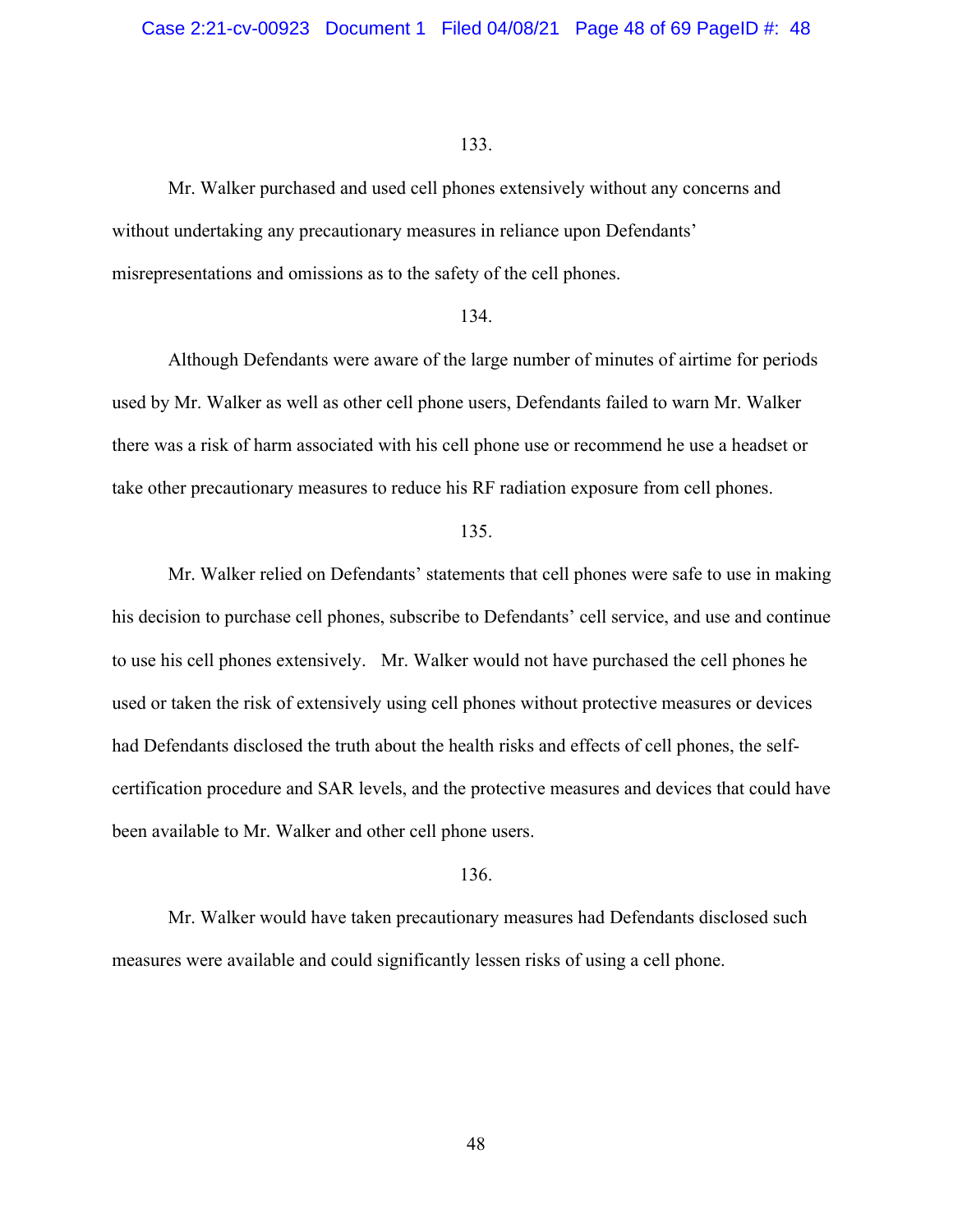## **COUNT I LOUISIANA PRODUCTS LIABILITY ACT, LA. REV. STAT. § 9:2800.51,** *et seq.* **(Against All Defendants Except CTIA & TIA)**

137.

Plaintiffs incorporate by reference each and every allegation set forth in the preceding paragraphs as if fully stated herein.

## 138.

At all times relevant to this litigation, Defendants were engaged in the business of designing, testing, manufacturing, producing, labeling, marketing, promoting, advertising, selling, supplying, packaging, inspecting, servicing, quality control and/or distributing cell phones, which are defective and unreasonably dangerous to consumers, including Mr. Walker.

139.

At all times relevant to this litigation, the cell phones were expected to reach, and did reach, consumers in the State of Louisiana and throughout the United States, including Mr. Walker, without substantial change in the condition in which they were sold.

## 140.

At all times relevant to this litigation, Defendants designed, tested, produced, labeled, marketed, promoted, advertised, sold, supplied, packaged, inspected, serviced, addressed quality control and/or distributed the cell phones in a defective and unreasonably dangerous condition at the time they were placed in the stream of commerce including, but not limited to:

- (a) When placed in the stream of commerce, Defendants' cell phones contained manufacturing and design defects which rendered the cell phones unreasonably dangerous;
- (b) The manufacturing and design defects in Defendants' cell phones occurred while the cell phones were in the sole possession and control of Defendants; and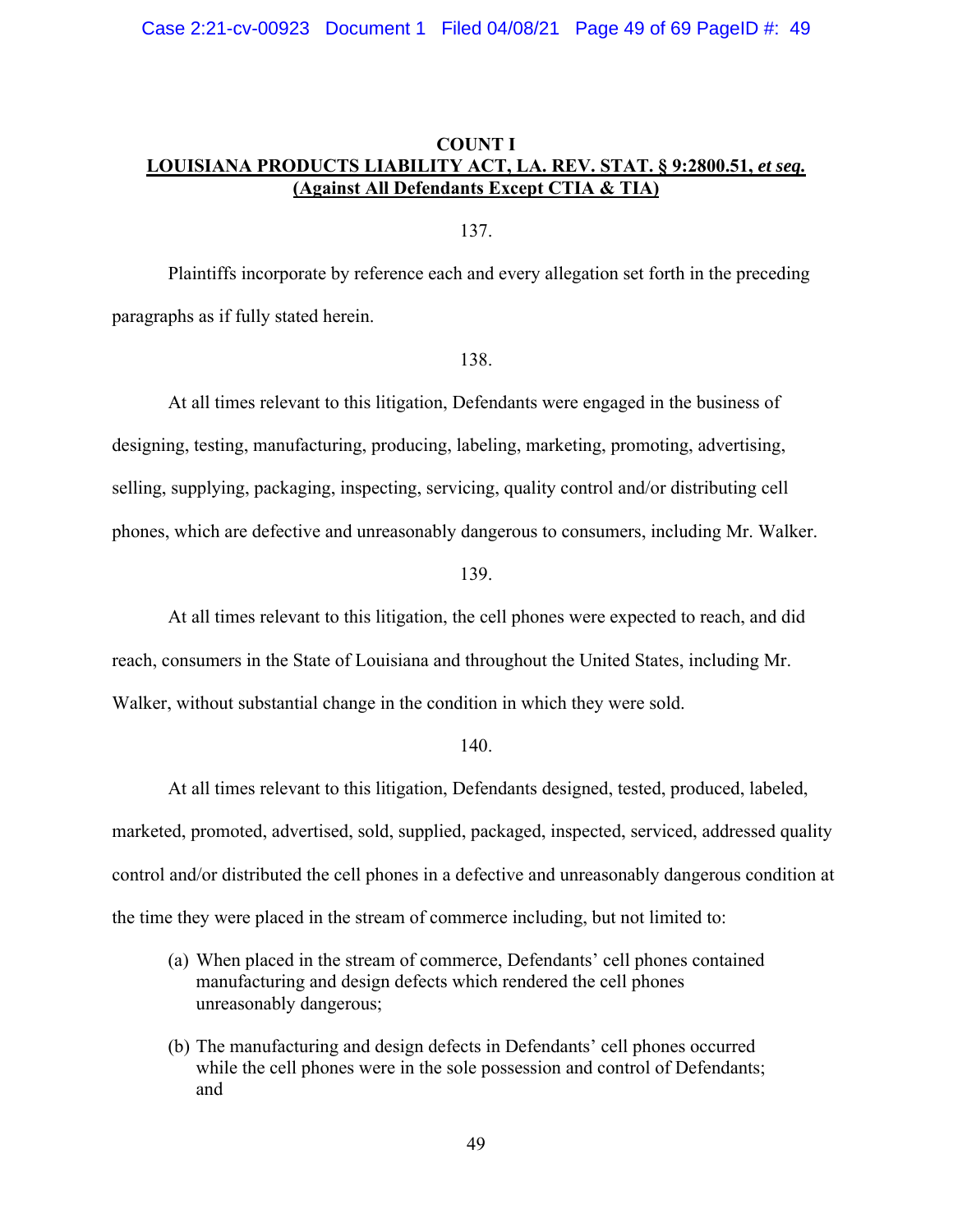(c) The manufacturing and design defects in Defendants' cell phones existed before they left the control of Defendants.

#### 141.

The cell phones manufactured and/or designed by Defendants were defective in construction or composition in that, when they left Defendants' control, they deviated in a material way from applicable manufacturing performance standards including Defendants' own manufacturing standards. In particular, the cell phones are not safe, causing Mr. Walker to be exposed to deadly levels of RF radiation without knowledge of the cell phones' dangerous characteristics. The cell phones are/were unreasonably dangerous in construction and/or composition as provided by Louisiana Revised Statute § 9:200.55.

#### 142.

The cell phones manufactured and/or designed by Defendants were defective in design in that alternative designs exist that would prevent serious side effects and severe and permanent harm. Defendants could have employed safer alternative designs to render the cell phones safe or, in the alternative, provided adequate warnings or proper instructions for use on how to limit the potential risk associated with the cell phones' defective designs. Defendants could have designed their cell phones to make them less dangerous. At the time Defendants designed the cell phones, the state of the industry's scientific knowledge was such that less risky designs were attainable. Thus, at the time the cell phones left Defendants' control, there were practical, technically feasible and safer alternative designs that would have prevented the harm without substantially impairing the reasonably anticipated or intended function of Defendants' cell phones. Defendants' cell phones are unreasonably dangerous in design as defined in Louisiana Revised Statute § 9:2800.56.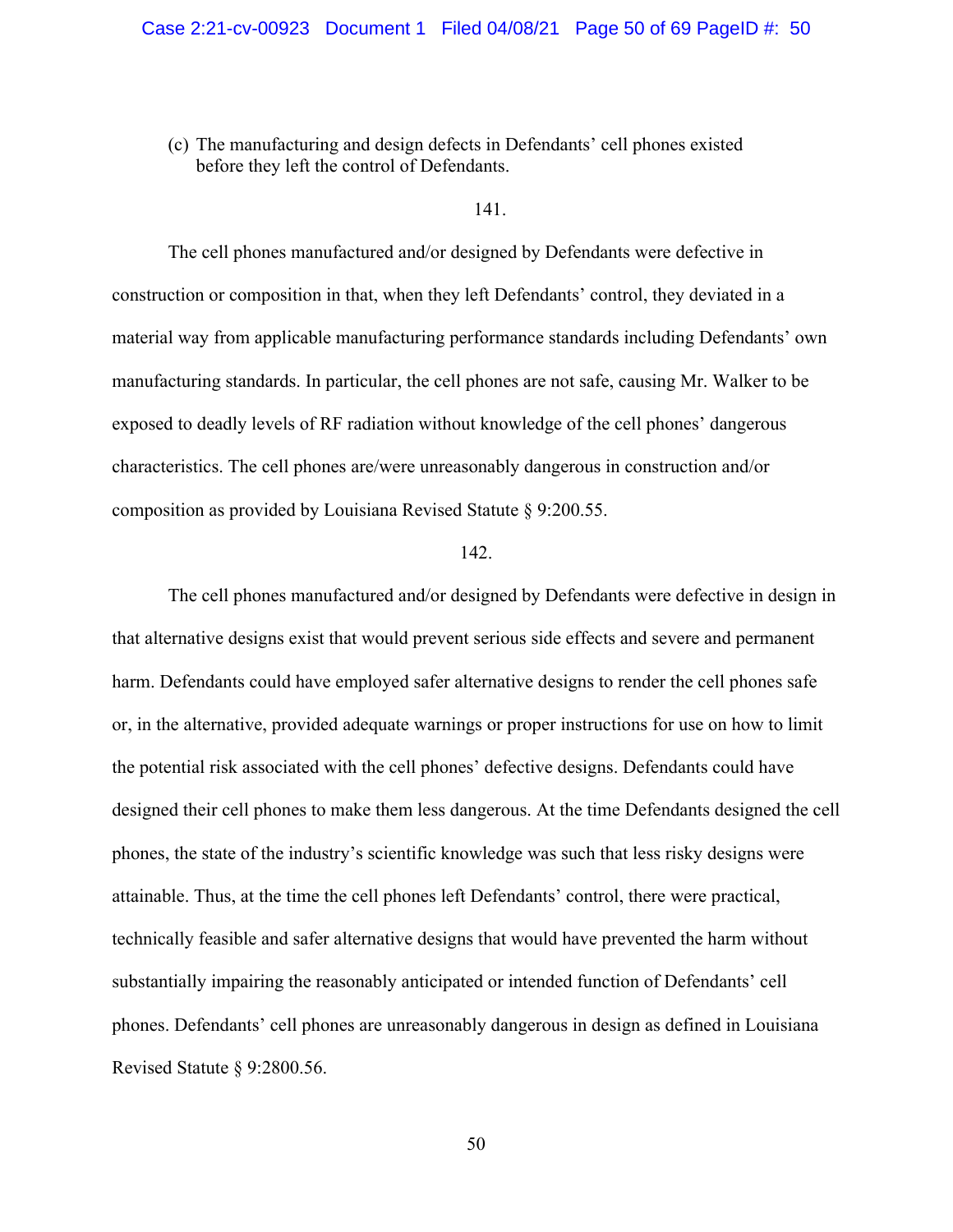The cell phones manufactured and/or supplied by Defendants were unreasonably dangerous because Defendants did not provide adequate warnings about them or instructions concerning the dangerous characteristics of cell phones. At the time the cell phones left Defendants' control, they possessed a characteristic that may cause damage, and Defendants failed to use reasonable care to provide an adequate warning or instructions of the dangerous characteristics and dangers to cell phone users. Defendants' cell phones are not safe and have serious side effects including, but not limited to, increasing the risk of brain cancer. Defendants' cell phones are unreasonably dangerous because of inadequate warning as provided in Louisiana Revised Statute § 9:2800.57.

## 144.

The cell phones manufactured and/or supplied by Defendants were unreasonably dangerous because they did not conform to an express warranty made by Defendants regarding the cell phones' safety and fitness for use. Defendants' express warranty regarding the cell phones induced Mr. Walker to use the cell phones and his injury and death were proximately caused because Defendants' express warranty was untrue. Defendants' cell phones are unreasonably dangerous because of nonconformity to express warranty as provided by Louisiana Revised Statute § 9:2800.58.

## 145.

As a direct and proximate result of Defendants' placing their defective cell phones into the stream of commerce, Plaintiffs were injured and have sustained pecuniary loss and general damages.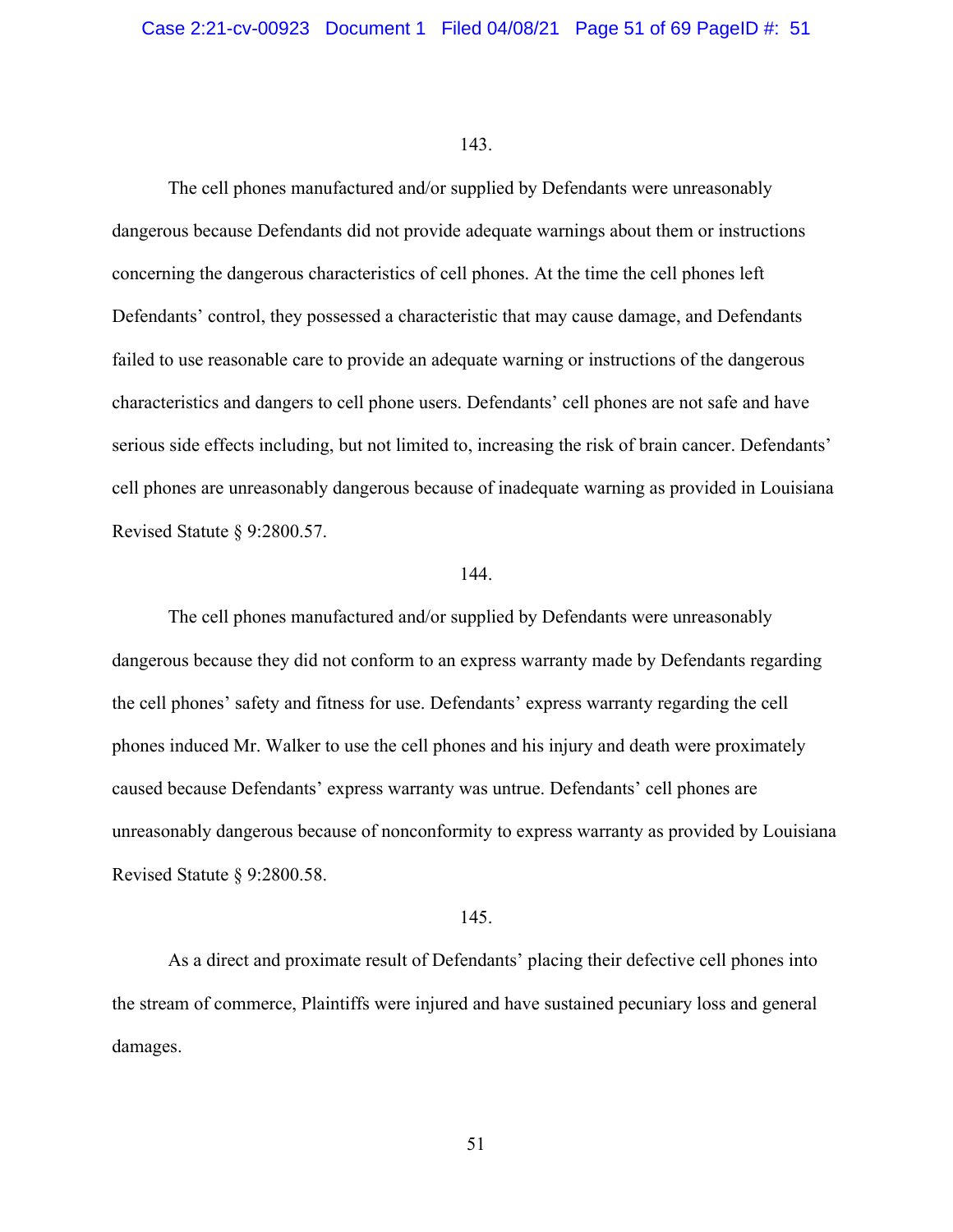Case 2:21-cv-00923 Document 1 Filed 04/08/21 Page 52 of 69 PageID #: 52

146.

Plaintiffs specifically demand general and special damages pursuant to Louisiana Revised Statute § 9:2800.51, *et seq*.

## **COUNT II REDHIBITION, LA. CIV. CODE ART. 2520 & 2545 (Against All Defendants Except CTIA & TIA)**

147.

Plaintiffs incorporate by reference each and every allegation set forth in the preceding paragraphs as if fully stated herein.

## 148.

At all times relevant to this litigation, including the time of sale and consumption, the cell phones, when put to their intended or reasonably foreseeable and/or reasonably anticipated use, were in an unreasonably dangerous and defective condition because they failed to contain adequate and proper warnings and/or instructions regarding the increased risk of brain cancer associated with the use of cell phones.

#### 149.

The unreasonably dangerous nature of the cell phones creates a breach of the warranty against redhibitory defects, or vices, of things sold pursuant to Louisiana Civil Code Article 2520 which states: "A defect is redhibitory when it renders the thing useless, or its use so inconvenient that it must be presumed that a buyer would not have bought the thing had he known of the defect." Further, "A seller is deemed to know that the thing he sells has a redhibitory defect when he is a manufacturer of that thing," and is therefore "liable to the buyer" pursuant to the presumption of knowledge set forth in Louisiana Civil Code Article 2545.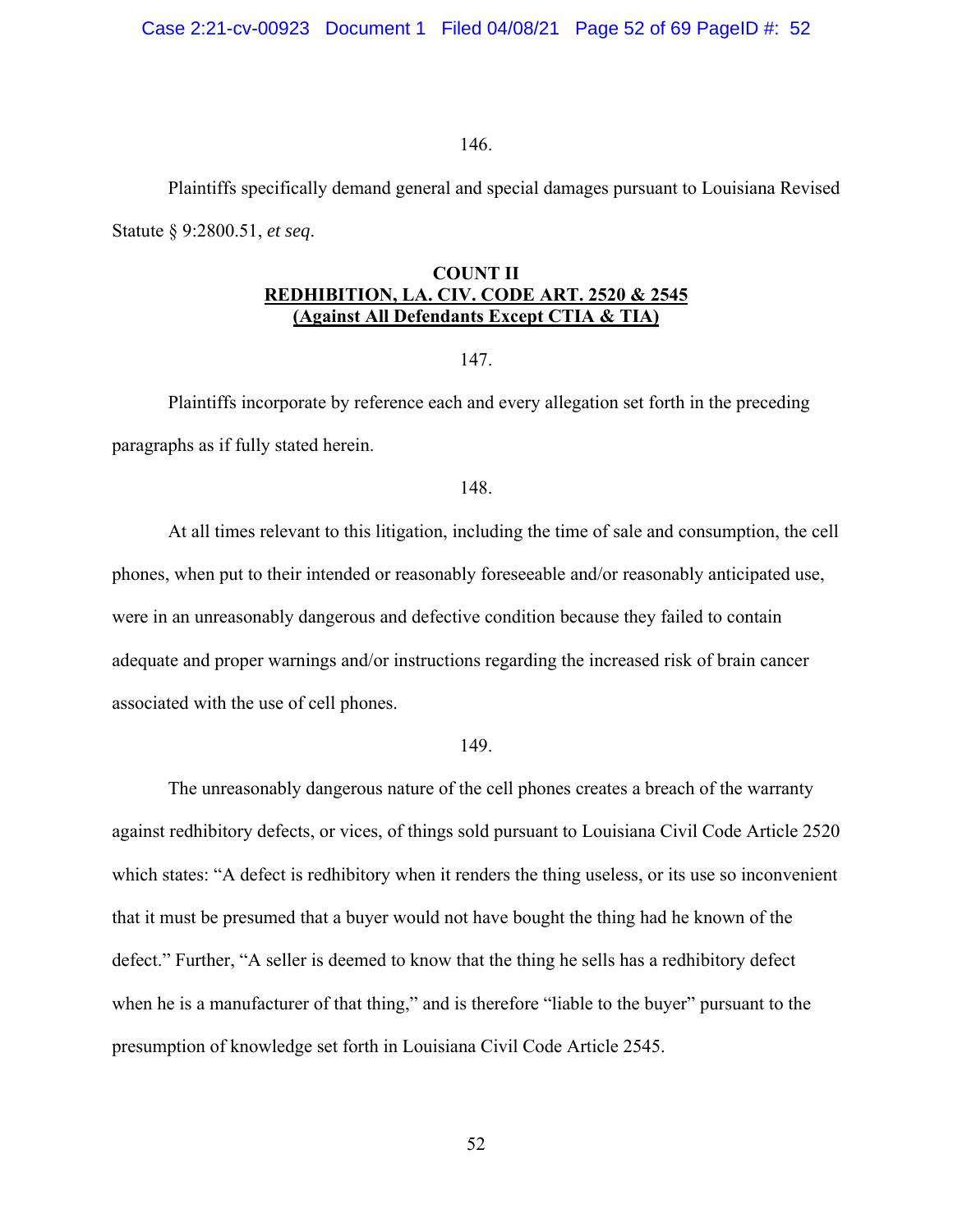Defendants breached said warranties as cell phones manufactured prior to August 1,1996, were not fit for their ordinary purpose and are unreasonably dangerous and unfit for that ordinary purpose.

## 151.

Defendants further breached said warranties as such cell phones manufactured after August 1, 1996, failed to comply with the FCC mandated SAR level, were not fit for their ordinary, intended use and purpose, and are unreasonably dangerous and unfit.

152.

Had Mr. Walker known the use of the cell phones would have significantly increased his risk of brain cancer, he would not have used or taken the risk of extensively using cell phones without protective measures or devices. As a direct and proximate result of these redhibitory vices, Plaintiffs and Mr. Walker suffered injuries and damages as alleged herein.

153.

Due to the redhibitory vices of the cell phones, Plaintiffs specifically demand damages and attorney fees pursuant to Louisiana Civil Code Article 2520 and 2545.

## **COUNT III CONCEALMENT, MISREPRESENTATION & FRAUD (Against All Defendants)**

154. Plaintiffs incorporate by reference each and every allegation set forth in the preceding paragraphs as if fully stated herein.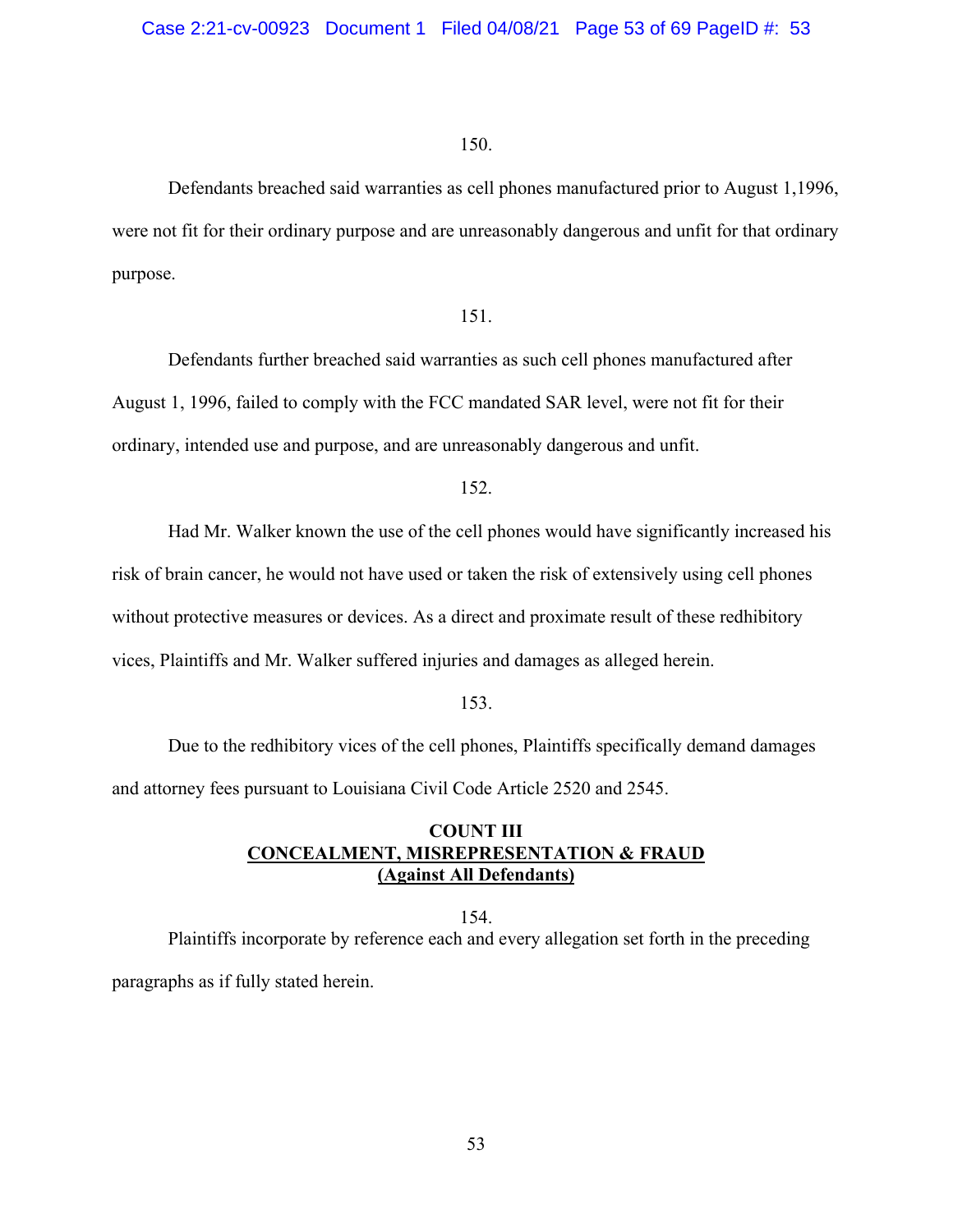From the time Defendants first marketed and distributed cell phones until the present, Defendants willfully deceived Mr. Walker by concealing from him and the general public the facts concerning cell phones' risks and dangers.

### 156.

At all times relevant to this litigation Defendants conducted campaigns to promote cell phones and, in so doing, willfully deceived Mr. Walker and the general public as to the benefits, health risks and consequences of cell phone use.

## 157.

In furtherance of this scheme, Defendants made false, malicious and willful misrepresentations to Mr. Walker and other consumers and/or intentionally concealed and hid material facts from Mr. Walker and other consumers in an effort to deceive and defraud them.

#### 158.

At all times herein, Defendants, in their advertising, public statements, instruction manuals and promotional literature, continuously made false representations to Mr. Walker and the public in order to cause them to believe cell phones are safe and do not pose any risk of harm to the user whatsoever.

#### 159.

In order to maintain and/or increase their sales and profits, Defendants, through their advertising, promotional campaigns and marketing, have, by use of false, misleading and deceptive statements, intentionally and knowingly misrepresented the following to the public and Mr. Walker: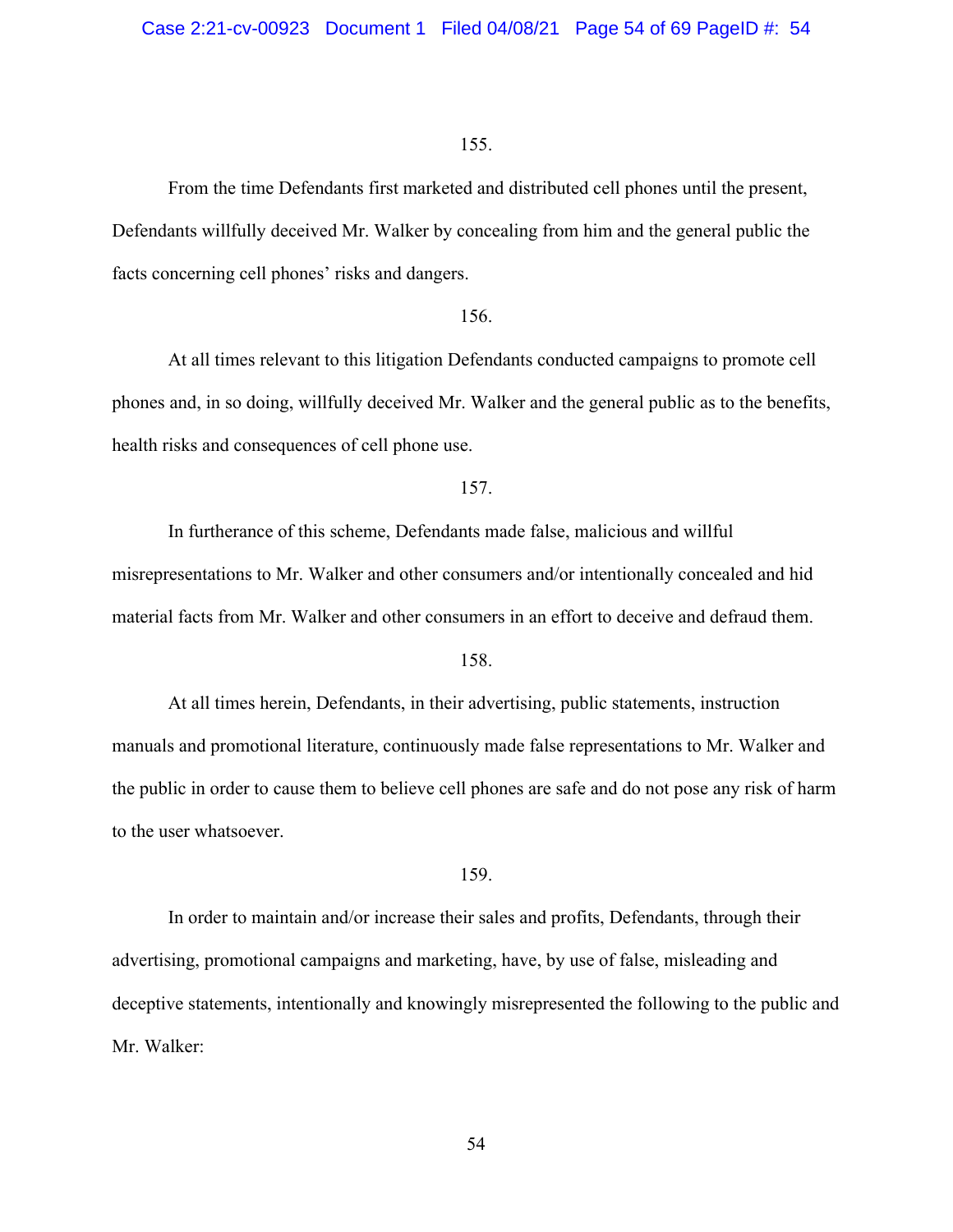- (a) Cell phones are safe to use in that there is absolutely no health risk from cell phones;
- (b) Healthcare standards have been adopted by the federal government to assure the public cell phones are safe;
- (c) Research has shown there is absolutely no risk of harm associated with the use of cell phones;
- (d) Manufacturers' testing of cell phones is a guarantee the cell phone emits no harmful radiation;
- (e) All precautions and safety measures have been used to ensure the safety of cell phones;
- (f) The test results for cell phones manufactured prior to August 1, 1996, were accurate and showed cell phones to be safe; and
- (g) Cell phones manufactured after August 1, 1996, complied with the FCC mandated SAR.

In order to maintain and/or increase their sales and profits, Defendants, through their

advertising, promotional campaigns and marketing have intentionally and knowingly concealed

and hid material facts from the public, including Mr. Walker, as follows:

- (a) There is a risk of harm from cell phone use;
- (b) Defendants failed to adequately test cell phones;
- (c) Cell phones did not meet the requisite safety standards;
- (d) Research indicated an association between cell phone usage and illness, including cancer;
- (e) Methods and solutions were available which could limit or eliminate the transmission of hazardous RF radiation into the user's body;
- (f) Protective devices and other protective measures could reduce the risk of harm upon the user;
- (g) There were procedures and methods concerning the proper and safe use of cell phones which could have been implemented;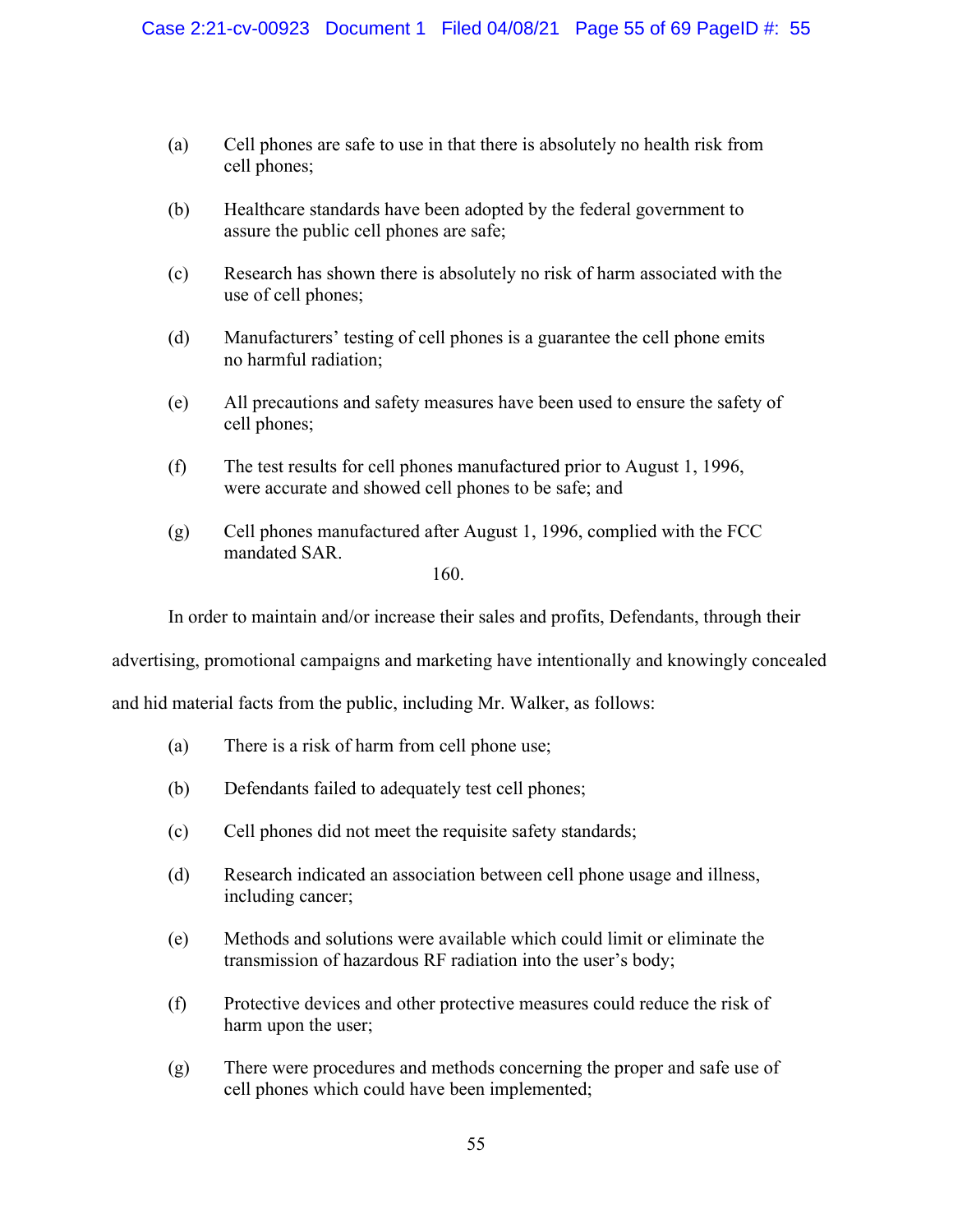- (h) Research and test results demonstrated cell phones posed a health risk upon the user;
- (i) Cell phones which were manufactured after August 1, 1996, operated in excess of the 1996 SAR standard; and
- (j) The SAR testing was subject to testing error and manipulation, rendering the results thereof unreliable.

Defendants made the misrepresentations and omissions of material facts with full knowledge of the falsity thereof and/or with reckless disregard for the truth.

162.

Defendants intentionally made the misrepresentations and omissions in bad faith.

163.

In making these misrepresentations of facts to Mr. Walker, as well as other prospective and existing users of cell phones, while knowing such representations to be false, Defendants have intentionally misrepresented material facts and breached their duty not to do so. Mr. Walker would not have purchased the cell phones he used or taken the risk of extensively using cell phones without protective measures or devices had Defendants disclosed the truth about the health risks and effects of cell phones, the dangers of using the cell phones, the self-certification procedure and SAR levels and the protective measures and devices that could have been available to Mr. Walker and other cell phone users.

164.

Defendants made the misrepresentations and concealed and hid material facts from Mr. Walker for the purpose of causing Mr. Walker, as well as other prospective and existing users of cell phones, to rely upon such statements and omissions to their detriment, which in fact occurred.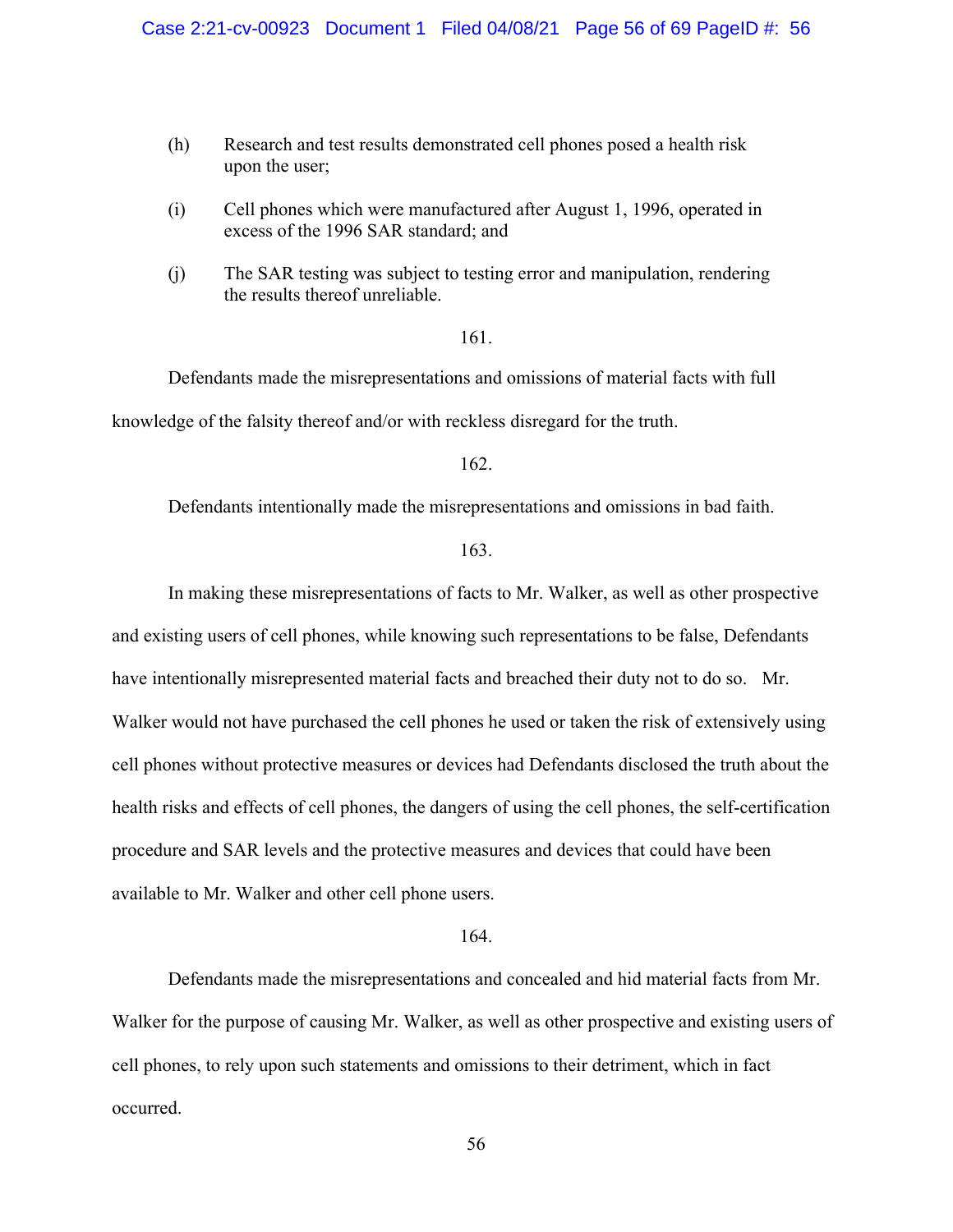Mr. Walker reasonably relied upon Defendants' misrepresentations and omissions and suffered medical expenses, financial loss, loss of earnings, and illness and death as a result thereof.

#### 166.

As a direct, natural, foreseeable and proximate result of the foregoing, Mr. Walker suffered permanent and total disability, underwent surgery and multiple cancer treatments, and ultimately died as a result of his injuries. Prior to his death, Mr. Walker sustained economic loss, a diminution or loss of earning capacity, emotional and psychological stress and a range of adverse health problems associated with oxidative pathology induced by exposure to cell phone RF radiation in an amount to be determined. Mr. Walker and/or his Estate further incurred significant costs for health care, medical, funeral, incidental and related expenses and/or has been otherwise injured.

#### 167.

By virtue of the intentional, malicious and bad faith conduct of Defendants, the Estate is entitled to recover damages.

### 168.

As a direct, natural, proximate and foreseeable consequence of the foregoing, Mr. Walker suffered damages for which his Estate is entitled to recovery including, but not limited to, compensatory damages, consequential damages, interest, costs and attorney fees.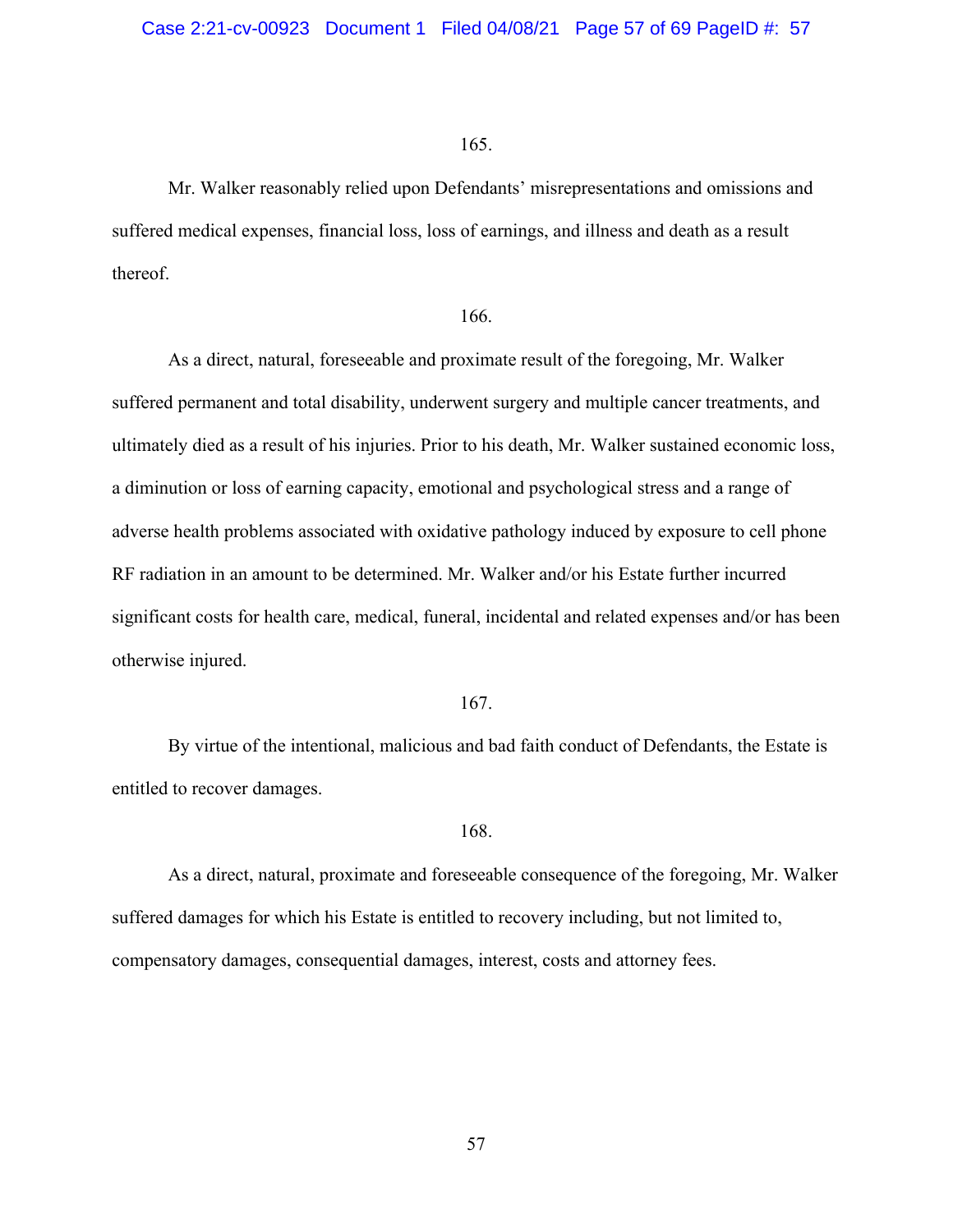## **COUNT IV CIVIL CONSPIRACY & CONCERT OF ACTION (All Defendants)**

169.

Plaintiffs incorporate by reference each and every allegation set forth in the preceding paragraphs as if fully stated herein.

## 170.

Defendants and/or their predecessors-in-interest knowingly agreed, contrived, combined, conspired and acted in concert to cause Mr. Walker's injury and death by exposing Mr. Walker to harmful and dangerous cell phones. Defendants further knowingly agreed, contrived, combined and conspired to deprive Mr. Walker of the opportunity of informed free choice as to whether to use the cell phones and expose himself to the stated dangers. Defendants committed the wrongs as described herein by willfully misrepresenting and suppressing the truth as to the risks and dangers associated with the use of and exposure to cell phones.

171.

In furtherance of said conspiracies, Defendants performed the following overt acts:

- (a) For many decades, Defendants, individually, jointly and in conspiracy with each other, have been in possession of scientific data, literature and test reports that clearly indicated ordinary and foreseeable use of cell phones was unreasonably dangerous, hazardous, deleterious to human health, carcinogenic and potentially deadly.
- (b) Despite the scientific data, literature and test reports possessed by and available to Defendants, Defendants individually, jointly and in conspiracy with each other, fraudulently, willfully and maliciously:
	- i. withheld, concealed and suppressed scientific information regarding the increased risk of biological effects and/or cancer from Mr. Walker, as described above;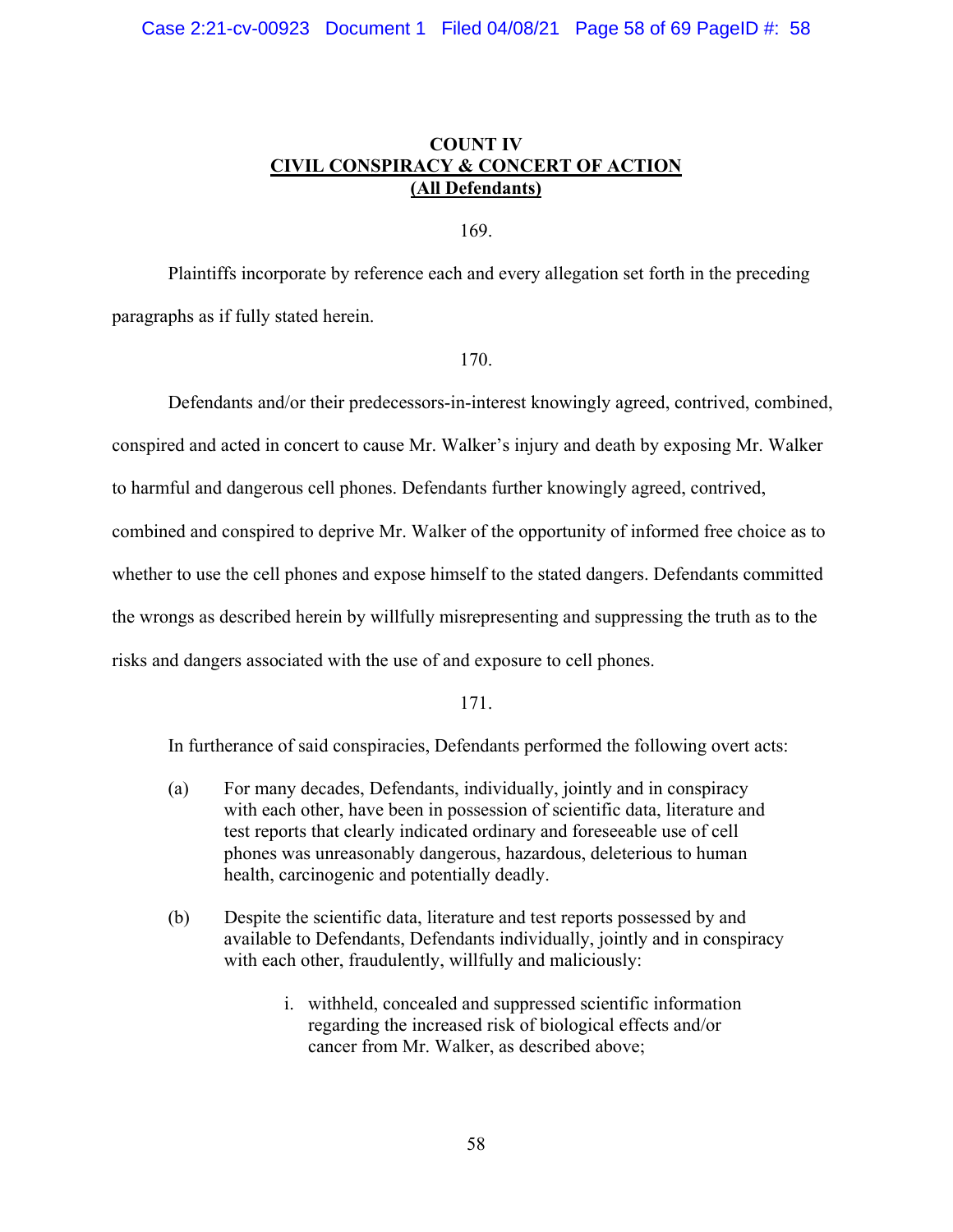- ii. caused to be released, published and disseminated scientific data, literature and test reports containing information and statements regarding the risks of biological effects and/or cancer which Defendants knew were incorrect, incomplete, outdated and misleading;
- iii. suppressed, discouraged, and/or retarded appropriate research, testing, regulation and public dissemination of information concerning the radiation fields and the effects those emissions would have on Mr. Walker and other users;
- iv. ignored, deceived or mislead the public about medical and scientific data available to them which indicated RF radiation emitted from cell phones is potentially hazardous to the health and safety of the public and Mr. Walker;
- v. suppressed and prevented the development of protective devices and measures which were available and would reduce or eliminate the risk of RF radiation to cell phone users for reasons of cost and potential liability and for not having deployed such features at the outset of cell phone production; and
- vi. marketed, produced and promoted the use of cell phones without proper tests or adequate warnings and without regard to the dangerous radiation fields emitted therefrom and without disclosing the adverse health effects as a result therefrom to Mr. Walker and other users.
- (c) By these false and fraudulent representations, omissions and concealments, Defendants intended to induce and did induce Mr. Walker to rely upon these false and fraudulent representations, omissions and concealments, and to continue to expose himself to the dangers inherent in the use of and exposure to cell phones.

Mr. Walker reasonably and in good faith relied upon the aforementioned fraudulent

representations, omissions, and concealments made by Defendants regarding the nature of cell

phones.

.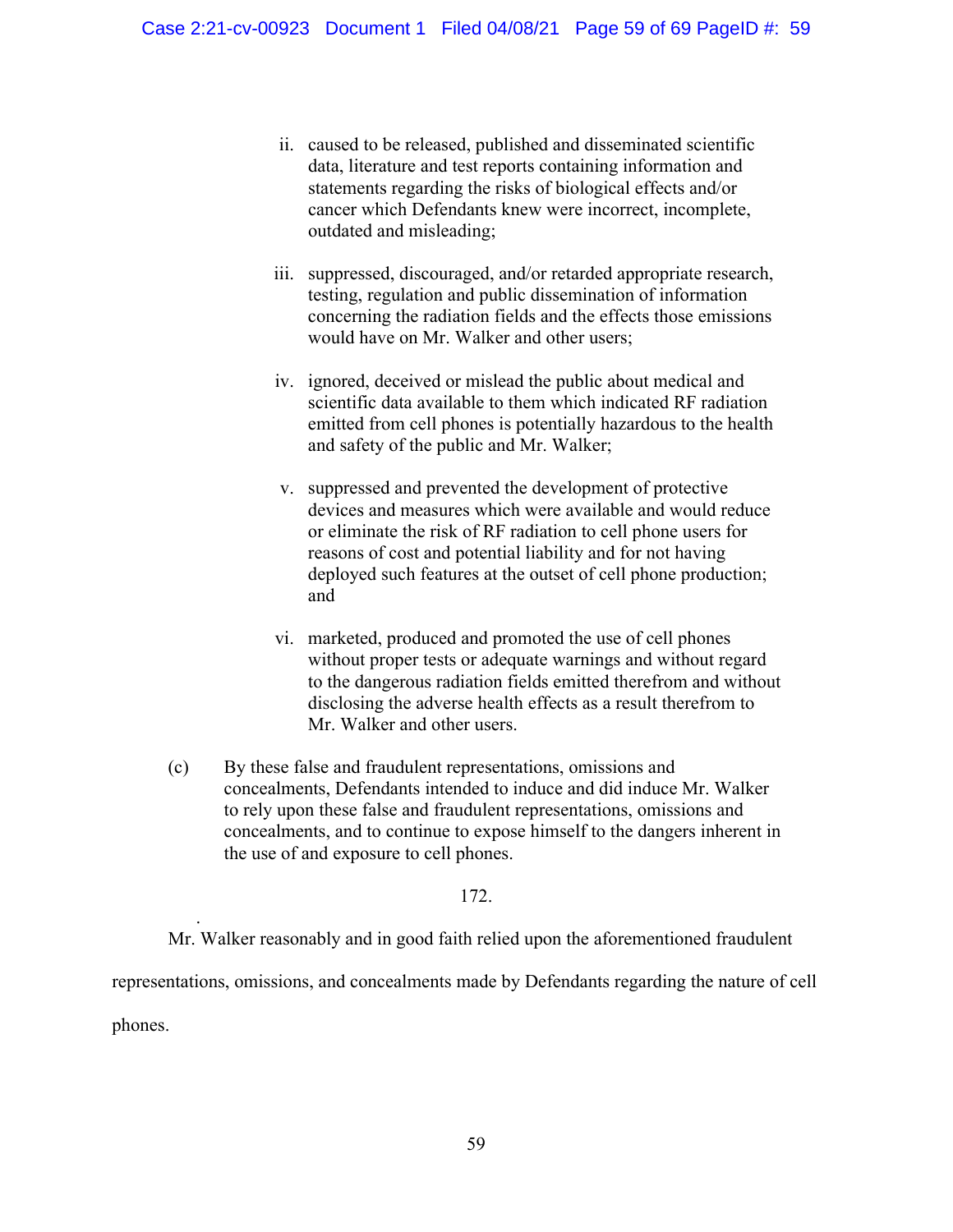At all relevant times, Defendants knew cell phones, cell phone marketing and webpages related to cell phones and/or cell phone safety should contain warnings about the risk of cancer, but they purposefully suppressed this information and omitted warnings. They did so to maintain sales and profits.

### 174.

As a direct, foreseeable and proximate result of Defendants' conspiracy and concert of action, Mr. Walker purchased and used cell phones which directly and proximately caused him to develop brain cancer and suffer the injuries and damages alleged herein.

## **COUNT V NEGLIGENCE (CTIA & TIA Only)**

## 175.

Plaintiffs incorporate by reference each and every allegation set forth in the preceding paragraphs as if fully stated herein.

## 176.

At all times relevant to this litigation CTIA and TIA have been engaged as trade associations to the cell phone industry. TIA and CTIA each work not only directly with and on behalf of its members, but also collaboratively. More particularly, CTIA has been engaged in advocating on behalf of Defendant cell phone manufacturers and service providers in connection with the establishment and/or implementation of safety standards for cell phones, researching use of cell phones, promoting, marketing, coordinating and making representations on behalf of Defendants regarding the safety and proper use of cell phones to the public. TIA, as discussed hereinabove, represents its members' interests before Congress, the Administration, agencies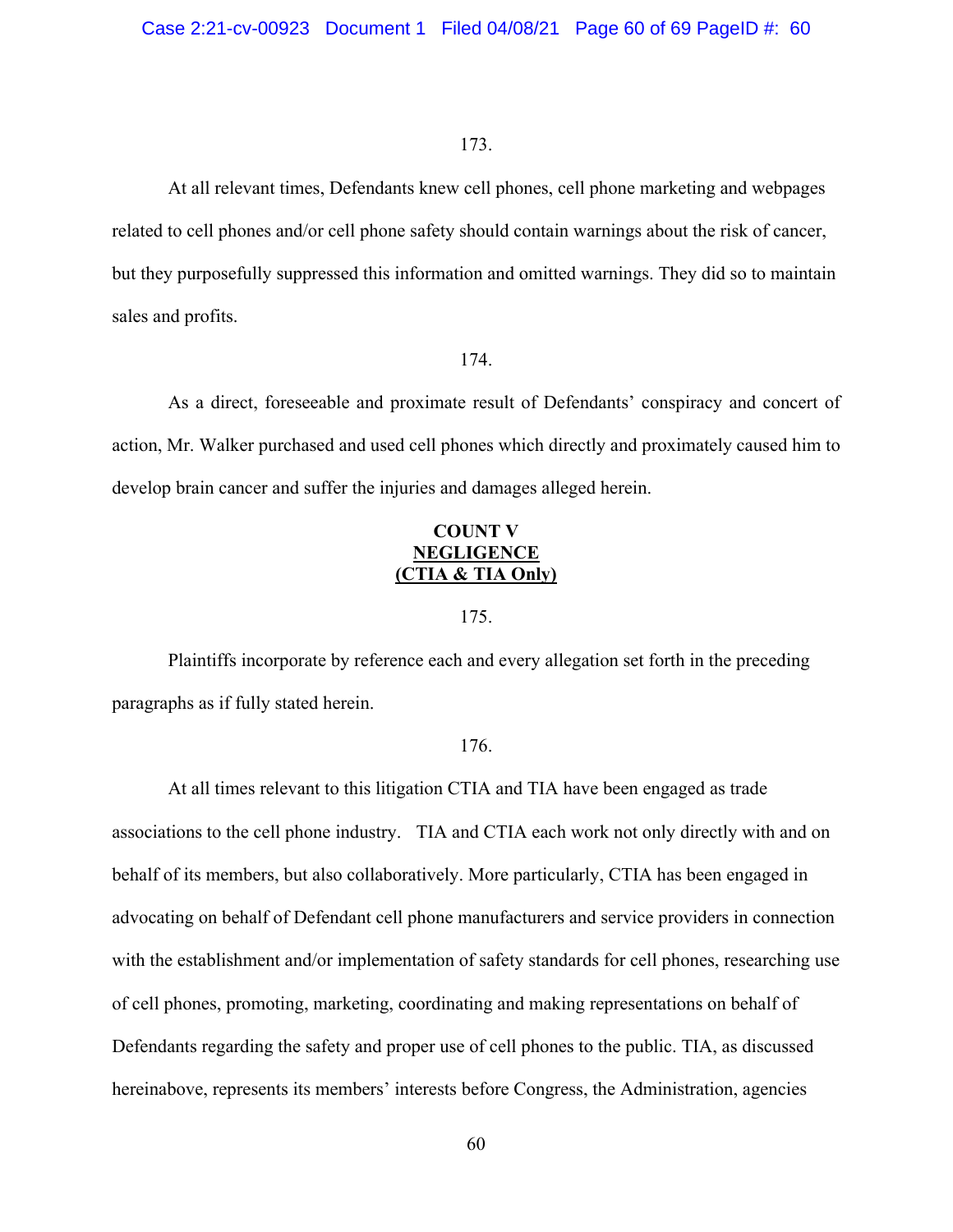## Case 2:21-cv-00923 Document 1 Filed 04/08/21 Page 61 of 69 PageID #: 61

such as the FCC and the Department of Commerce, international regulators, foreign governments and in many other forums. TIA has been especially active as standards and policies have been formulated to regulate the industry. Since 1988, TIA has advocated numerous policy issues for the benefit of its members.

## 177.

Defendants owed Mr. Walker the duty of ordinary and appropriate care, but failed to

fulfill that duty in numerous respects including, but not limited to, the following:

- (a) by failing to disclose the health risks related to cell phone use which were already known to Defendants at the time of marketing the product;
- (b) by failing to disclose research as it became available indicating health risks related to cell phone use;
- (c) by stifling research regarding health risks related to cell phone use;
- (d) by reducing research budgets and/or denying funding to scientists who had previously obtained results indicating health risks related to cell phone use;
- (e) by assisting in the discrediting of scientists who obtained results indicating health risks related to cell phone use;
- (f) by failing to provide to the public and/or Mr. Walker adequate warnings regarding the dangerous potential hazards from cell phone use and/or proper instructions for safer use of cell phones;
- (g) by failing to disclose there were protective measures and devices available which could have eliminated and/or reduced the hazards from using cell phones;
- (h) by continuing to falsely promote the safety of cell phone use in written materials, on websites and/or during speaking engagements;
- (i) by "influencing" and/or assisting Defendant members to "influence" the development of technical standards in a manner that was detrimental to cell phone users within the public and Mr. Walker;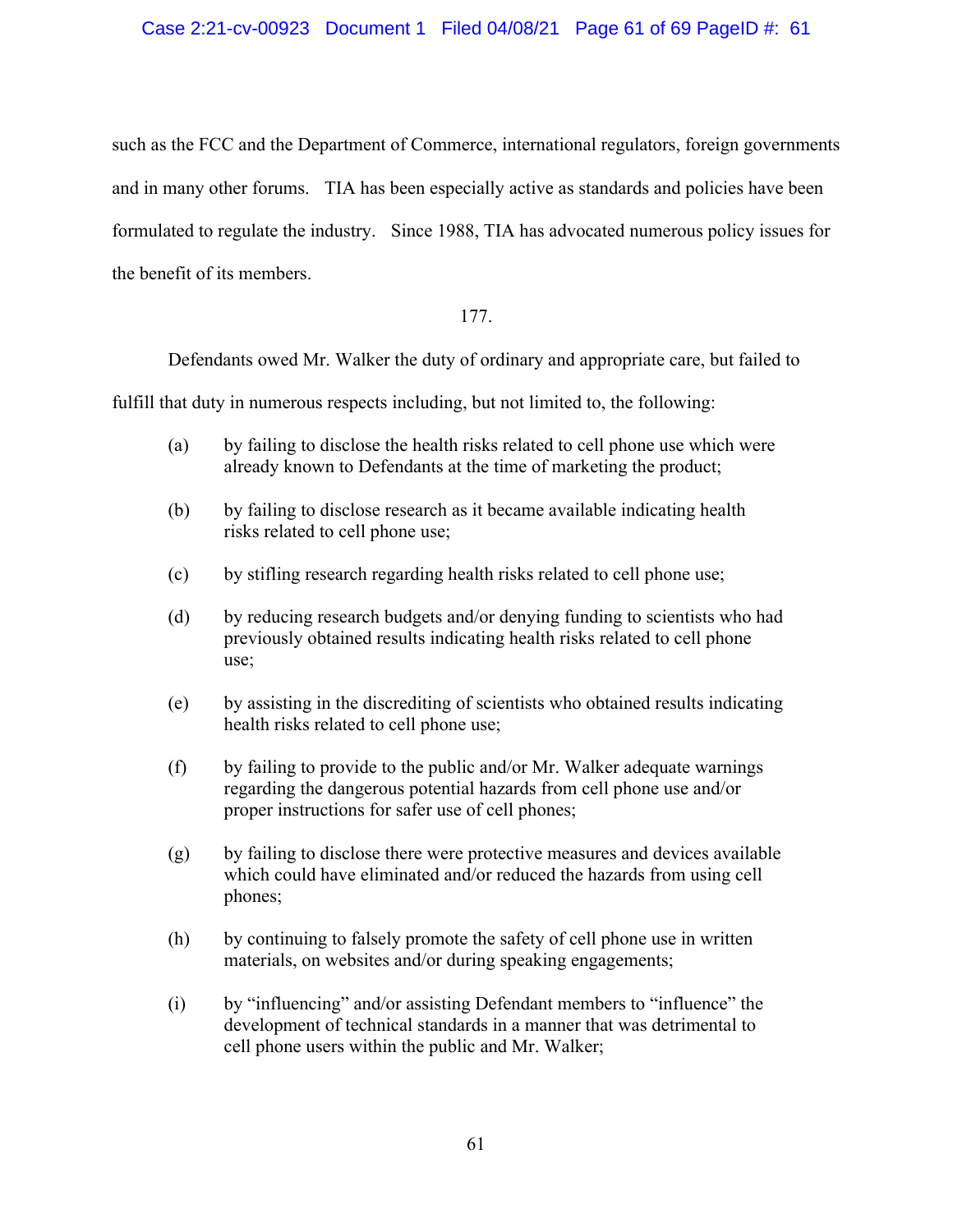- (j) by assisting, supporting and/or lobbying on behalf of other Defendants in obtaining reduced and/or lower governmental standards in connection with cell phones that were detrimental to cell phone users within the public and Mr. Walker;
- (k) by assisting in the marketing, promotion and selling of cell phones without adequate safeguards to protect cell phone users, including Mr. Walker; and
- (l) by further assisting in and promoting a false sense of security in the public and Mr. Walker by creating a CTIA testing program/CTIA seal of approval program for manufacturers' cell phones.

All the while CTIA and TIA assisted the cell phone industry in establishing purported

safety standards while establishing their organizations as the public relations arm to reassure the

public "cell phones are safe." TIA worked with the manufacturers to create and develop the

technical standards implemented by the cell phone industry while CTIA was primarily

responsible to make public commentary based on its coordinated efforts with TIA.

## 179.

As a direct, natural, proximate and foreseeable consequence of the foregoing, Mr. Walker

suffered damages for which his Estate is entitled to recovery, including, but not limited to,

compensatory damages, consequential damages, interest, costs and attorney fees.

## **COUNT VI UNFAIR AND DECEPTIVE TRADE PRACTICES, LA. REV. STAT. § 51:1401,** *et seq***. (Against All Defendants Except CTIA & TIA)**

## 180.

Plaintiff incorporates by reference each and every allegation set forth in the preceding paragraphs as if fully stated herein.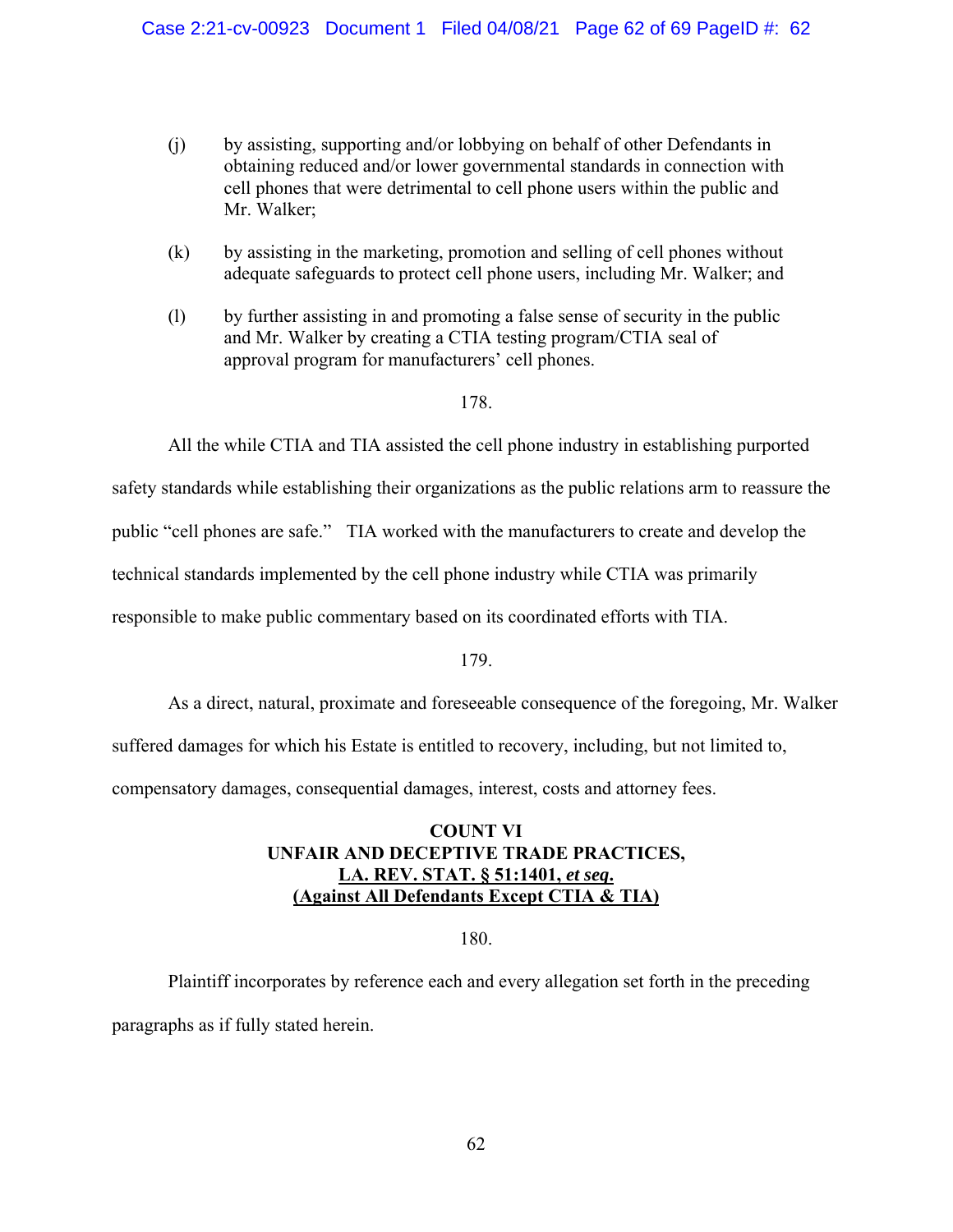The Louisiana Unfair Trade Practices and Consumer Act, Louisiana Revised Statute § 51:1401, *et seq.*, authorizes Plaintiffs to bring a cause to recover for injury or loss sustained as a result of improper trade or unfair methods of competition and deceptive practices as prohibited by Section 51:1401 of the Louisiana Unfair Trade Practices and Consumer Protection Law.

## 182.

Defendants violated the Louisiana Unfair Trade Practices and Consumer Act, Louisiana Revised Statute § 1401, *et seq*., by engaging in unfair and/or deceptive practices, which Defendants had knowledge and which were not known to Mr. Walker, including the use of fraud, false representations, suppression and omission of material facts as set forth in this complaint, with the intent that consumers, like Mr. Walker, reasonably rely upon such concealment, suppression and/or omission of material fact.

## 183.

By virtue of the foregoing, Defendants made affirmative misrepresentations and/or omitted information that was material to Mr. Walker's decision about whether to purchase his cell phones or the proper and safest manner of using the cell phones. Such information was known to Defendants and was not known by Mr. Walker. Mr. Walker would not have purchased the cell phones he used or taken the risk of extensively using and continuing to use such cell phones without protective measures or devices had Defendants disclosed the truth about the health risks and effects of cell phones, the dangers of using the cell phones purchased by Mr. Walker, the self-certification procedure and SAR levels, and the protective measures and devices that could have been available to Mr. Walker and other cell phone users.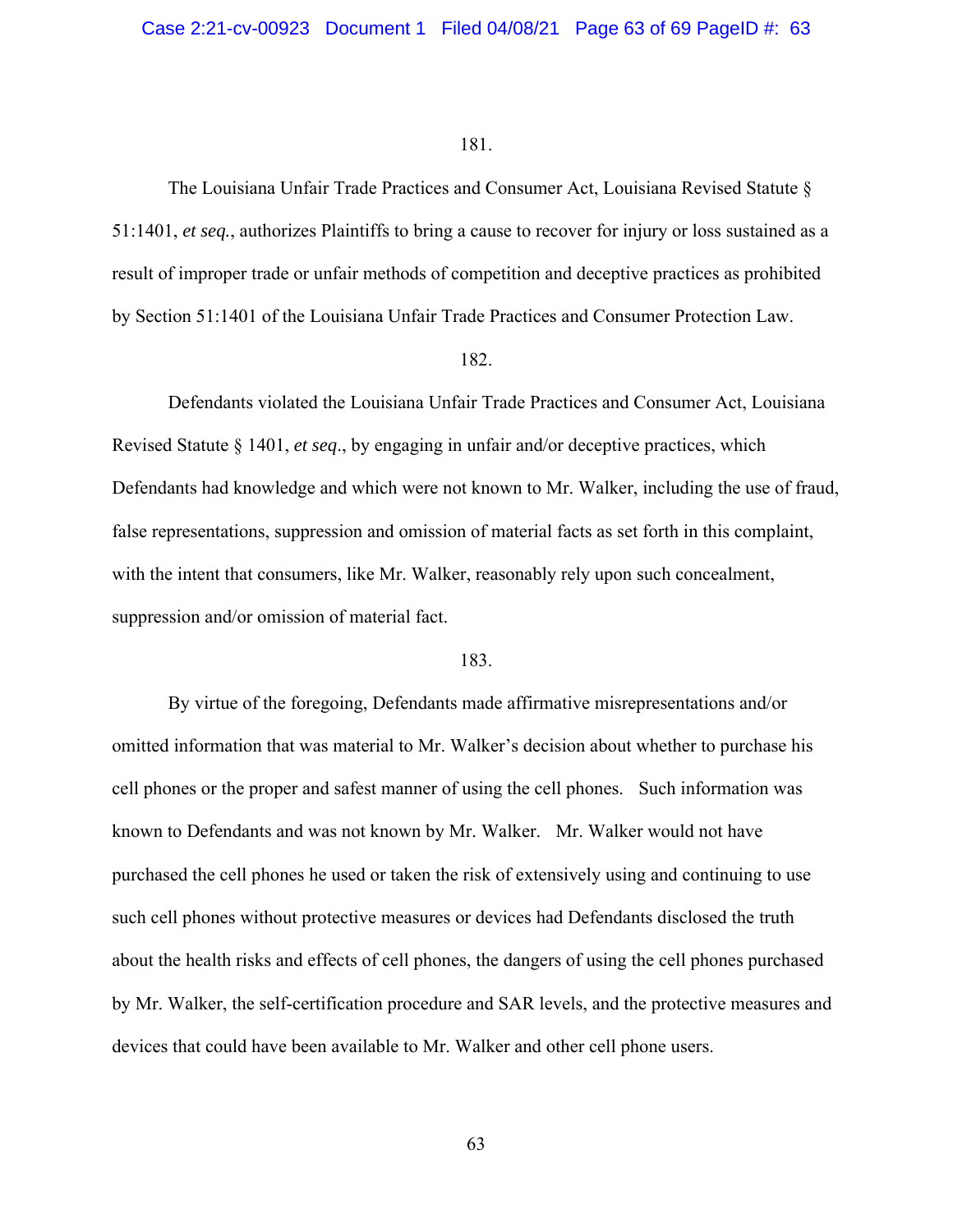The actions of Defendants violate Louisiana Revised Statute § 51:1405, which prohibits unfair or deceptive acts or practices in the conduct of any trade or commerce.

## 185.

Because of the unfair and deceptive practices knowingly used by Defendants, Plaintiffs specifically demand treble damages pursuant to Louisiana Revised Statute § 51:1409.

## **COUNT VII WRONGFUL DEATH, LA. CIV. CODE ART. 2315.2 (All Defendants)**

## 186.

Plaintiffs incorporate by reference each and every allegation set forth in the preceding paragraphs as if fully stated herein.

### 187.

As a direct and proximate result of the acts and/or omissions of Defendants as set forth herein, Mr. Walker used cell phones for approximately twenty-five years. Subsequent to such use, Mr. Walker developed brain cancer, suffered substantial pain and suffering, both physical and emotional in nature, and subsequently died.

### 188.

The conduct described herein was caused by the wrongful acts, neglect, carelessness,

fault, fraud and misconduct by Defendants and their agents and servants.

189.

As a direct and proximate result of Defendants' conduct and omissions described herein, the cell phones Mr. Walker used caused his injuries and damages as described with particularity herein.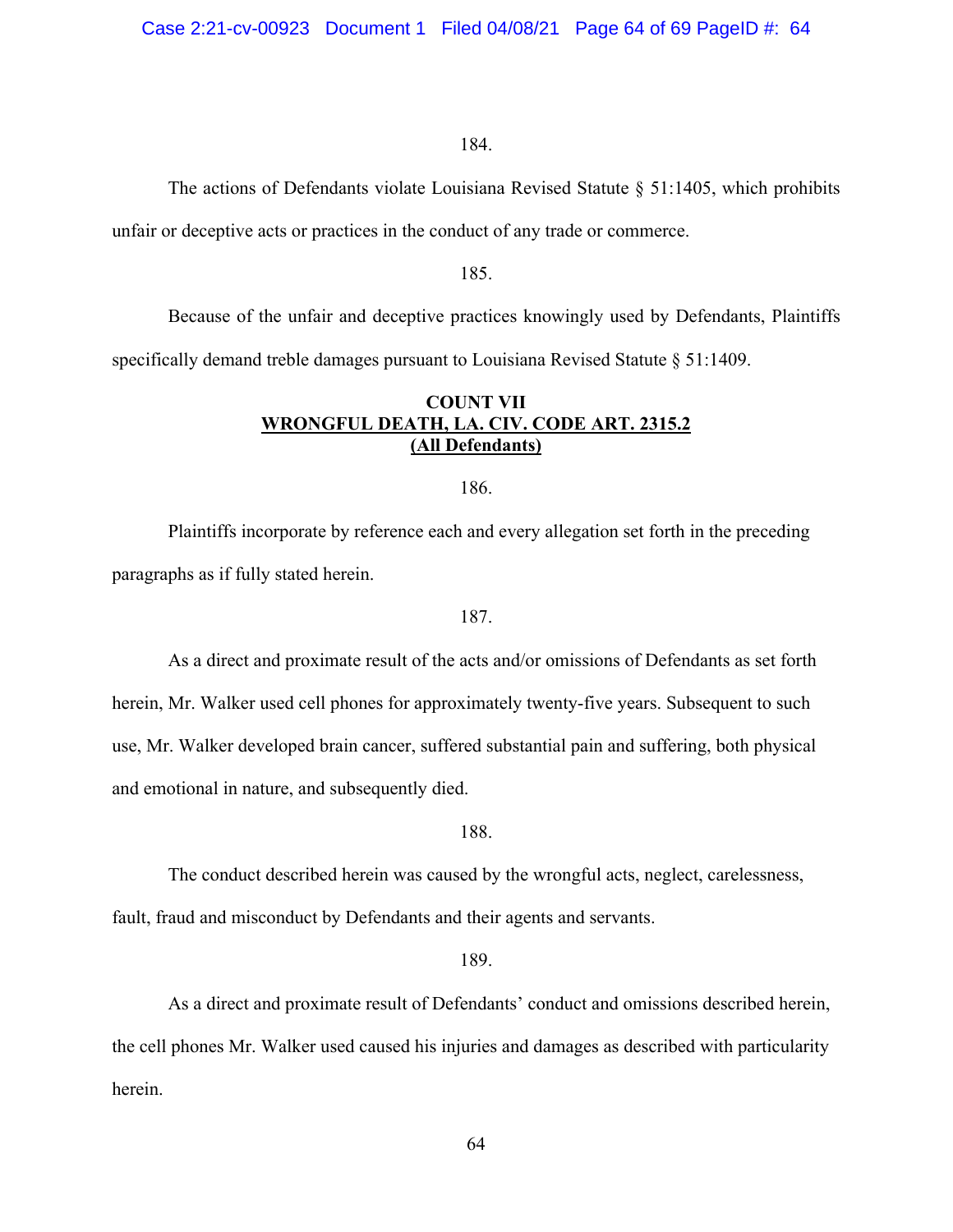Plaintiffs seek damages for the fair monetary value of Mr. Walker's life including, but not limited to, compensation for loss of wages, services, protection, care, assistance, society, consortium, companionship, comfort, guidance, counsel and advice of Mr. Walker and for emotional suffering as a result of the loss of Mr. Walker. Plaintiffs also seek recovery for the reasonable funeral and burial expenses of Mr. Walker and any and all other available relief.

191.

As a direct and proximate result of Defendants' conduct, Plaintiffs and Mr. Walker have been injured and sustained severe and permanent damages.

## 192.

Plaintiffs specifically demand general and special damages pursuant to Louisiana Civil Code Article. 2315.2.

## **COUNT VIII SURVIVAL ACT, LA. CIV. CODE ART. 2315.1 (All Defendants)**

## 193.

Plaintiffs incorporate by reference each and every allegation set forth in the preceding paragraphs as if fully stated herein.

## 194.

Plaintiffs sue individually and in favor of the legal representatives, beneficiaries and

Estate of Mr. Walker pursuant to the Survival Act and seek all damages provided by that statute

and available under each cause of action resulting from the injuries sustained by Mr. Walker,

Plaintiffs and any beneficiaries.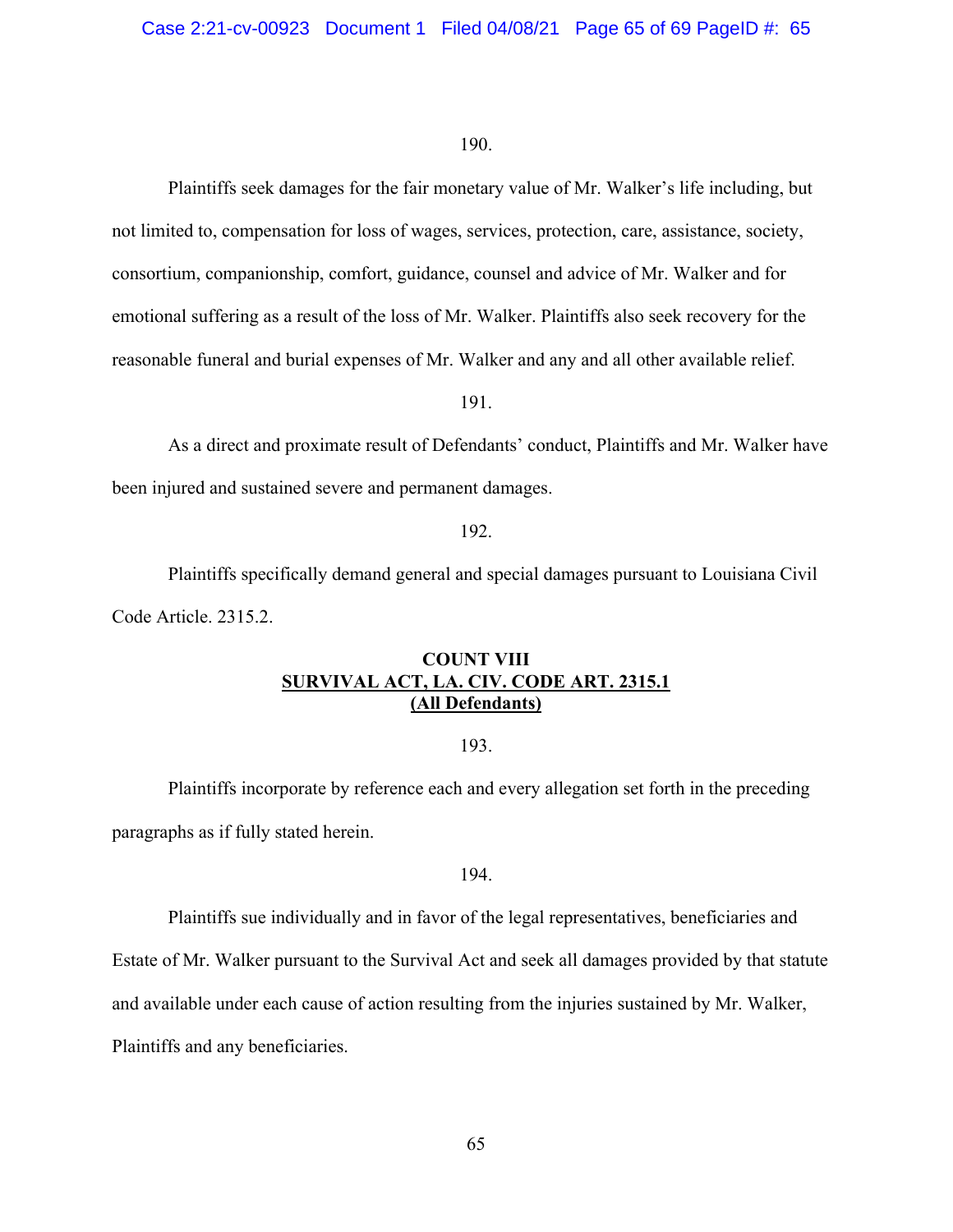Plaintiffs seek damages for pain and suffering, consciousness of impending death, lost earnings, medical bills and any other available relief.

196.

As a direct and proximate result of Defendants' conduct and omissions described above,

the cell phones Mr. Walker used caused the injuries and damages alleged herein

197.

Plaintiffs specifically demand general and special damages pursuant to Louisiana Code Article 2315.1.

## **COUNT IX LOSS OF CONSORTIUM AND LOSS OF LOVE AND AFFECTION**

198.

Plaintiffs incorporate by reference each and every allegation set forth in the preceding paragraphs as if fully stated herein.

#### 199.

April Marie Walker was the spouse of Frank Aaron Walker at the time he first began exhibiting symptoms and was diagnosed with a brain tumor, and continued to be his spouse.

200.

Stephen Walker and James Walker were the sons of Frank Aaron Walker at the time he first began exhibiting symptoms and was diagnosed with a brain tumor.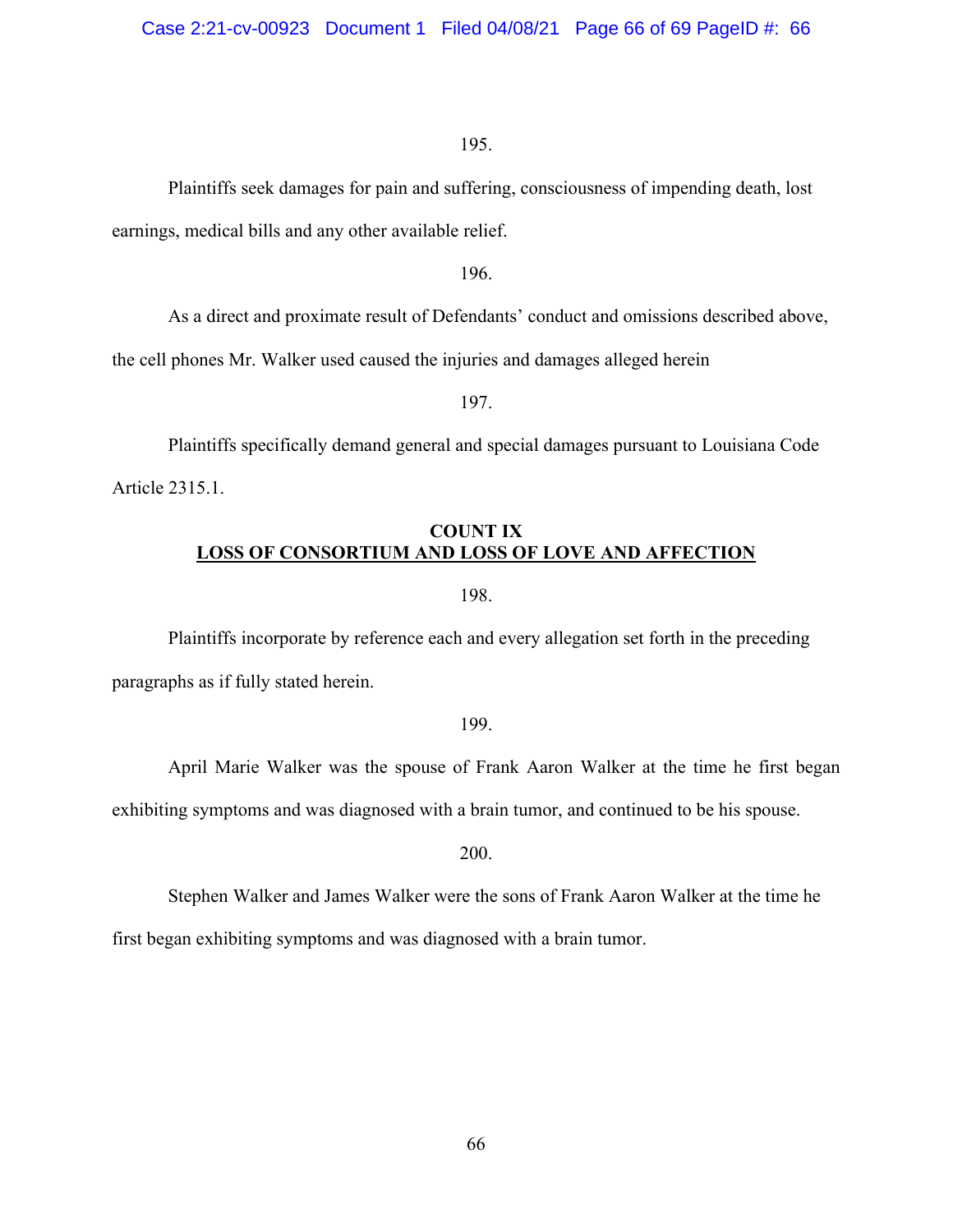By reason of the injuries and medical condition suffered and sustained by Mr. Walker, and as a direct, natural, proximate and foreseeable result thereof, April Walker has been deprived of her husband's comfort, society and companionship, and such deprivation to the general damage of April Walker. Defendants are therefore jointly and severally liable to April Walker for general damages in an amount to be assessed.

## 202.

By reason of the injuries and medical condition suffered and sustained by Mr. Walker, and as a direct, natural, proximate and foreseeable result thereof, Stephen Walker and James Walker have been deprived of their father's comfort, society and companionship, and such deprivation to the general damage of Stephen Walker and James Walker. Defendants are therefore jointly and severally liable to Stephen Walker and James Walker for general damages in an amount to be assessed.

## **COUNT X PUNITIVE DAMAGES**

### 203.

Plaintiffs incorporate by reference each and every allegation set forth in the preceding paragraphs as if fully stated herein.

#### 204.

The conduct of Defendants in designing, testing and manufacturing, and Defendants' conduct in producing, labeling, marketing, promoting, advertising, selling, supplying, packaging, inspecting, servicing, addressing quality control and distributing their cell phones and in failing to warn Plaintiff and other members of the public of the dangers inherent in the use of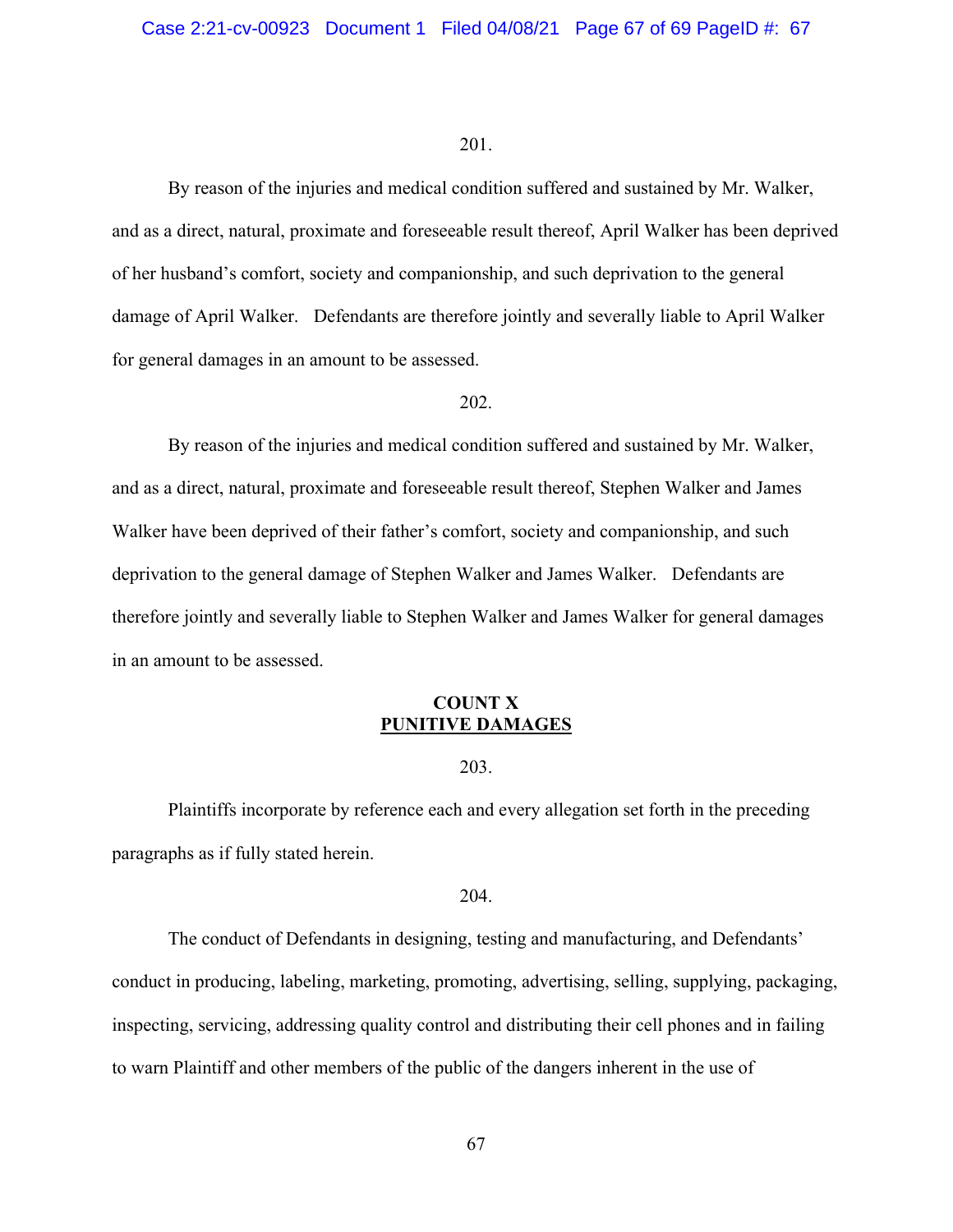cell phones, which were well known to Defendants, was attended by circumstances of fraud, malice, or willful and wanton conduct, done heedlessly and recklessly, without regard to consequence, or of the rights and safety of others, particularly Mr. Walker. Such conduct includes but is not limited to the following:

- (a) Upon information and belief, Defendants actually knew of their cell phones' defective nature, as set forth herein, but continued to design, manufacture, market and sell the product so as to maximize sales and profits at the expense of the health and safety of the consuming public, including Mr. Walker, and in conscious disregard of the foreseeable harm caused by their cell phones;
- (b) Upon information and belief, Defendants failed to conduct adequate postmarketing surveillance of this product;
- (c) Defendants continued to promote the safety of cell phones and failed to provide adequate warnings regarding the risk of malfunction of the product; and
- (d) Upon information and belief, Defendants had knowledge of safer alternative designs for its product and failed to substitute such a safer design.

## 205.

Plaintiffs seek judgment against Defendants, jointly and severally, as in doing the actions

herein alleged, Defendants acted with oppression, fraud, and malice and Plaintiffs are therefore

entitled to punitive damages in an amount reasonably related to Plaintiffs' actual damages, and to

Defendants' wealth, and sufficiently large to be an example to others and to deter Defendants

and others from engaging in similar conduct in the future.